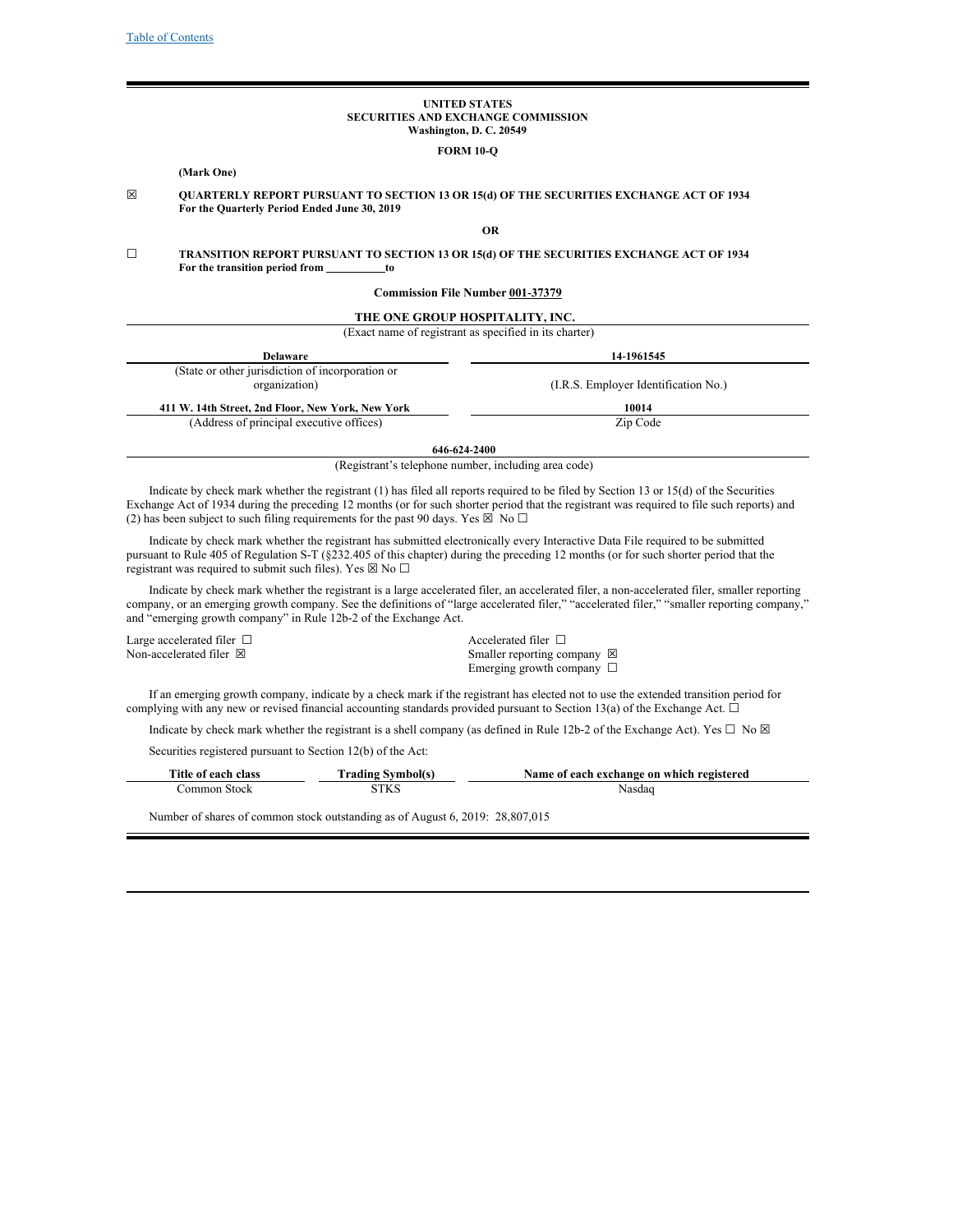# <span id="page-1-0"></span>**TABLE OF CONTENTS**

|                                                                                               | Page |
|-----------------------------------------------------------------------------------------------|------|
| <b>PART I – Financial Information</b>                                                         |      |
| Item 1. Financial Statements                                                                  | 3    |
| Item 2. Management's Discussion and Analysis of Financial Condition and Results of Operations | 21   |
| Item 3. Quantitative and Qualitative Disclosures About Market Risk                            | 35   |
| Item 4. Controls and Procedures                                                               | 35   |
| <b>PART II - Other Information</b>                                                            |      |
| Item 1. Legal Proceedings                                                                     | 35   |
| Item 6. Exhibits                                                                              | 36   |
| <b>Signatures</b>                                                                             | 37   |
| C                                                                                             |      |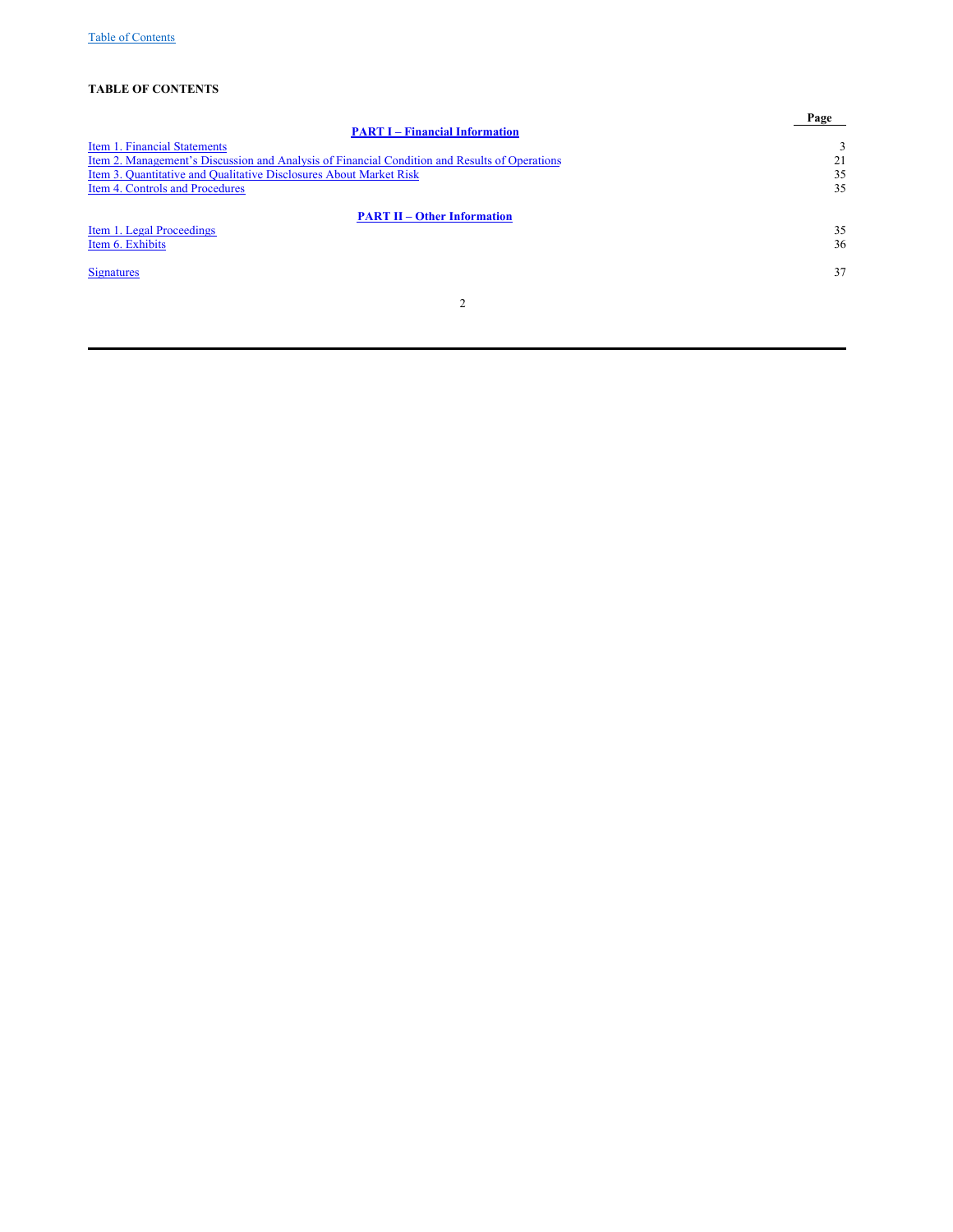# **PART I. FINANCIAL INFORMATION Item 1. Financial Statements**

# <span id="page-2-1"></span><span id="page-2-0"></span>**THE ONE GROUP HOSPITALITY, INC. CONSOLIDATED BALANCE SHEETS (in thousands, except share information)**

|                                                                                                                          |    | (Unaudited),<br><b>June 30,</b><br>2019 | December 31,<br>2018 |               |  |
|--------------------------------------------------------------------------------------------------------------------------|----|-----------------------------------------|----------------------|---------------|--|
| <b>ASSETS</b><br>Current assets:                                                                                         |    |                                         |                      |               |  |
| Cash and cash equivalents                                                                                                | \$ | 799                                     | $\mathbb{S}$         | 1,592         |  |
| Accounts receivable                                                                                                      |    | 6,567                                   |                      | 7,029         |  |
| Inventory                                                                                                                |    | 1,365                                   |                      | 1,404         |  |
| Other current assets                                                                                                     |    | 1,440                                   |                      | 1,471         |  |
| Due from related parties, net                                                                                            |    | 343                                     |                      | 45            |  |
| Total current assets                                                                                                     |    | 10.514                                  |                      | 11,541        |  |
|                                                                                                                          |    |                                         |                      |               |  |
| Property and equipment, net                                                                                              |    | 40,507                                  |                      | 39,347        |  |
| Operating lease right-of-use assets                                                                                      |    | 39,367                                  |                      |               |  |
| Investments                                                                                                              |    | 2,684                                   |                      | 2,684         |  |
| Deferred tax assets, net                                                                                                 |    | 12                                      |                      | 38            |  |
| Other assets                                                                                                             |    | 338                                     |                      | 349           |  |
| Security deposits                                                                                                        |    | 2,038                                   |                      | 2,020         |  |
| Total assets                                                                                                             | \$ | 95,460                                  | $\mathbb{S}$         | 55,979        |  |
|                                                                                                                          |    |                                         |                      |               |  |
| <b>LIABILITIES AND STOCKHOLDERS' EQUITY</b>                                                                              |    |                                         |                      |               |  |
| Current liabilities:                                                                                                     |    |                                         |                      |               |  |
| Accounts payable                                                                                                         | \$ | 6,109                                   | \$                   | 5,408         |  |
| Accrued expenses                                                                                                         |    | 5,343                                   |                      | 8,093         |  |
| Deferred license revenue                                                                                                 |    | 191                                     |                      | 171           |  |
| Deferred gift card revenue and other                                                                                     |    | 650                                     |                      | 947           |  |
| Current portion of operating lease liabilities                                                                           |    | 2,201                                   |                      | $\frac{1}{2}$ |  |
| Current portion of long-term debt                                                                                        |    | 1,065                                   |                      | 3,201         |  |
| Total current liabilities                                                                                                |    | 15,559                                  |                      | 17,820        |  |
|                                                                                                                          |    |                                         |                      |               |  |
| Deferred license revenue, long-term                                                                                      |    | 999                                     |                      | 1,008         |  |
| Due to related parties, long-term                                                                                        |    |                                         |                      | 1,197         |  |
| Operating lease liability, net of current portion                                                                        |    | 54,639                                  |                      |               |  |
| Deferred rent and tenant improvement allowances                                                                          |    |                                         |                      | 16,774        |  |
| Long-term debt, net of current portion                                                                                   |    | 11,238                                  |                      | 7,118         |  |
| <b>Total liabilities</b>                                                                                                 |    | 82,435                                  |                      | 43,917        |  |
| Commitments and contingencies                                                                                            |    |                                         |                      |               |  |
|                                                                                                                          |    |                                         |                      |               |  |
| Stockholders' equity:                                                                                                    |    |                                         |                      |               |  |
| Common stock, \$0.0001 par value, 75,000,000 shares authorized; 28,520,530 and 28,313,017 shares issued and              |    |                                         |                      |               |  |
| outstanding at June 30, 2019 and December 31, 2018, respectively                                                         |    | 3                                       |                      | 3             |  |
| Preferred stock, \$0.0001 par value, 10,000,000 shares authorized; no shares issued and outstanding at June 30, 2019 and |    |                                         |                      |               |  |
| December 31, 2018, respectively                                                                                          |    |                                         |                      |               |  |
| Additional paid-in capital                                                                                               |    | 44.180                                  |                      | 43,543        |  |
| Accumulated deficit                                                                                                      |    | (28, 190)                               |                      | (28, 722)     |  |
| Accumulated other comprehensive loss                                                                                     |    | (2,590)                                 |                      | (2,310)       |  |
| Total stockholders' equity                                                                                               |    | 13,403                                  |                      | 12,514        |  |
| Noncontrolling interests                                                                                                 |    | (378)                                   |                      | (452)         |  |
| Total equity                                                                                                             |    | 13,025                                  |                      | 12,062        |  |
| Total liabilities and equity                                                                                             | \$ | 95,460                                  | \$                   | 55,979        |  |

See notes to the consolidated financial statements.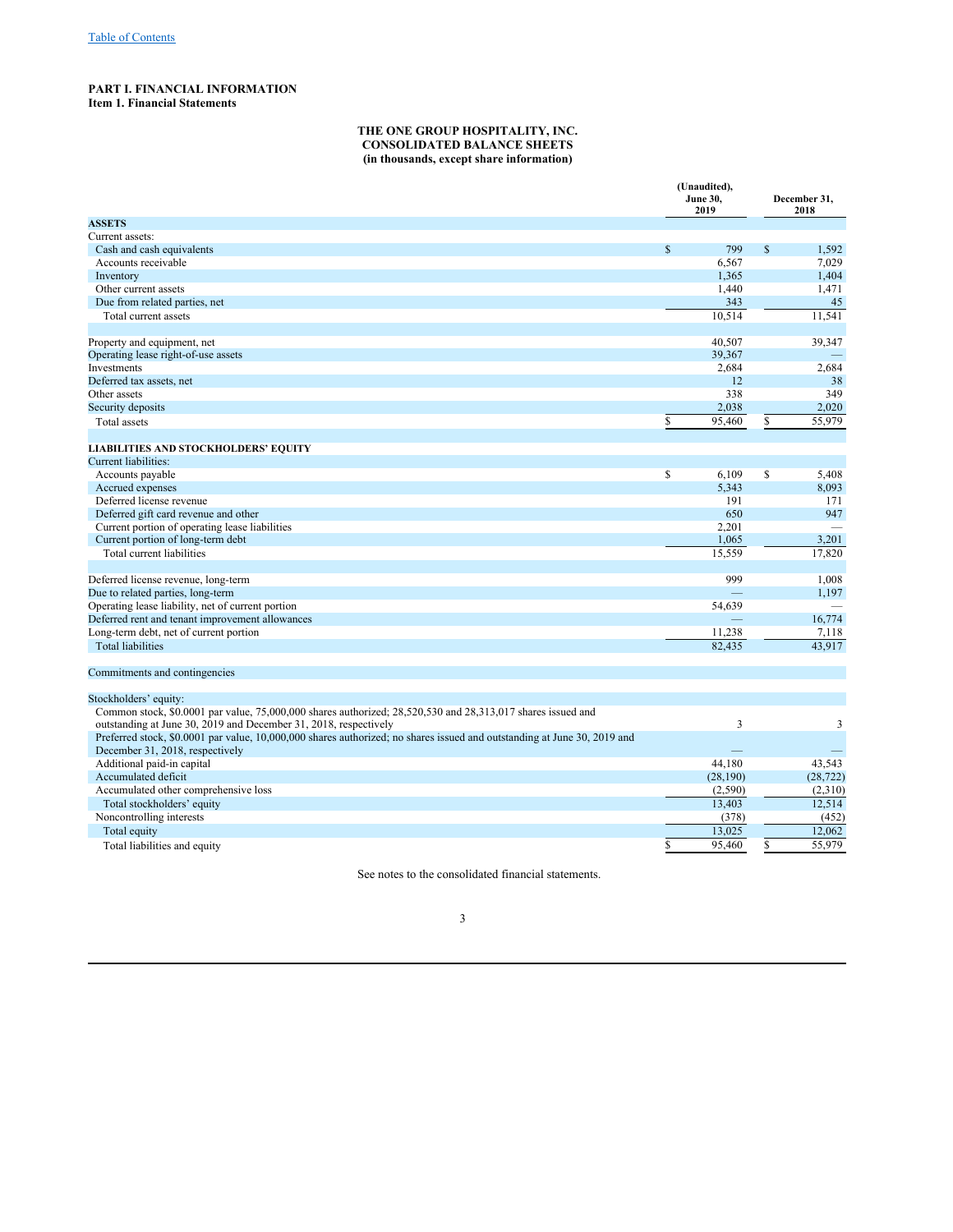## **THE ONE GROUP HOSPITALITY, INC. CONSOLIDATED STATEMENTS OF OPERATIONS AND COMPREHENSIVE (LOSS) INCOME (Unaudited, in thousands, except earnings per share and related share information)**

|                                                                                 | For the three months ended June 30, |            |               |            | For the six months ended June 30, |            |              |                          |
|---------------------------------------------------------------------------------|-------------------------------------|------------|---------------|------------|-----------------------------------|------------|--------------|--------------------------|
|                                                                                 |                                     | 2019       |               | 2018       |                                   | 2019       |              | 2018                     |
| Revenues:                                                                       |                                     |            |               |            |                                   |            |              |                          |
| Owned restaurant net revenues                                                   | \$                                  | 18,809     | \$            | 15,520     | s                                 | 36,629     | \$           | 30,596                   |
| Owned food, beverage and other net revenues                                     |                                     | 2,134      |               | 2,083      |                                   | 4,407      |              | 4,088                    |
| Total owned revenue                                                             |                                     | 20,943     |               | 17,603     |                                   | 41,036     |              | 34,684                   |
| Management, license and incentive fee revenue                                   |                                     | 2,656      |               | 2,708      |                                   | 5,339      |              | 5,144                    |
| Total revenues                                                                  |                                     | 23,599     |               | 20,311     |                                   | 46,375     |              | 39,828                   |
| Cost and expenses:                                                              |                                     |            |               |            |                                   |            |              |                          |
| Owned operating expenses:                                                       |                                     |            |               |            |                                   |            |              |                          |
| Owned restaurants:                                                              |                                     |            |               |            |                                   |            |              |                          |
| Owned restaurant cost of sales                                                  |                                     | 5,068      |               | 4,037      |                                   | 9,637      |              | 8,071                    |
| Owned restaurant operating expenses                                             |                                     | 11,856     |               | 9,399      |                                   | 22,771     |              | 18,777                   |
| Total owned restaurant expenses                                                 |                                     | 16,924     |               | 13,436     |                                   | 32,408     |              | 26,848                   |
| Owned food, beverage and other expenses                                         |                                     | 2,225      |               | 2,025      |                                   | 4,484      |              | 3,714                    |
| Total owned operating expenses                                                  |                                     | 19,149     |               | 15,461     |                                   | 36,892     |              | 30,562                   |
| General and administrative (including stock-based compensation of \$456, \$344, |                                     |            |               |            |                                   |            |              |                          |
| \$637 and \$668 for the three and six months ended June 30, 2019 and 2018       |                                     |            |               |            |                                   |            |              |                          |
| respectively)                                                                   |                                     | 2,704      |               | 2,615      |                                   | 5,354      |              | 5,670                    |
| Depreciation and amortization                                                   |                                     | 1,004      |               | 901        |                                   | 1,946      |              | 1,679                    |
| Lease termination expense                                                       |                                     | 141        |               | 90         |                                   | 141        |              | 90                       |
| Pre-opening expenses                                                            |                                     | 63         |               | 671        |                                   | 545        |              | 881                      |
| <b>Transaction costs</b>                                                        |                                     | 152        |               | L,         |                                   | 152        |              | $\overline{\phantom{0}}$ |
| Equity in income of investee companies                                          |                                     |            |               | (134)      |                                   |            |              | (111)                    |
| Other income, net                                                               |                                     | (91)       |               | (66)       |                                   | (266)      |              | (177)                    |
| Total costs and expenses                                                        |                                     | 23,122     |               | 19,538     |                                   | 44,764     |              | 38,594                   |
| Operating income                                                                |                                     | 477        |               | 773        |                                   | 1.611      |              | 1,234                    |
| Other expenses, net:                                                            |                                     |            |               |            |                                   |            |              |                          |
| Interest expense, net of interest income                                        |                                     |            |               |            |                                   |            |              |                          |
|                                                                                 |                                     | 218        |               | 290        |                                   | 487        |              | 608                      |
| Loss on early debt extinguishment                                               |                                     | 437        |               |            |                                   | 437        |              |                          |
| Total other expenses, net                                                       |                                     | 655        |               | 290        |                                   | 924        |              | 608                      |
| (Loss) income before provision for income taxes                                 |                                     | (178)      |               | 483        |                                   | 687        |              | 626                      |
| (Benefit) provision for income taxes                                            |                                     | (15)       |               | 169        |                                   | 81         |              | 194                      |
| Net (loss) income                                                               |                                     | (163)      |               | 314        |                                   | 606        |              | 432                      |
| Less: net income attributable to noncontrolling interest                        |                                     | 159        |               | 133        |                                   | 74         |              | 20                       |
| Net (loss) income attributable to The ONE Group Hospitality, Inc.               | S                                   | (322)      | \$            | 181        | \$                                | 532        | S            | 412                      |
| Currency translation (loss) gain                                                |                                     | (120)      |               | 141        |                                   | (280)      |              | 66                       |
| Comprehensive (loss) income                                                     | $\mathbf S$                         | (442)      | \$            | 322        | $\mathbb{S}$                      | 252        | $\mathbb{S}$ | 478                      |
|                                                                                 |                                     |            |               |            |                                   |            |              |                          |
| Net (loss) income attributable to The ONE Group Hospitality, Inc. per share:    |                                     |            |               |            |                                   |            |              |                          |
| Basic net (loss) income per share                                               | \$                                  | (0.01)     | $\mathcal{S}$ | 0.01       | $\mathbb{S}$                      | 0.02       | $\mathbb{S}$ | 0.02                     |
| Diluted net (loss) income per share                                             | S                                   | (0.01)     | <sup>\$</sup> | 0.01       | S                                 | 0.02       | S            | 0.01                     |
|                                                                                 |                                     |            |               |            |                                   |            |              |                          |
| Shares used in computing basic earnings per share                               |                                     | 28,432,510 |               | 27,366,322 |                                   | 28,373,974 |              | 27, 277, 483             |
| Shares used in computing diluted earnings per share                             |                                     | 28.432.510 |               | 27.659.448 |                                   | 29.456.764 |              | 27.516.884               |
|                                                                                 |                                     |            |               |            |                                   |            |              |                          |

See notes to the consolidated financial statements.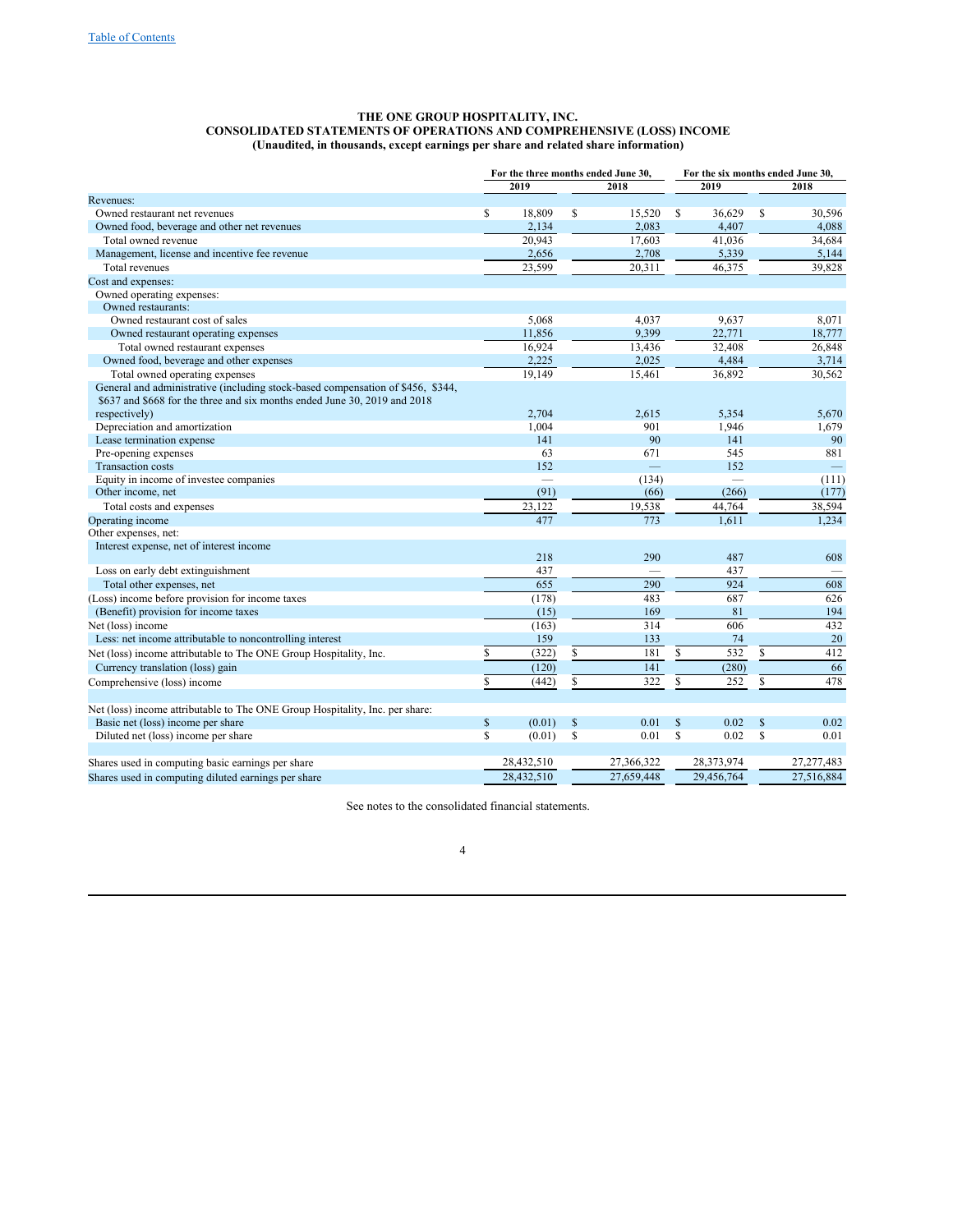### **THE ONE GROUP HOSPITALITY, INC. CONSOLIDATED STATEMENTS OF CHANGES IN STOCKHOLDERS' EQUITY (Unaudited, in thousands, except share information)**

|                                           |               |                     |                          |                   |             | Accumulated   |               |                |        |
|-------------------------------------------|---------------|---------------------|--------------------------|-------------------|-------------|---------------|---------------|----------------|--------|
|                                           |               |                     |                          | <b>Additional</b> |             | other         |               |                |        |
|                                           |               | <b>Common stock</b> |                          | paid-in           | Accumulated | comprehensive | Stockholders' | Noncontrolling |        |
|                                           | <b>Shares</b> | Par value           |                          | capital           | deficit     | loss          | equity        | interests      | Total  |
| Balance at December 31, 2018              | 28,313,017    |                     |                          | 43,543            | (28, 722)   | (2,310)       | 12.514        | (452)          | 12.062 |
| Stock-based compensation                  |               |                     | $\overline{\phantom{a}}$ | 637               | $-$         | $-$           | 637           | __             | 637    |
| Vesting of restricted shares              | 20.544        |                     | __                       |                   |             |               |               |                |        |
| Loss on foreign currency translation, net |               |                     |                          |                   |             | (280)         | (280)         |                | (280)  |
| Net income                                |               |                     |                          |                   | 532         |               | 532           | 74             | 606    |
| Balance at June 30, 2019                  | 28,333,561    |                     |                          | 44,180            | (28, 190)   | (2,590)       | 13,403        | (378)          | 13,025 |

See notes to the consolidated financial statements.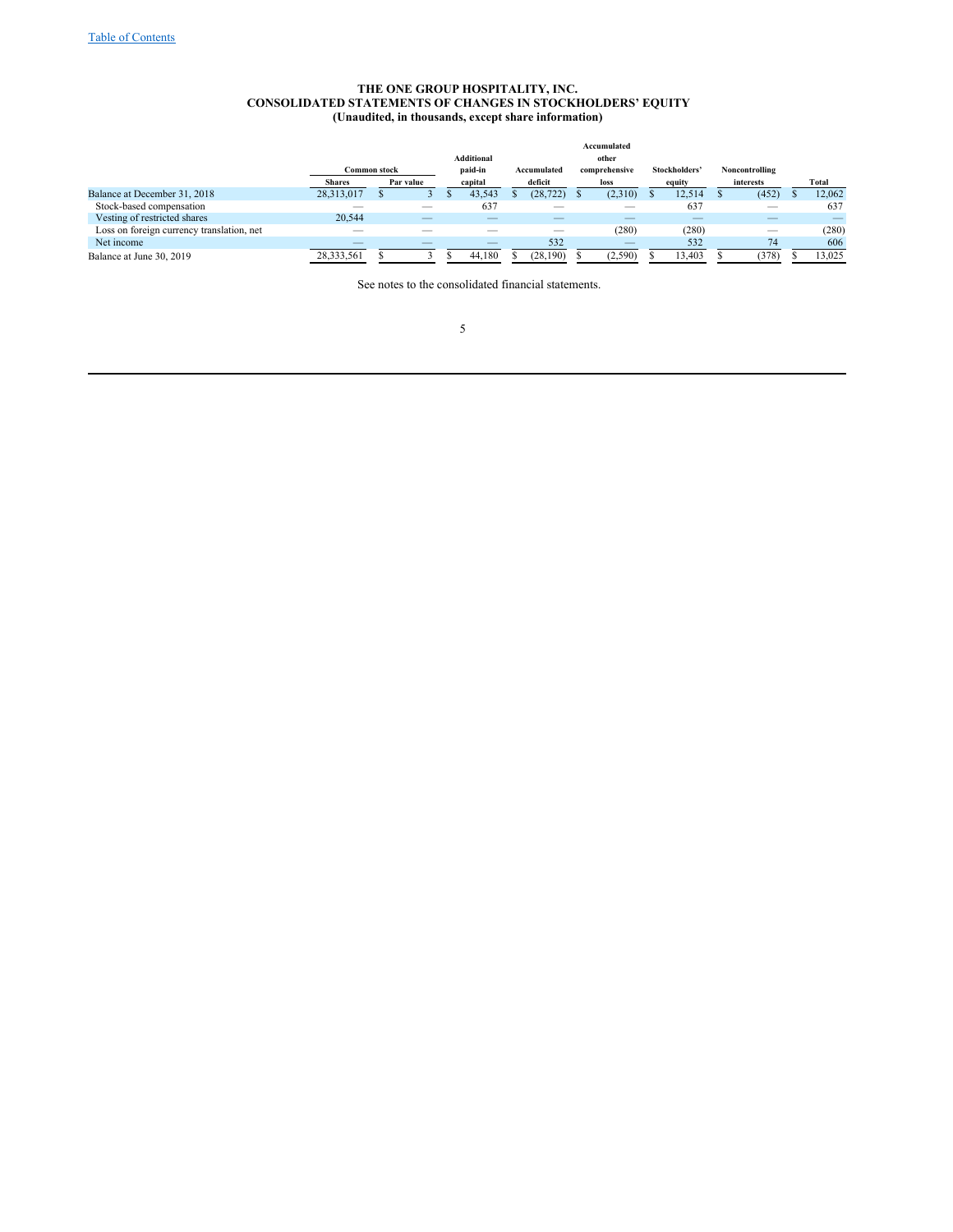## **THE ONE GROUP HOSPITALITY, INC. CONSOLIDATED STATEMENTS OF CASH FLOWS (Unaudited, in thousands)**

|                                                                                   | For the six months ended June 30, |              |          |  |
|-----------------------------------------------------------------------------------|-----------------------------------|--------------|----------|--|
|                                                                                   | 2019                              | 2018         |          |  |
| <b>Operating activities:</b>                                                      |                                   |              |          |  |
| Net income                                                                        | \$<br>606                         | \$           | 432      |  |
| Adjustments to reconcile net income to net cash provided by operating activities: |                                   |              |          |  |
| Depreciation and amortization                                                     | 1,946                             |              | 1,679    |  |
| Stock-based compensation                                                          | 637                               |              | 668      |  |
| Loss on early debt extinguishment                                                 | 437                               |              |          |  |
| Amortization of discount on warrants                                              | 82                                |              | 101      |  |
| Deferred rent and tenant improvement allowances                                   |                                   |              | 359      |  |
| Deferred taxes                                                                    | 26                                |              | (1)      |  |
| Income from equity method investments                                             |                                   |              | (111)    |  |
| Gain on disposition of cost method investment                                     | $\sim$                            |              | (185)    |  |
| Changes in operating assets and liabilities:                                      |                                   |              |          |  |
| Accounts receivable                                                               | 471                               |              | 147      |  |
| Inventory                                                                         | 39                                |              | 203      |  |
| Other current assets                                                              | 30                                |              | (28)     |  |
| Due from related parties, net                                                     | (298)                             |              | (365)    |  |
| Security deposits                                                                 | (18)                              |              | (60)     |  |
| Other assets                                                                      | 11                                |              | (23)     |  |
| Accounts payable                                                                  | 705                               |              | (199)    |  |
| Accrued expenses                                                                  | (2,943)                           |              | (244)    |  |
| Operating lease liabilities and right-of-use assets                               | 450                               |              |          |  |
| Deferred revenue                                                                  | (37)                              |              | (40)     |  |
| Net cash provided by operating activities                                         | 2,144                             |              | 2,333    |  |
| <b>Investing activities:</b>                                                      |                                   |              |          |  |
| Purchase of property and equipment                                                | (2,917)                           |              | (1,926)  |  |
| Proceeds from disposition of cost method investment                               |                                   |              | 600      |  |
| Net cash used in investing activities                                             | (2,917)                           |              | (1,326)  |  |
| <b>Financing activities:</b>                                                      |                                   |              |          |  |
| Borrowings on revolving credit facility                                           | 2,150                             |              |          |  |
| Borrowings of term loan                                                           | 10,000                            |              |          |  |
| Repayment of term loans                                                           | (3,828)                           |              | (1, 401) |  |
| Repayment of promissory notes                                                     | (6,250)                           |              |          |  |
| Repayment of due to related parties, long-term                                    | (1, 197)                          |              |          |  |
| Repayment of equipment financing agreement                                        | (184)                             |              | (175)    |  |
| Repayment of business loan and security agreement                                 |                                   |              | (62)     |  |
| Debt issuance costs                                                               | (421)                             |              |          |  |
| Net cash provided by (used in) financing activities                               | 270                               |              | (1,638)  |  |
| Effect of exchange rate changes on cash                                           | (290)                             |              | 16       |  |
| Net decrease in cash and cash equivalents                                         | (793)                             |              | (615)    |  |
| Cash and cash equivalents, beginning of year                                      | 1,592                             |              | 1,548    |  |
|                                                                                   | \$<br>799                         | \$           | 933      |  |
| Cash and cash equivalents, end of year                                            |                                   |              |          |  |
| Supplemental disclosure of cash flow data:                                        |                                   |              |          |  |
| Interest paid                                                                     | \$<br>483                         | \$           | 484      |  |
| Income taxes paid                                                                 | 193                               |              |          |  |
| Non-cash amortization of debt issuance costs                                      | \$<br>14                          | $\mathbb{S}$ |          |  |

See notes to the consolidated financial statements.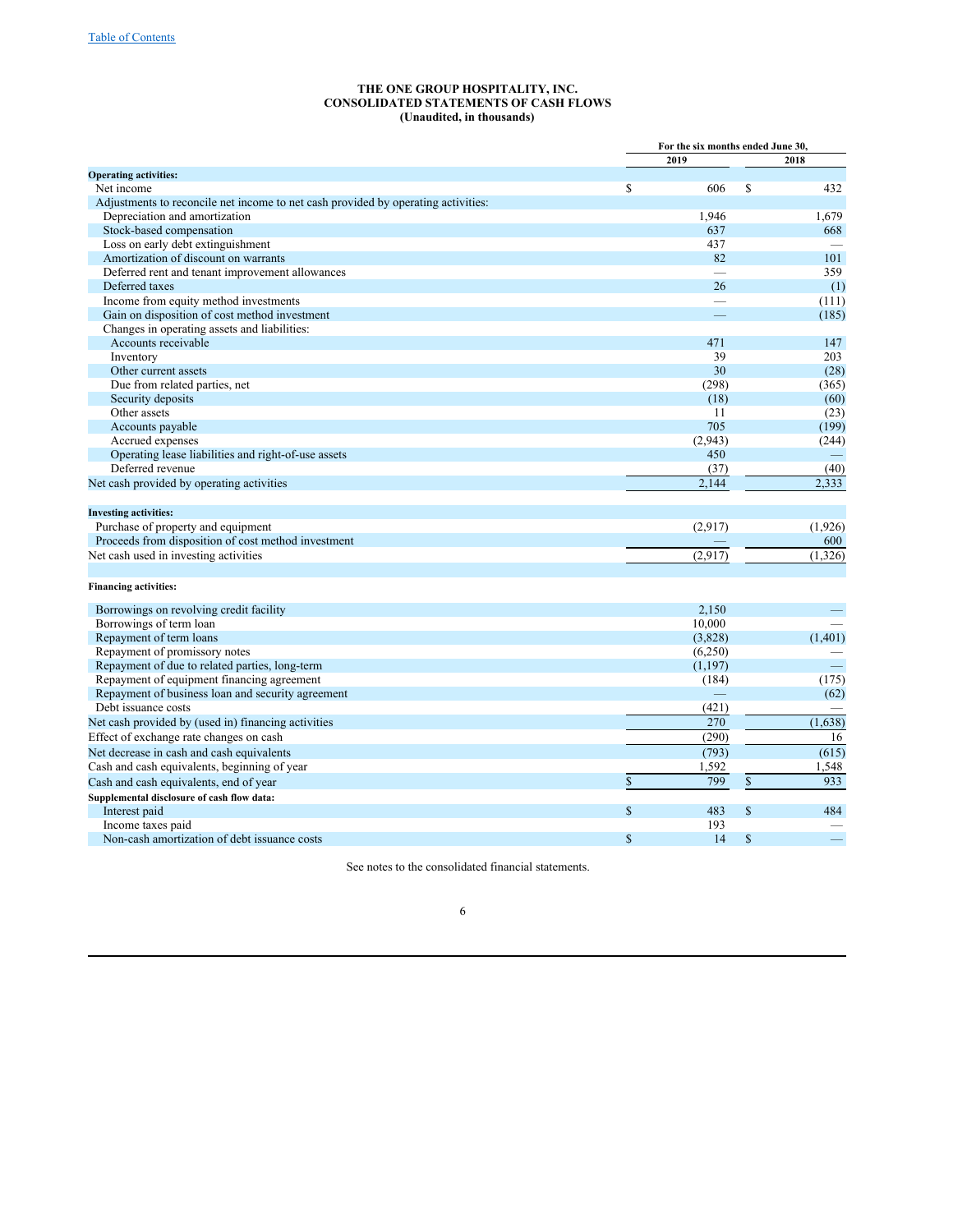### **THE ONE GROUP HOSPITALITY, INC. Notes to Consolidated Financial Statements (Unaudited)**

## **Note 1 – Summary of Business and Significant Accounting Policies**

#### *Summary of Business*

The ONE Group Hospitality, Inc. and its subsidiaries (collectively, the "Company") is a global hospitality company that develops, owns and operates, manages or licenses upscale, high-energy restaurants and lounges and provides turn-key food and beverage ("F&B") services for hospitality venues including hotels, casinos and other high-end locations globally. Turn-key F&B services are food and beverage services that can be scaled, customized and implemented by the Company at a particular hospitality venue and customized for the client. The Company's primary restaurant brand is STK, a multi-unit steakhouse concept that combines a high-energy, social atmosphere with the quality and service of a traditional upscale steakhouse.

As of June 30, 2019, we owned, operated, managed or licensed 29 venues, including 19 STKs, in major metropolitan cities in North America, Europe and the Middle East and provided F&B services to three hotels and one casino in the United States and Europe.

### *Basis of Presentation*

The accompanying consolidated balance sheet as of December 31, 2018, which has been derived from audited financial statements, and the accompanying unaudited interim consolidated financial statements of the Company have been prepared pursuant to the rules and regulations of the Securities and Exchange Commission ("SEC") and in accordance with accounting principles generally accepted in the United States ("GAAP"). Certain information and footnote disclosures normally included in annual audited financial statements have been omitted pursuant to SEC rules and regulations. These unaudited interim consolidated financial statements should be read in conjunction with the consolidated financial statements and notes thereto included in the Company's Annual Report on Form 10‑K for the year ended December 31, 2018.

In the Company's opinion, the accompanying unaudited interim financial statements reflect all adjustments (consisting only of normal recurring accruals and adjustments) necessary for a fair presentation of the results for the interim periods presented. The results of operations for any interim period are not necessarily indicative of the results expected for the full year. Additionally, the Company believes that the disclosures are sufficient for interim financial reporting purposes.

## *Recent Accounting Pronouncements*

In March 2019, the Financial Accounting Standards Board ("FASB") issued Accounting Standard Updated ("ASU") No. 2019‑01, "Leases (Topic 842): Codification Improvements" ("ASU 2019‑01"). ASU 2019‑01 provided clarification related to adopting Accounting Standard Codification Topic 842, Leases, ("ASC Topic 842"). ASU 2019‑01 addresses fair value determinations of underlying assets by lessors, cash flow statement presentation for financing leases, and transition disclosures. The Company adopted ASC Topic 842 as of January 1, 2019 and considered the clarification guidance in ASU 2019‑01 as part of its adoption. Refer to Note 12 for additional details regarding the adoption of ASC Topic 842.

In October 2018, the FASB issued ASU No. 2018‑17, "Consolidation (Topic 810): Targeted Improvements to Related Party Guidance for Variable Interest Entities" ("ASU 2018‑17"). ASU 2018‑17 states that indirect interests held through related parties in common control arrangements should be considered on a proportional basis to determine whether fees paid to decision makers and service providers are variable interests. This is consistent with how indirect interests held through related parties under common control are considered for determining whether a reporting entity must consolidate a variable interest entity. ASU 2018‑17 is effective for annual and interim periods beginning after December 15, 2019, with early adoption permitted. Entities are required to adopt the new guidance retrospectively with a cumulative adjustment to retained earnings at the beginning of the earliest period presented. The Company is evaluating the effects of this pronouncement on its consolidated financial statements.

In August 2018, the FASB issued ASU No. 2018‑13, "Fair Value Measurement (Topic 820): Disclosure Framework – Changes to the Disclosure Requirements for Fair Value Measurement" ("ASU 2018‑13"). ASU 2018‑13 eliminates, modifies and adds disclosure requirements for fair value measurements. The amendments in ASU 2018‑13 are effective for annual and interim periods beginning after December 15, 2019, with early adoption permitted. The Company is evaluating the effects of ASU 2018-13 on its consolidated financial statements but does not expect the adoption of ASU 2018‑13 to be material.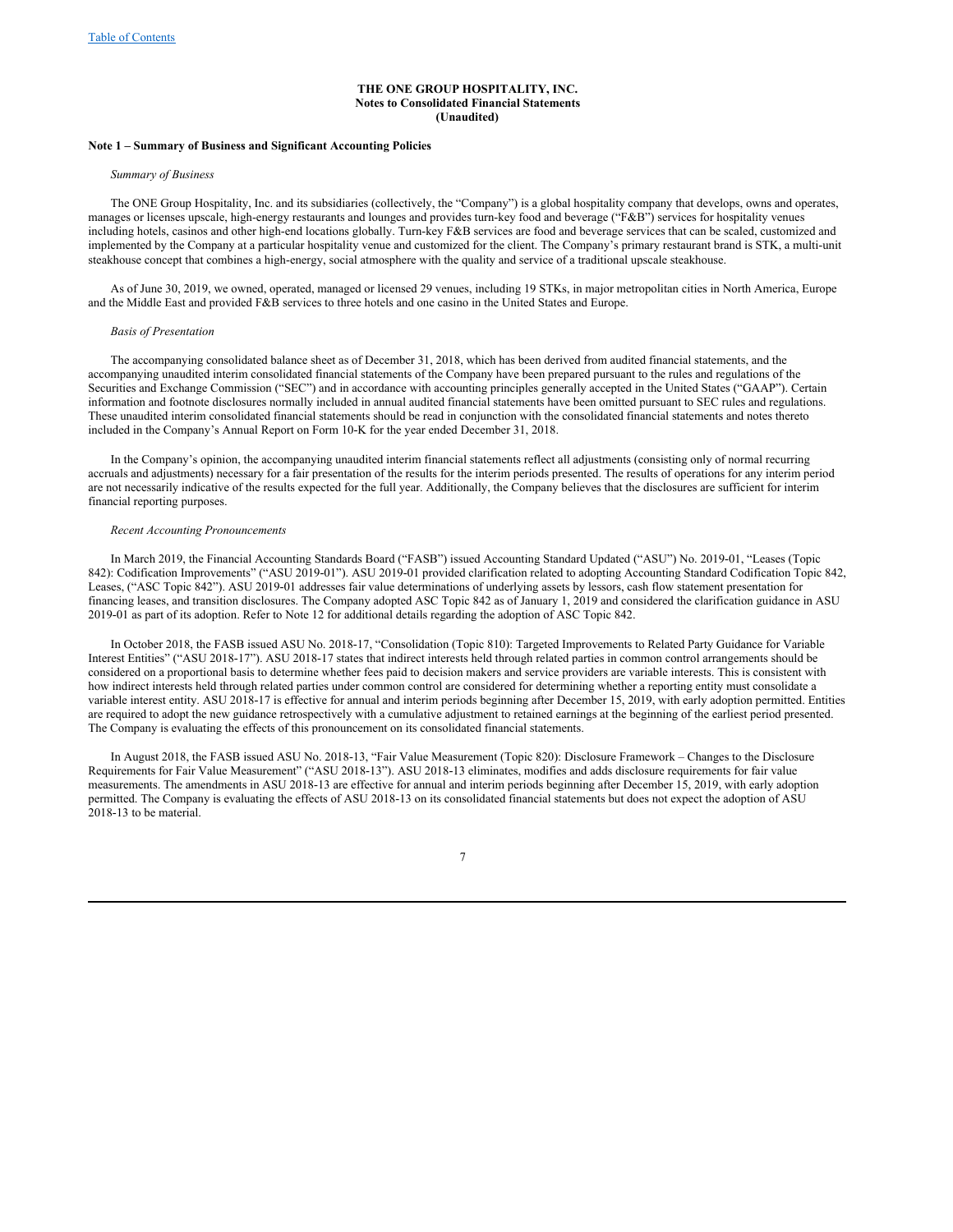In August 2018, the FASB issued ASU No. 2018‑15, "Intangibles – Goodwill and Other – Internal-Use Software (Subtopic 350‑40): Customer's Accounting for Implementation Costs Incurred in a Cloud Computing Arrangement that is a Service Contract" ("ASU 2018‑15"). ASU 2018‑15 aligns the requirements for capitalizing implementation costs in cloud computing arrangements with the requirements for capitalizing implementation costs incurred to develop or obtain internal-use software. ASU 2018-15 is effective for annual and interim periods beginning after December 15, 2019, with early adoption permitted. Entities can choose to adopt the new guidance prospectively or retrospectively. The Company is evaluating the effects of this pronouncement on its consolidated financial statements.

## **Note 2 – Inventory**

Inventory consists of the following (in thousands):

|           | <b>June 30,</b> |                 | December 31, |  |
|-----------|-----------------|-----------------|--------------|--|
|           | 2019            |                 |              |  |
| Food      | 237             | $\sqrt{2}$<br>ω | 300          |  |
| Beverages | 120<br>1.120    |                 | .104         |  |
| Total     | 1.365           | - 12            | .404         |  |

# **Note 3 – Other Current Assets**

Other current assets consist of the following (in thousands):

|                     | <b>June 30,</b> |    | December 31, |  |
|---------------------|-----------------|----|--------------|--|
|                     | 2019            |    | 2018         |  |
| Prepaid taxes       | 521             |    | 503          |  |
| Landlord receivable | 195             |    | 195          |  |
| Prepaid expenses    | 667             |    | 680          |  |
| Other               |                 | 57 | 93           |  |
| Total               | .440            |    | 1,471        |  |

# **Note 4 – Property and Equipment, net**

Property and equipment, net consist of the following (in thousands):

|                                                 | <b>June 30,</b><br>2019 | December 31,<br>2018 |
|-------------------------------------------------|-------------------------|----------------------|
| Furniture, fixtures and equipment               | 11,588                  | 10,425               |
| Leasehold improvements                          | 45,903                  | 43,890               |
| Less: accumulated depreciation and amortization | (18, 915)               | (16,969)             |
| Subtotal                                        | 38,576                  | 37,346               |
| Construction in progress                        |                         | 336                  |
| Restaurant supplies                             | 1,931                   | 1,665                |
| Total                                           | 40,507                  | 39,347               |

Depreciation and amortization related to property and equipment amounted to \$1.0 million and \$0.9 million for the three months ended June 30, 2019 and 2018, respectively, and \$1.9 million and \$1.7 million for the six months ended June 30, 2019 and 2018, respectively. The Company does not depreciate construction in progress, assets not yet put into service or restaurant supplies.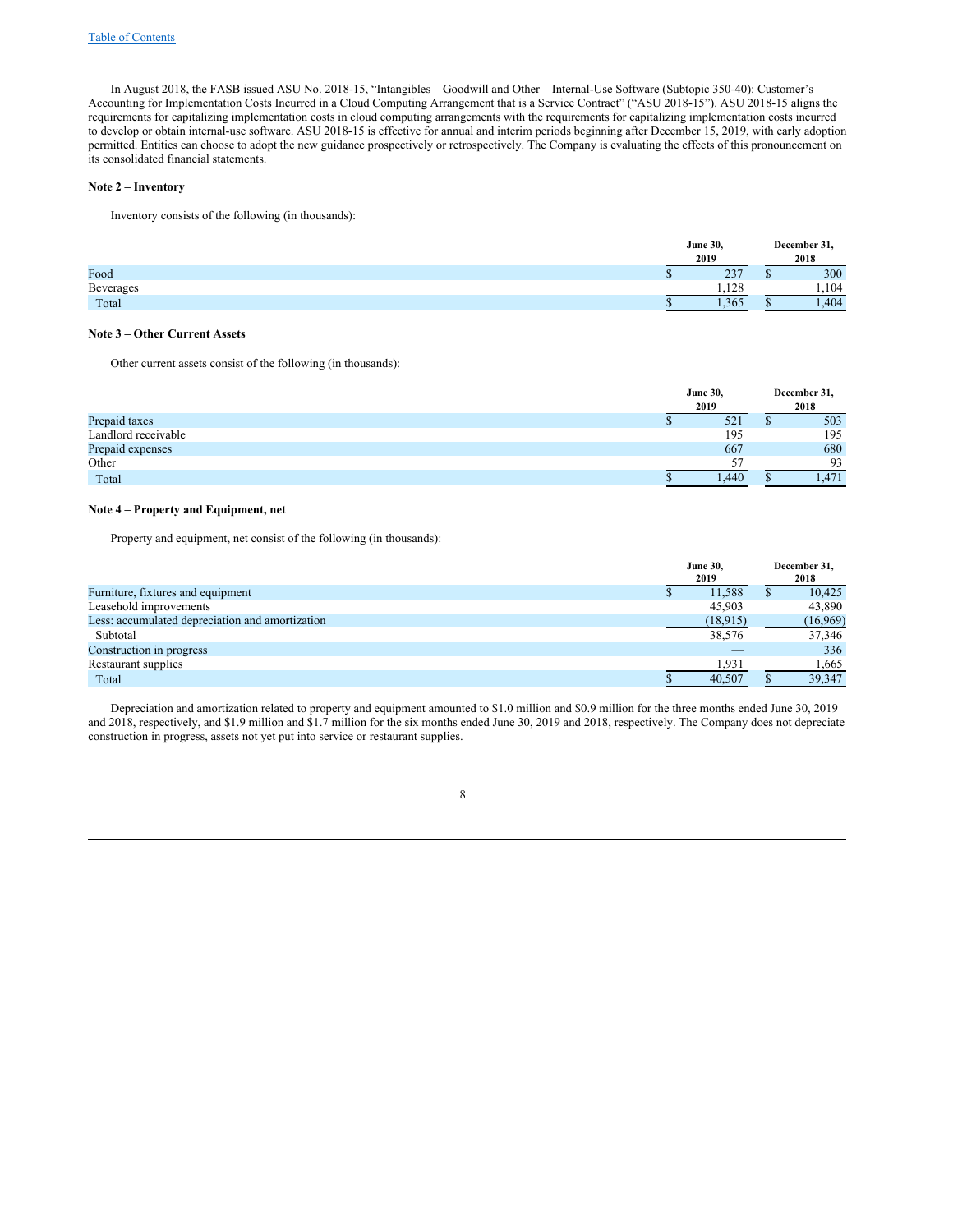### **Note 5 – Accrued Expenses**

Accrued expenses consist of the following (in thousands):

| 2019 |       | December 31,    |       |
|------|-------|-----------------|-------|
|      |       |                 | 2018  |
|      | l.577 |                 | 1,766 |
|      | 1,034 |                 | 645   |
|      | 830   |                 | 1,794 |
|      | 431   |                 | 1.028 |
|      | 426   |                 | 203   |
|      | 284   |                 | 685   |
|      |       |                 | 212   |
|      | 761   |                 | 1.760 |
|      | 5,343 |                 | 8,093 |
|      |       | <b>June 30,</b> |       |

## **Note 6 – Long-Term Debt**

Long-term debt consists of the following (in thousands):

|                                              | <b>June 30,</b><br>2019 |          | December 31, |  |
|----------------------------------------------|-------------------------|----------|--------------|--|
|                                              |                         |          |              |  |
| Term loan agreements                         | 10,000                  | <b>S</b> | 3,828        |  |
| Revolving credit facility                    | 2,150                   |          |              |  |
| Equipment financing agreements               | 569                     |          | 752          |  |
| Promissory notes                             |                         |          | 6,250        |  |
| Total long-term debt                         | 12,719                  |          | 10,830       |  |
| Less: current portion of long-term debt      | (1,065)                 |          | (3,201)      |  |
| Less: debt issuance costs                    | (416)                   |          | (32)         |  |
| Less: discounts on warrants, net             |                         |          | (479)        |  |
| Total long-term debt, net of current portion | 11,238                  |          | 7,118        |  |

Interest expense for all the Company's debt arrangements, excluding the loss on early debt extinguishment and the amortization of debt issuance costs, other discounts and fees, was approximately \$0.2 million and \$0.2 million for the three months ended June 30, 2019 and 2018 and \$0.4 million and \$0.5 million for the six months ended June 30, 2019 and 2018, respectively. As of June 30, 2019, the Company had \$1.3 million in letters of credit outstanding for certain restaurants, including \$36.9 thousand of standby letters of credit and \$1.3 million of cash collateralized letters of credit, which are recorded as a component of security deposits on the consolidated balance sheet as of June 30, 2019.

### *Bank of America, N.A. Credit Agreement*

On May 15, 2019, the Company entered into a Credit Agreement with Bank of America, N.A ("Credit Agreement"). The Credit Agreement provides for a secured revolving credit facility of \$10.0 million and a \$10.0 million term loan. The term loan is payable in quarterly installments, with the final payment due in May 2024. The revolving credit facility also matures in May 2024. In conjunction with entering into the Credit Agreement, the Company incurred \$0.4 million of debt issuance costs, which were capitalized and are recorded as a direct deduction to the long-term debt, net of current portion, on the consolidated balance sheets.

The Credit Agreement contains several financial covenants, including (a) a maximum consolidated leverage ratio of (i) 4.75 to 1.00 as of the end of any fiscal quarter ending on or prior to June 30, 2020 and (ii) 4.50 to 1.00 as of the end of any fiscal quarter thereafter and (b) a minimum consolidated fixed charge coverage ratio of 1.35 to 1.00.

The Credit Agreement has several borrowing and interest rate options, including the following: (a) a LIBOR rate (or a comparable successor rate) or (b) a base rate equal to the greater of the prime rate, the federal funds rate plus 0.50% or the LIBOR rate for a one-month period plus 1.00%; provided that the base rate may not be less than zero. Loans under the Credit Agreement bear interest at a rate per annum using the applicable indices plus a varying interest rate margin of between 2.75% and 3.50% (for LIBOR rate loans) and 1.75% and 2.50% (for base rate loans).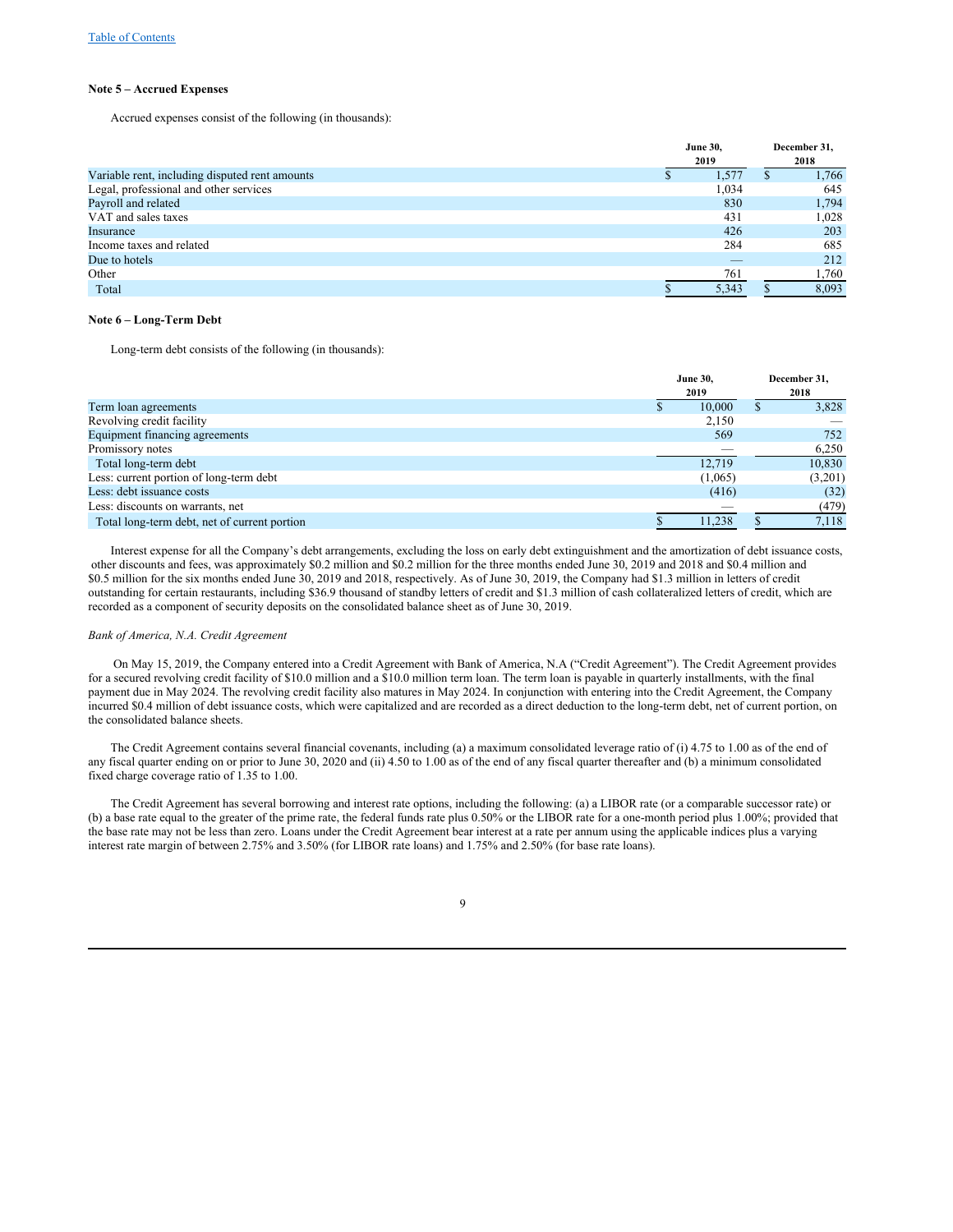The Credit Agreement contains customary representations, warranties and conditions to borrowing including customary affirmative and negative covenants, which include covenants that limit or restrict the Company's ability to incur indebtedness and other obligations, grant liens to secure obligations, make investments, merge or consolidate, and dispose of assets outside the ordinary course of business, in each case subject to customary exceptions for credit facilities of this size and type. As of June 30, 2019, the Company is in compliance with the covenants required by the Credit Agreement.

### *Debt Extinguishment*

In conjunction with entering into the Credit Agreement on May 15, 2019, the Company prepaid the outstanding debt balances to early extinguish the \$2.6 million of outstanding term loans with BankUnited, the \$5.3 million of outstanding promissory notes with Anson Investments Master Fund LP, and the \$1.0 million outstanding promissory note with 2235570 Ontario Limited. The Company recognized a \$0.4 million loss on early debt extinguishment within other expenses, net on the consolidated statements of operations and comprehensive income, primarily caused by the recognition of the unamortized discounts related to warrants issued with the promissory notes and the recognition of unamortized debt issuance costs related to the debt extinguished. Additionally, the Company prepaid the \$1.2 million of outstanding cash advances due to the TOG Liquidation Trust, a related party. Please refer to Note 9 for additional details on transactions with related parties.

## **Note 7 – Fair Value of Financial Instruments**

Cash and cash equivalents, accounts receivable, inventory, accounts payable and accrued expenses are carried at cost, which approximates fair value due to their short maturities. Long-lived assets are measured and disclosed at fair value on a nonrecurring basis if an impairment is identified. There were no long-lived assets measured at fair value as of June 30, 2019.

The Company's long-term debt, including the current portion, is carried at cost on the consolidated balance sheets. Fair value of long-term debt, including the current portion, is estimated based on Level 2 inputs, except the amount outstanding on the revolving credit facility for which the carrying value approximates fair value. Fair value is determined by discounting future cash flows using interest rates available for issues with similar terms and maturities.

The estimated fair values of long-term debt, for which carrying values do not approximate fair value, are as follows (in thousands):

|                                                                             | <b>June 30.</b> |        | December 31. |        |
|-----------------------------------------------------------------------------|-----------------|--------|--------------|--------|
|                                                                             |                 | 2019   |              | 2018   |
| Carrying amount of long-term debt, including current portion <sup>(1)</sup> |                 | 10.569 |              | 10.830 |
| Fair value of long-term debt, including current portion                     |                 | 8.728  |              | 7,648  |

(1) Excludes the discounts on warrants, net and debt issuance costs

### **Note 8 – Nonconsolidated Variable Interest Entities**

As of June 30, 2019 and December 31, 2018, the Company owned interests in the following companies, which directly or indirectly operate a restaurant:

- · 31.24% interest in Bagatelle NY LA Investors, LLC ("Bagatelle Investors")
- · 51.13% interest in Bagatelle Little West 12th, LLC ("Bagatelle NY")

Bagatelle Investors is a holding company that has an interest in Bagatelle NY. Both entities were formed in 2011. In the three months ended June 30, 2019, Bagatelle NY notified the Company that it had no intent to renew its sublease with the Company for the restaurant space. As a result, the Company determined that it no longer had the ability to exercise significant influence over its investees, Bagatelle Investors and Bagatelle NY. As of June 30, 2019, the Company recorded its retained interests in Bagatelle Investors and Bagatelle NY as cost method investments, with the initial basis being the previous carrying amounts of the investments. Prior to June 30, 2019, the Company had accounted for its investments in these entities under the equity method of accounting based on management's assessment that it was not the primary beneficiary of these entities because it did not have the power to direct their day to day activities. The Company has provided no additional types of support to these entities than what is contractually required.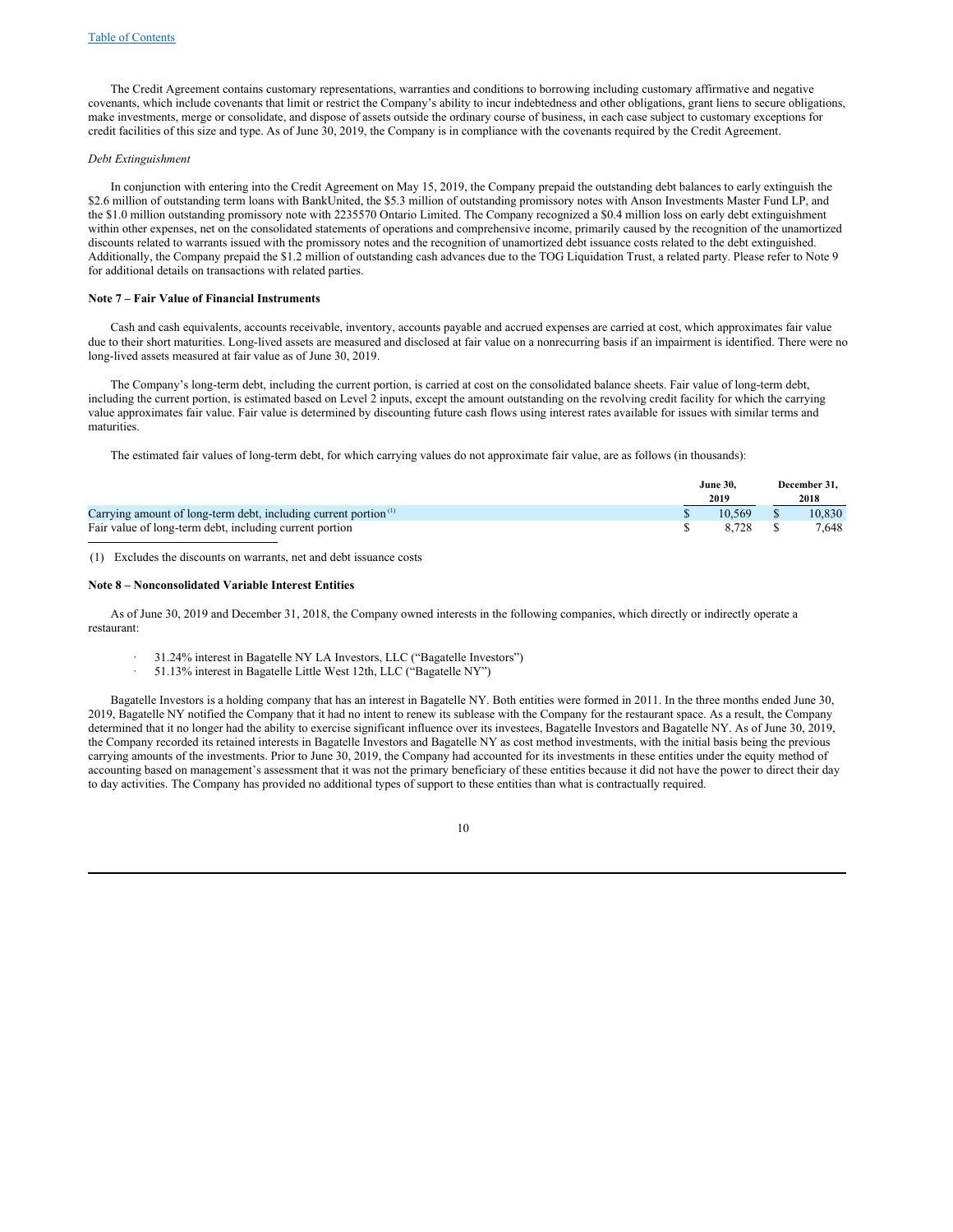The carrying values of these investments were as follows (in thousands):

|                            | <b>June 30,</b><br>2019 |  | December 31<br>2018 |
|----------------------------|-------------------------|--|---------------------|
| <b>Bagatelle Investors</b> | 56                      |  | 56                  |
| <b>Bagatelle NY</b>        | 2.628                   |  | 2.628               |
| Total                      | 2.684                   |  | 2.684               |

For the each of the three and six months ended June 30, 2018, the equity in income of investee companies for the equity method investments discussed above was approximately \$0.1 million. There was no equity in income for the three and six months ended June 30, 2019.

Additionally, the Company has a management agreement with Bagatelle NY. Under this agreement, the Company recorded management fee revenue of approximately \$0.2 million and \$0.1 million for the three months ended June 30, 2019 and 2018, respectively, and \$0.3 million and \$0.1 million for the six months ended June 30, 2019 and 2018, respectively. The Company also receives rental income from Bagatelle NY for restaurant space that it subleases to Bagatelle NY. Rental income of approximately \$0.2 million and \$0.1 million was recorded from this entity for the three months ended June 30, 2019 and 2018, respectively, and \$0.3 million was recorded from this entity for the each of the six months ended June 30, 2019 and 2018, respectively.

Net receivables from the Bagatelle Investors and Bagatelle NY included in due from related parties, net were approximately \$0.3 million and \$0.1 million as of June 30, 2019 and December 31, 2018, respectively. These receivables, combined with the Company's equity in each of these investments, represent the Company's maximum exposure to loss.

In the first quarter of 2018, the Company sold its 10% interest in a cost method investment, One 29 Park, LLC, for \$0.6 million, resulting in a gain of \$0.2 million. The gain is included as a component of other income, net on the consolidated statements of operations and comprehensive income for the six months ended June 30, 2018. The investment was accounted for under the cost method of accounting. The Company had also entered into a management agreement with One 29 Park, LLC, under which the Company recorded management fee revenue of \$0.1 million and \$0.2 million for the three and six months ended June 30, 2018. The management agreement with One 29 Park, LLC terminated on September 30, 2018.

# **Note 9 – Related Party Transactions**

Net amounts due to related parties were \$0.3 million and \$1.2 million as of June 30, 2019 and December 31, 2018, respectively. The Company has not reserved any related party receivables as of June 30, 2019 and December 31, 2018.

During the fourth quarter of 2016, the Company received approximately \$1.2 million in cash advances from the TOG Liquidation Trust. The TOG Liquidation Trust is a trust that was set up in connection with a 2013 merger transaction to hold previously issued and outstanding warrants held by members of the predecessor company. Amounts due to the trust were non-interest bearing and were repayable in 2021 when the trust expires. In conjunction with entering into the Credit Agreement on May 15, 2019, the Company prepaid the \$1.2 million balance due to the TOG Liquidation Trust. As a result of the prepayment, there was no amount outstanding to the TOG Liquidation Trust as of June 30, 2019. As of December 31, 2018, the \$1.2 million balance due to the Liquidation Trust was included in due to related parties, long-term.

Please refer to Note 8 for details on other transactions with other related parties, and refer to Note 6 for details related to the Credit Agreement.

#### **Note 10 – Income taxes**

The Company's effective income tax rate was 10.2% for the six months ended June 30 2019 compared to 31.0% for the six months ended June 30, 2018. The effective income tax rate for the six months ended June 30, 2019 was lower compared to the six months ended June 30, 2018 primarily due to the tax rates applied to domestic and foreign income (loss). Additionally, the Company's projected annual effective tax rate differs from the statutory U.S. tax rate of 21% primarily due to the following: (i) availability of U.S. net operating loss carryforwards, resulting in no federal income taxes; (ii) a full valuation allowance on the U.S. deferred tax assets, net; (iii) taxes owed in foreign jurisdictions such as the United Kingdom, Canada and Italy; and, (iv) taxes owed in state and local jurisdictions such as New York, New York City, Colorado and Tennessee.

The Company is subject to income taxes in the U.S. federal jurisdiction, and the various states and local jurisdictions in which it operates. Tax regulations within each jurisdiction are subject to the interpretation of the related tax laws and regulations and require

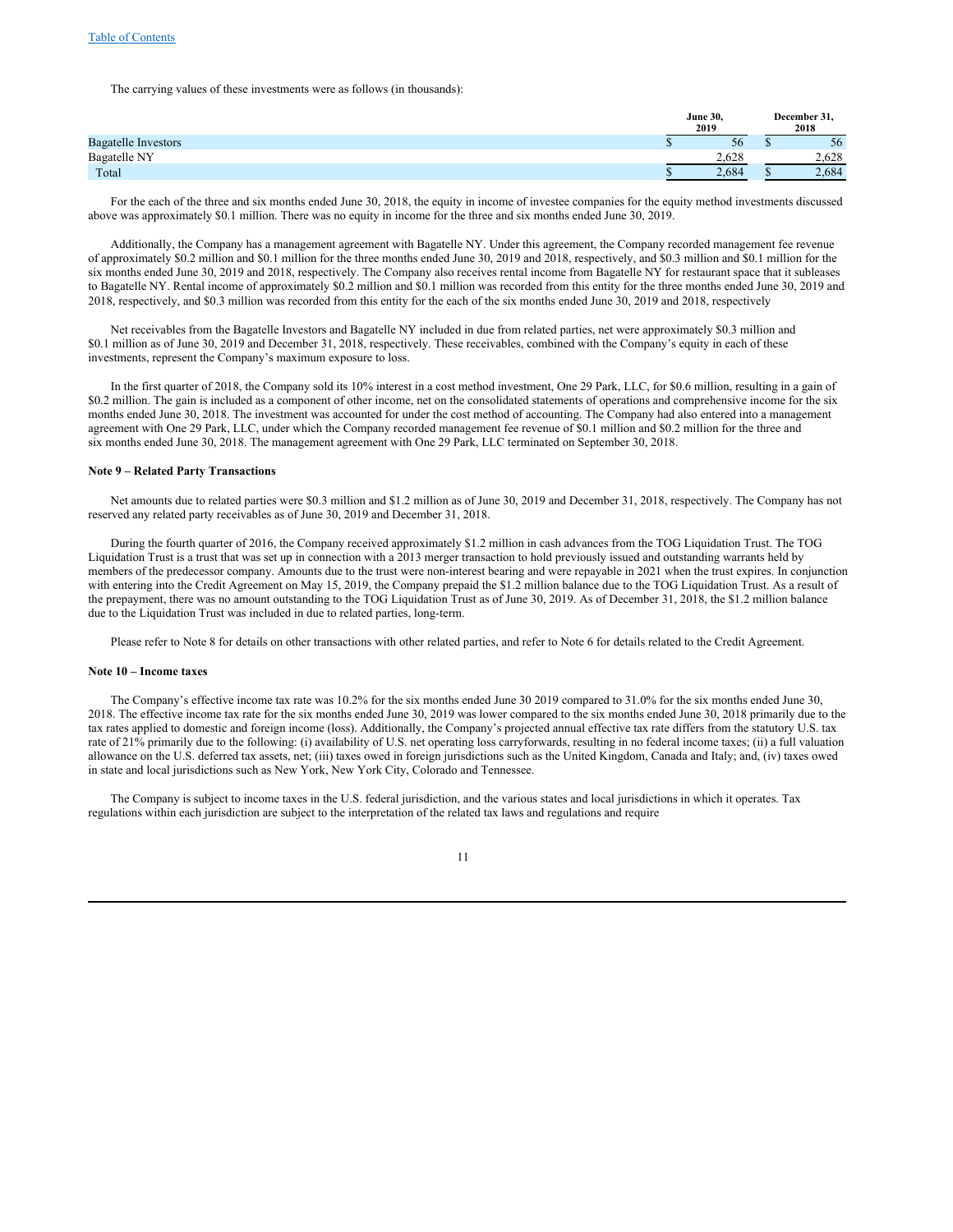significant judgment to apply. In the normal course of business, the Company is subject to examination by the federal, state, local and foreign taxing authorities.

## **Note 11 – Revenue from contracts with customers**

The following table provides information about contract receivables and liabilities, which include deferred license revenue and deferred gift card and gift certificate revenue, from contracts with customers (in thousands):

|                                                     |  | <b>June 30,</b><br>2019 |  | December 31. |
|-----------------------------------------------------|--|-------------------------|--|--------------|
|                                                     |  |                         |  | 2018         |
| Receivables (1)                                     |  |                         |  | 174          |
| Deferred license revenue (2)                        |  | .190                    |  | 1,179        |
| Deferred gift card and gift certificate revenue (3) |  | 221                     |  | 491          |

(1) Receivables are included in accounts receivable on the consolidated balance sheets.

(2) Includes the current and long-term portion of deferred license revenue.

(3) Deferred gift card and gift certificate revenue is included in deferred gift card revenue and other on the consolidated balance sheets.

The Company determined that the services it provides under its licensing agreements are primarily the rights to access and derive benefit from our symbolic intellectual property. As a result, the initial license fees and upfront fees are recognized on a straight-line basis over the term of the license agreement as a component of management, license and incentive fee revenue on the consolidated statements of operations and comprehensive income. Sales-based royalties are recognized as licensee restaurant sales occur.

Significant changes in deferred license revenue for the six months ended June 30, 2019 were as follows (in thousands):

| Deferred license revenue, as of December 31, 2018 |       |
|---------------------------------------------------|-------|
| Additions to deferred license revenue             |       |
| Revenue recognized during the period              | (100) |
| Deferred license revenue, as of June 30, 2019     |       |

As of June 30, 2019, the estimated deferred license revenue to be recognized in the future related to performance obligations that are unsatisfied as of June 30, 2019 was as follows (in thousands):

| 2019, six months remaining                      | 95  |
|-------------------------------------------------|-----|
|                                                 |     |
| 2020                                            | 191 |
| 2021                                            | 191 |
| 2022                                            | 166 |
| 2023                                            | 136 |
| Thereafter                                      | 411 |
| Total future estimated deferred license revenue | 190 |

Proceeds from the sale of gift cards and gift certificates are recorded as deferred revenue and recognized as revenue when redeemed by the holder. There are no expiration dates on the Company's gift card and gift certificates and the Company does not charge any service fees that would result in a decrease to a customer's available balance. Although the Company will continue to honor all gift card and gift certificates presented for payment, it may determine the likelihood of redemption to be remote for certain gift cards and gift certificates due to, among other things, long periods of inactivity. In these circumstances, to the extent the Company determines there is no requirement for remitting balances to government agencies under unclaimed property laws, outstanding gift card and gift certificate balances may then be recognized as breakage in the consolidated statements of operations and comprehensive income as a component of owned food, beverage and other net revenues.

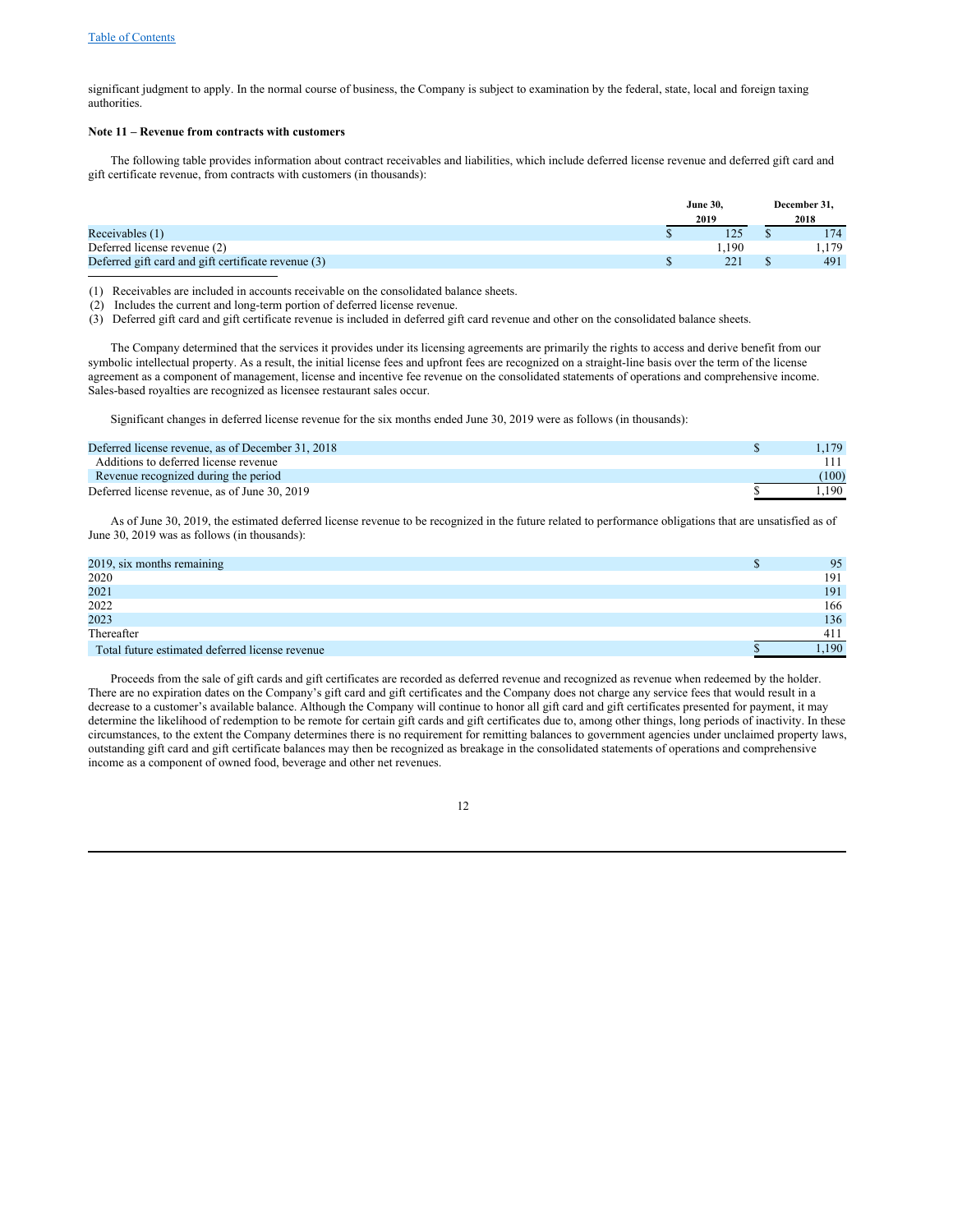Significant changes in deferred gift card and gift certificate revenue for the six months ended June 30, 2019 were as follows (in thousands):

| Deferred gift card and gift certificate revenue, as of December 31, 2018 | 491   |
|--------------------------------------------------------------------------|-------|
| Additions to deferred gift card and gift certificates revenue            | 296   |
| Revenue recognized during the period related to redemptions              | (566) |
| Deferred gift card and gift certificate revenue, as of June 30, 2019     |       |

The Company recognized revenue of \$0.3 million and \$0.2 million related to our contract liabilities, which include deferred license revenue and deferred gift card and gift certificate revenue, in the three months ended June 30, 2019 and 2018, respectively, and \$0.7 million and \$0.5 million in the six months ended June 30, 2019 and 2018, respectively.

# **Note 12 – Leases**

The Company adopted ASC Topic 842 as of January 1, 2019 using the optional transition method and has applied its transition provisions at the beginning of the period of adoption. As a result, the Company did not restate comparative periods. Under this transition provision, the Company has applied the legacy guidance under Accounting Standard Codification Topic 840, Leases, including its disclosure requirements, in the comparative periods presented.

Under ASC Topic 842, a lease is a contract, or part of a contract, that conveys the right to control the use of identified property, plant or equipment for a period of time in exchange for consideration. The Company's contracts determined to be or contain a lease include explicitly or implicitly identified assets where the Company has the right to substantially all of the economic benefits of the assets and has the ability to direct how and for what purpose the assets are used during the lease term. Leases are classified as either operating or financing. For operating leases, the Company has recognized a lease liability equal to the present value of the remaining lease payments, and a right of use asset equal to the lease liability, subject to certain adjustments, such as prepaid rents, initial direct costs and lease incentives received from the lessor. The Company used its incremental borrowing rate to determine the present value of the lease payments. The Company's incremental borrowing rate is the rate of interest that it would have to borrow on a collateralized basis over a similar term an amount equal to the lease payments in a similar economic environment.

ASC Topic 842 includes practical expedient and policy election choices. The Company elected the practical expedient transition package available in ASC Topic 842 and, as a result, did not reassess the lease classification of existing contracts or leases or the initial direct costs associated with existing leases. The Company has made an accounting policy election not to recognize right of use assets and lease liabilities for leases with a lease term of 12 months or less, including renewal options that are reasonably certain to be exercised, that also do not include an option to purchase the underlying asset that is reasonably certain of exercise. Instead, lease payments for these leases are recognized as lease cost on a straight-line basis over the lease term. Additionally, the Company has elected not to separate the accounting for lease components and non-lease components, for all leased assets.

The Company did not elect the hindsight practical expedient, and therefore the Company did not reassess its historical conclusions with regards to whether renewal option periods should be included in the terms of its leases. Given the importance of each of its restaurant locations to its operations, the Company historically concluded that it was reasonably assured of exercising all renewal periods included in its leases as failure to exercise such options would result in an economic penalty. The Company also did not elect the portfolio approach practical expedient, which permits applying the standard to a portfolio of leases with similar characteristics.

Upon adoption on January 1, 2019, the Company recognized right-of-use assets and lease liabilities for operating leases of \$41.8 million and \$58.9 million, respectively. The difference between the right-of-use asset and lease liability represents the net book value of deferred rent and tenant improvement allowances recognized by the Company as of December 31, 2018, which was adjusted against the right-of-use asset upon adoption of ASC Topic 842. There was no impact to the opening balance of retained earnings upon adoption.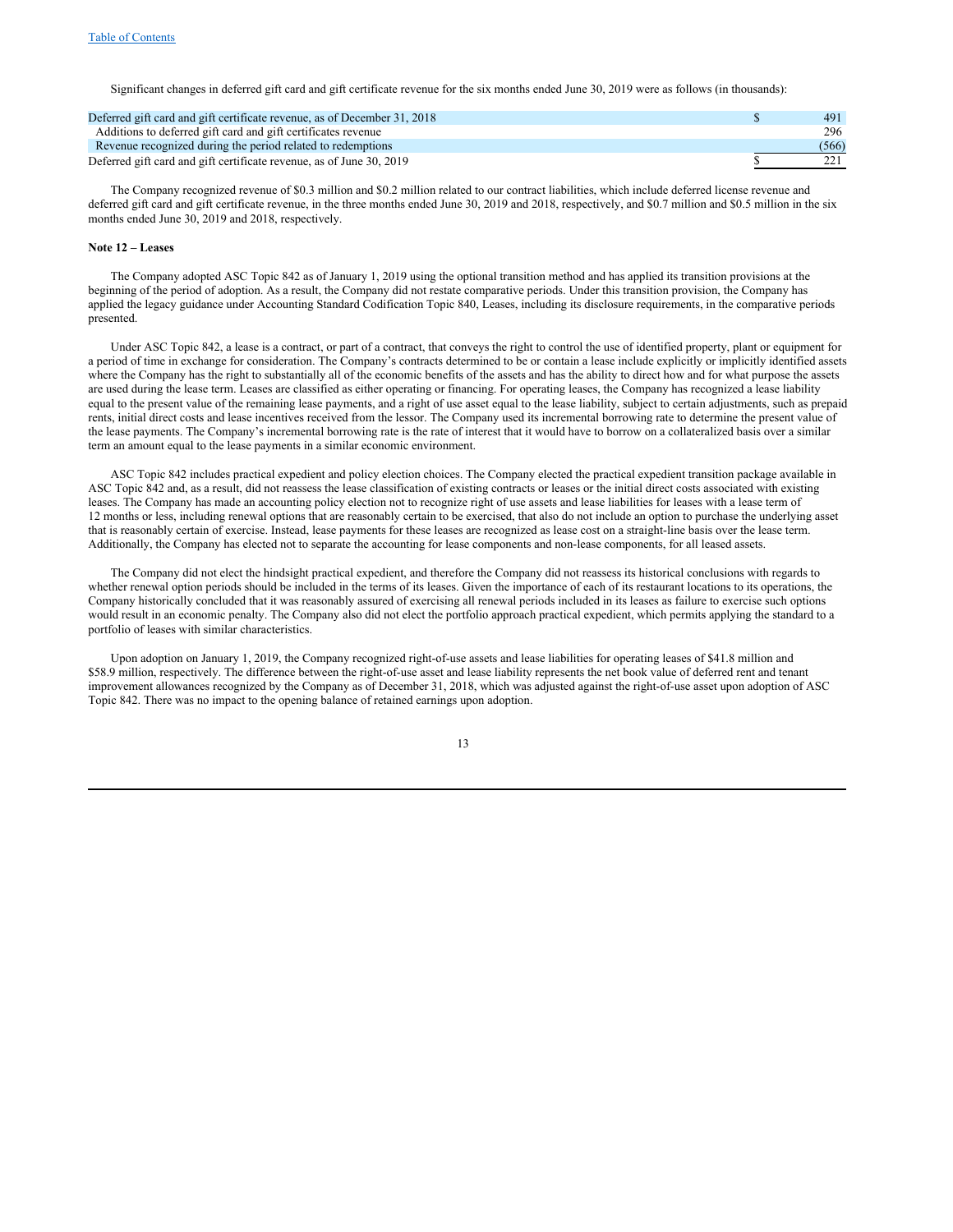The changes due to the adoption of ASC Topic 842 were as follows (in thousands):

| <b>Assets</b>                                     | <b>ASC 842</b><br>December 31, 2018<br><b>Adiustments</b> |                          |  | <b>January 1, 2019</b> |        |
|---------------------------------------------------|-----------------------------------------------------------|--------------------------|--|------------------------|--------|
| Operating lease right-of-use assets               |                                                           | $\overline{\phantom{a}}$ |  | 41.868 \$              | 41,868 |
| <b>Liabilities</b>                                |                                                           |                          |  |                        |        |
| Current portion of operating lease liabilities    |                                                           | $\overline{\phantom{a}}$ |  | 3.212 \$               | 3,212  |
| Operating lease liability, net of current portion |                                                           | -                        |  | 55,679                 | 55,679 |
| Deferred gift card revenue and other              |                                                           | 947                      |  | (249)                  | 698    |
| Deferred rent and tenant improvement allowances   |                                                           | 16.774                   |  | $(16.774)$ \$          | -      |

There was no impact to the Company's consolidated statements of operations and comprehensive income for the three and six months ended June 30, 2019 compared to the three and six months ended June 30, 2018.

The Company enters into contracts to lease office space, restaurant space and equipment with terms that expire at various dates through 2039. Under ASC Topic 842, the lease term at the lease commencement date is determined based on the non-cancellable period for which the Company has the right to use the underlying asset, together with any periods covered by an option to extend the lease if the Company is reasonably certain to exercise that option, periods covered by an option to terminate the lease if the Company is reasonably certain not to exercise that option, and periods covered by an option to extend (or not to terminate) the lease in which the exercise of the option is controlled by the lessor. The Company considered a number of factors when evaluating whether the options in its lease contracts were reasonably certain of exercise, such as length of time before option exercise, expected value of the leased asset at the end of the initial lease term, importance of the lease to overall operations, costs to negotiate a new lease, and any contractual or economic penalties.

Certain of the Company's leases also provide for percentage rent, which are variable lease costs determined as a percentage of gross sales in excess of specified, minimum sales targets, as well as other variable lease costs to reimburse the lessor for real estate tax and insurance expenses, and certain nonlease components that transfer a distinct service to the Company, such as common area maintenance services. These percentage rents and other variable lease costs are not included in the calculation of lease payments when classifying a lease and in the measurement of the lease liability as they do not meet the definition of in-substance, fixed-lease payments under ASC Topic 842.

The Company subleases portions of its office and restaurant space where it does not use the entire space for its operations. For the three and six months ended June 30, 2019, sublease income was \$0.3 million and \$0.5 million, respectively, of which \$0.2 million and \$0.3 million, respectively, was from related party, Bagatelle NY. Refer to Note 8 for details on transactions with this related party.

ASC Topic 842 includes a number of reassessment and re-measurement requirements for lessees based on certain triggering events or conditions, including whether a contract is or contains a lease, assessment of lease term and purchase options, measurement of lease payments, assessment of lease classification and assessment of the discount rate. The Company reviewed the reassessment and re-measurement requirements and concluded that a lease for office space required reassessment as the Company had determined not to elect to exercise an option that it had previously determined it was reasonably certain to exercise. As a result, the Company remeasured the lease liability to reflect the change in lease payments, which resulted in a reduction in the operating lease liability and a corresponding adjustment to the operating lease right-of-use asset of \$1.2 million in the six months ended June 30, 2019. In addition, there were no impairment indicators identified during the six months ended June 30, 2019 that required an impairment test for the Company's right-of-use assets or other long-lived assets in accordance with Accounting Standard Codification Topic 360, Property, Plant, and Equipment.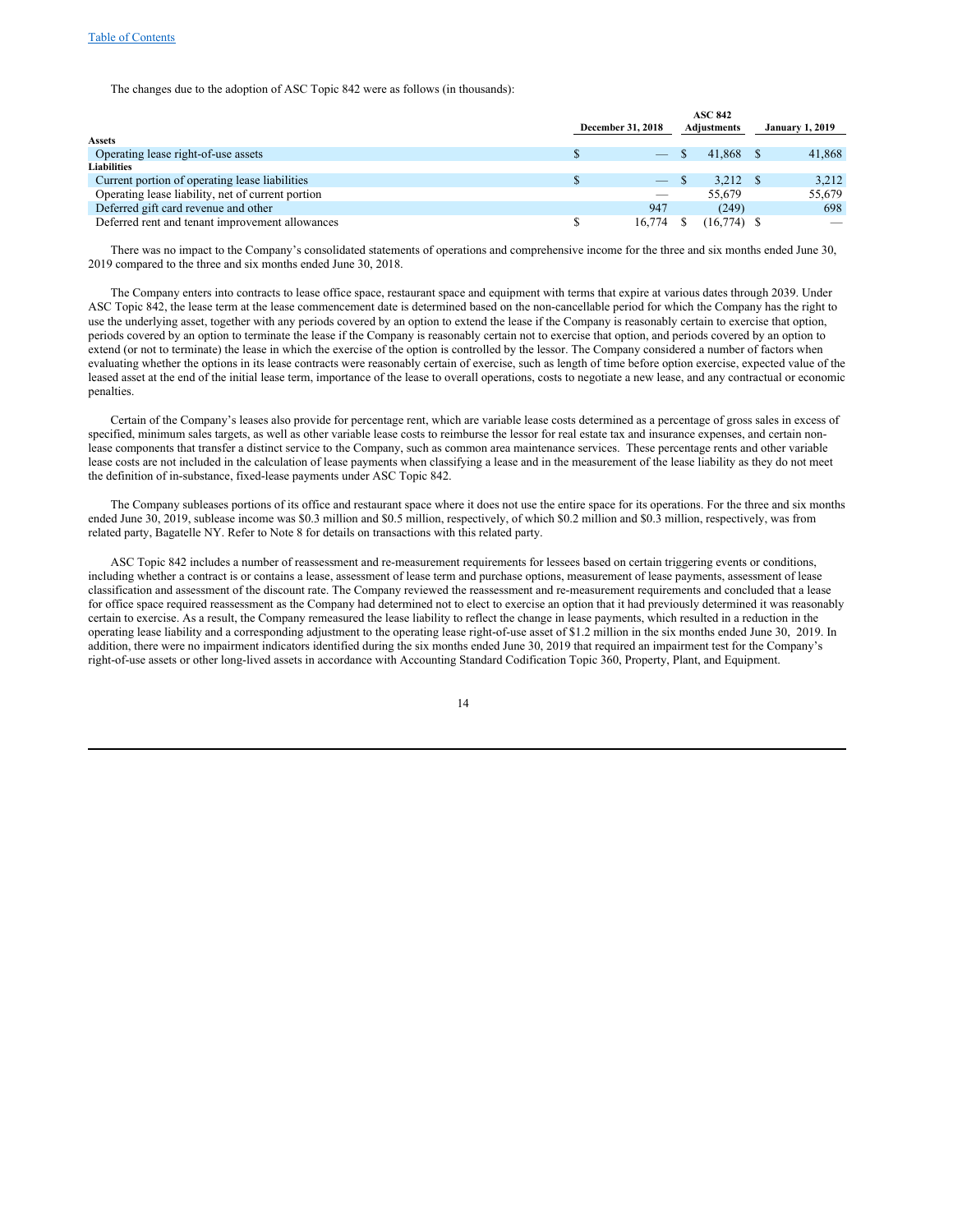The components of lease expense for the period were as follows (in thousands):

|                                                          |  | <b>June 30,</b> |
|----------------------------------------------------------|--|-----------------|
|                                                          |  | 2019            |
| Lease cost                                               |  |                 |
| Operating lease cost                                     |  | 3,372           |
| Variable lease cost                                      |  | 1,297           |
| Short-term lease cost                                    |  | 214             |
| Sublease income                                          |  | (474)           |
| Total lease cost                                         |  | 4,409           |
|                                                          |  |                 |
| Weighted average remaining lease term - operating leases |  | 14 years        |
| Weighted average discount rate – operating leases        |  | $8.25\%$        |

Supplemental cash flow information related to leases for the period was as follows (in thousands):

|                                                                                  | <b>June 30.</b> |  |
|----------------------------------------------------------------------------------|-----------------|--|
|                                                                                  | 2019            |  |
| Cash paid for amounts included in the measurement of operating lease liabilities | 3.456           |  |
| Right-of-use assets obtained in exchange for operating lease obligations         |                 |  |

As of June 30, 2019, maturities of the Company's operating lease liabilities are as follows (in thousands):

| 3,572<br>Ф |
|------------|
| 6,731      |
| 6,472      |
| 6,593      |
| 6,727      |
| 69,504     |
| 99,599     |
| (42, 759)  |
| 56,840     |
|            |

# **Note 13 – Earnings per share**

Basic earnings per share is computed using the weighted average number of common shares outstanding during the period and income available to common stockholders. Diluted earnings per share is computed using the weighted average number of common shares outstanding during the period plus the dilutive effect of all potential shares of common stock including common stock issuable pursuant to stock options, warrants, and restricted stock units.

For the three and six months ended June 30, 2019 and 2018, the earnings per share was calculated as follows (in thousands, except earnings per share and related share data):

|                                                                        | Three months ended June 30. |            |  | Six months ended June 30, |  |              |
|------------------------------------------------------------------------|-----------------------------|------------|--|---------------------------|--|--------------|
|                                                                        | 2019                        | 2018       |  | 2019                      |  | 2018         |
| Net (loss) income attributable to The ONE Group Hospitality, Inc.      | (322)                       | 181        |  | 532                       |  | 412          |
|                                                                        |                             |            |  |                           |  |              |
| Basic weighted average shares outstanding                              | 28.432.510                  | 27.366.322 |  | 28,373,974                |  | 27, 277, 483 |
| Dilutive effect of stock options, warrants and restricted share units  |                             | 293,126    |  | 1,082,789                 |  | 239,401      |
| Diluted weighted average shares outstanding                            | 28.432.510                  | 27,659,448 |  | 29.456.764                |  | 27,516,884   |
|                                                                        |                             |            |  |                           |  |              |
| Net (loss) income available to common stockholders per share - Basic   | (0.01)                      | 0.01       |  | 0.02                      |  | 0.02         |
| Net (loss) income available to common stockholders per share - Diluted | (0.01)                      | 0.01       |  | 0.02                      |  | 0.01         |

For the six months ended June 30, 2019, 1.0 million stock options, warrants and restricted share units were determined to be anti-dilutive and were therefore excluded from the calculation of diluted earnings per share. For the three and six months ended June 30,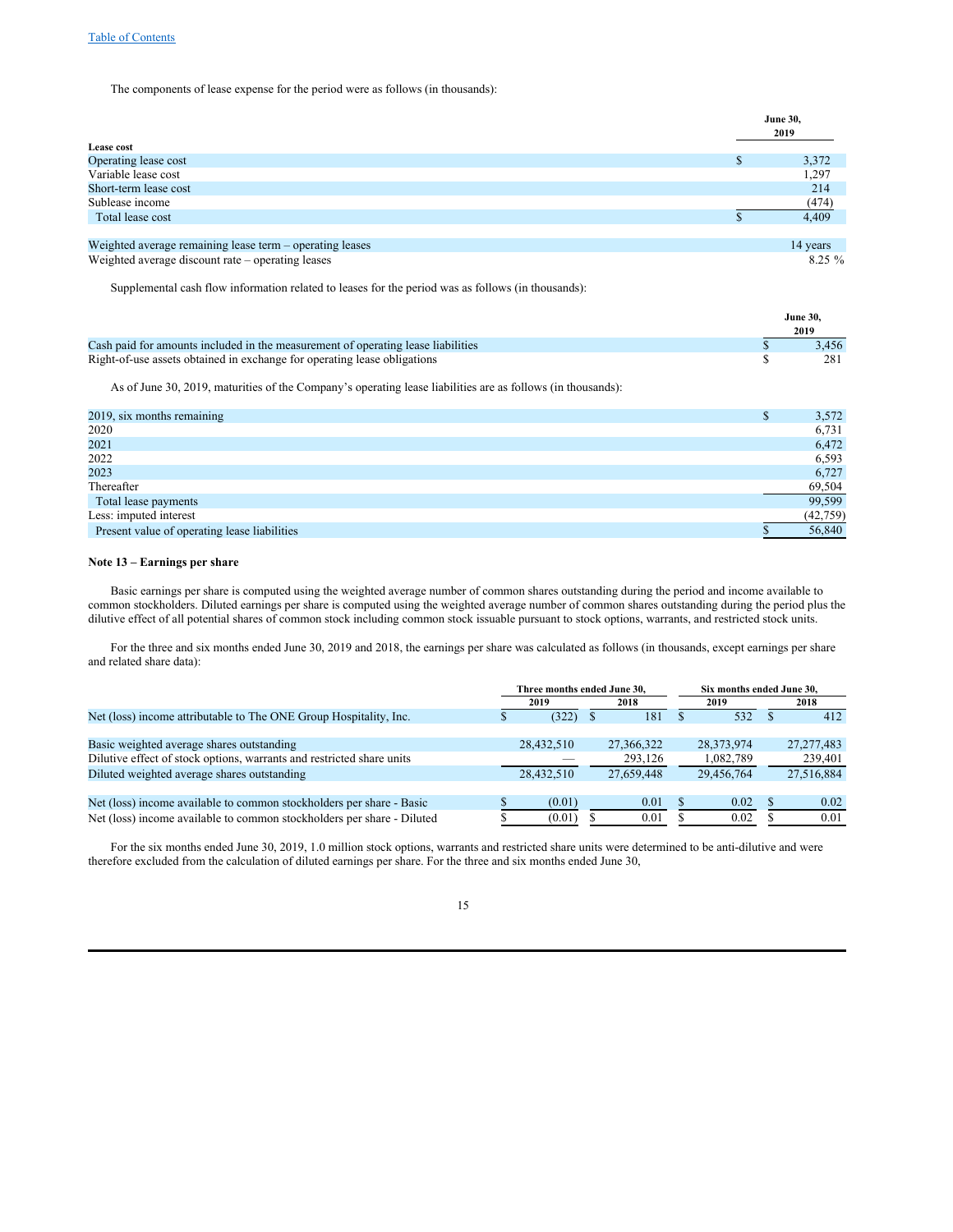2018, 1.8 million stock options, warrants and restricted share units were determined to be anti-dilutive and were therefore excluded from the calculation of diluted earnings per share. For the three months ended June 30, 2019, all equivalent shares underlying options, warrants and restricted share units were anti-dilutive as the Company was in a net loss position.

# **Note 14 – Stockholders' Equity**

Significant changes in stockholders' equity for the three and six months ended June 30, 2019 and 2018 are as follows (in thousands):

|                                           | Common<br><b>Stock</b> |   | <b>Additional</b><br>paid-in<br>capital | Accumulated<br>deficit | Accumulated<br>other<br>comprehensive<br>loss | Noncontrolling<br>interests | Total  |
|-------------------------------------------|------------------------|---|-----------------------------------------|------------------------|-----------------------------------------------|-----------------------------|--------|
| Balance at December 31, 2018              | 3                      | S | 43,543                                  | (28, 722)              | $(2,310)$ \$                                  | (452)                       | 12,062 |
| Stock-based compensation                  |                        |   | 181                                     |                        |                                               |                             | 181    |
| Loss on foreign currency translation, net |                        |   |                                         |                        | (160)                                         |                             | (160)  |
| Net income (loss)                         |                        |   |                                         | 854                    |                                               | (85)                        | 769    |
| Balance at March 31, 2019                 |                        |   | 43.724                                  | (27, 868)              | (2,470)                                       | (537)                       | 12,852 |
| Stock-based compensation                  |                        |   | 456                                     |                        |                                               |                             | 456    |
| Loss on foreign currency translation, net |                        |   | __                                      |                        | (120)                                         |                             | (120)  |
| Net (loss) income                         |                        |   |                                         | (322)                  | _                                             | 159                         | (163)  |
| Balance at June 30, 2019                  | 3                      |   | 44,180                                  | (28, 190)              | (2,590)                                       | (378)                       | 13.025 |

|                                                             |                        |                    | Additional         |                        | Accumulated<br>other     |                             |               |       |
|-------------------------------------------------------------|------------------------|--------------------|--------------------|------------------------|--------------------------|-----------------------------|---------------|-------|
|                                                             | Common<br><b>Stock</b> |                    | paid-in<br>capital | Accumulated<br>deficit | comprehensive<br>loss    | Noncontrolling<br>interests |               | Total |
| Balance at December 31, 2017                                |                        | $\mathbf{\hat{s}}$ | 41,007             | $(31,979)$ \$          | $(1,556)$ \$             | (922)                       | $\mathcal{L}$ | 6,553 |
| Adoption of ASC 606 "Revenue from contracts with customers" |                        |                    |                    | (54)                   | __                       |                             |               | (54)  |
| Stock-based compensation                                    | $-$                    |                    | 324                |                        | $\overline{\phantom{a}}$ | –                           |               | 324   |
| Loss on foreign currency translation, net                   |                        |                    |                    |                        | (75)                     | --                          |               | (75)  |
| Net income (loss)                                           |                        |                    |                    | 231                    |                          | (113)                       |               | 118   |
| Balance at March 31, 2018                                   |                        |                    | 41,331             | (31,802)               | (1,631)                  | (1,035)                     |               | 6,866 |
| Stock-based compensation                                    | __                     |                    | 344                | $-$                    | $\overline{\phantom{a}}$ |                             |               | 344   |
| Loss on foreign currency translation, net                   |                        |                    |                    |                        | 141                      | --                          |               | 141   |
| Net income                                                  |                        |                    |                    | 181                    |                          | 133                         |               | 314   |
| Balance at June 30, 2018                                    |                        |                    | 41,675             | (31,621)               | (1, 490)                 | (902)                       |               | 7,665 |

## **Note 15 – Stock-Based Compensation**

Effective June 4, 2019, the Company's stockholders approved amendments to the 2013 Employee, Director and Consultant Equity Incentive Plan (the "2019 Equity Plan"). Among other things, the amendments increased the number of shares of common stock authorized for issuance under the 2019 Equity Plan by 2,300,000 shares to a new maximum aggregate limit of 7,073,922 shares. As of June 30, 2019, the Company had 2,634,177, remaining shares available for issuance under the 2019 Equity Plan.

Stock-based compensation cost was \$0.5 and \$0.3 million for the three months ended June 30, 2019 and 2018, respectively, and \$0.6 and \$0.7 million for the six months ended June 30, 2019 and 2018, respectively. Stock-based compensation is included in general and administrative expenses in the consolidated statements of operations and comprehensive income.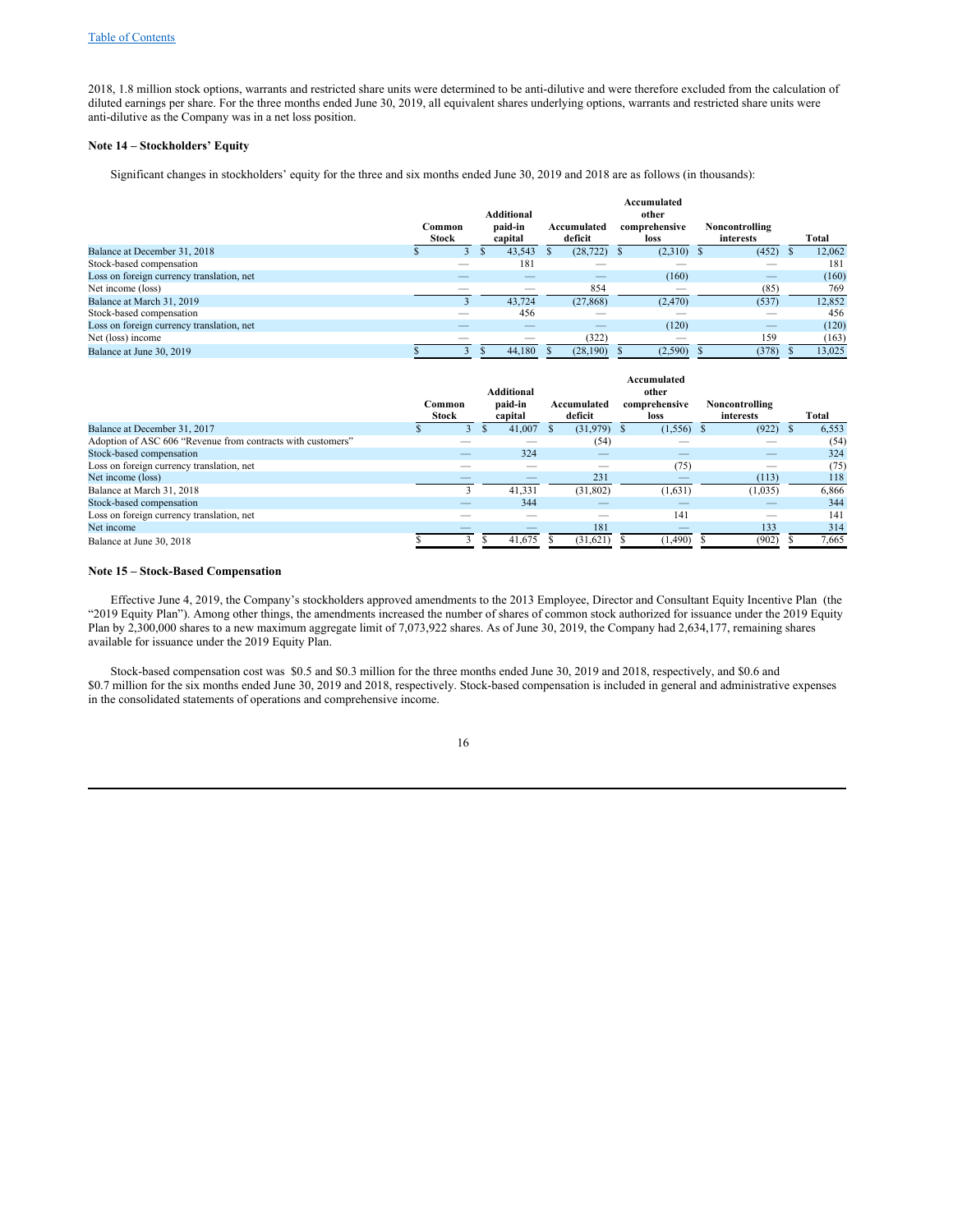# Stock Option Activity

Changes in outstanding stock options during the six months ended June 30, 2019 were as follows:

|                                  | <b>Shares</b> | Weighted<br>average exercise<br>price | Weighted<br>average<br>remaining<br>contractual life |   | Intrinsic<br>value<br>(thousands) |
|----------------------------------|---------------|---------------------------------------|------------------------------------------------------|---|-----------------------------------|
| Outstanding at December 31, 2018 | 2,001,008     | 3.29                                  |                                                      |   |                                   |
| Granted                          | 68,000        | 2.99                                  |                                                      |   |                                   |
| Exercised                        | _             | $\overline{\phantom{a}}$              |                                                      |   |                                   |
| Cancelled, expired or forfeited  | (126,000)     | 2.53                                  |                                                      |   |                                   |
| Outstanding at June 30, 2019     | 1,943,008     | 3.33                                  | 6.36 years                                           |   | 1,268                             |
| Exercisable at June 30, 2019     | 1,256,508     | 4.01                                  | 5.41 years                                           | S | 477                               |

The fair value of options granted in the six months ended June 30, 2019 was estimated on the date of grant using the Black-Scholes option pricing model with the following assumptions:

| Expected life, in years | 8.5 years |
|-------------------------|-----------|
| Risk-free interest rate | $2.62\%$  |
| Volatility              | 42.0 $%$  |
| Dividend yield          | $-$ %     |

A summary of the status of the Company's non-vested stock options as of December 31, 2018 and June 30, 2019 and changes during the six months then ended, is presented below:

|                                               |               | Weighted average      |
|-----------------------------------------------|---------------|-----------------------|
|                                               | <b>Shares</b> | grant date fair value |
| Non-vested stock options at December 31, 2018 | 926,500       | 0.91                  |
| Granted                                       | 68,000        | 2.99                  |
| Vested                                        | (203,000)     | 1.25                  |
| Cancelled, expired or forfeited               | (105.000)     | 0.97                  |
| Non-vested stock options at June 30, 2019     | 686,500       | 0.86                  |

As of June 30, 2019, there are 579,402 milestone-based options outstanding. These options vest based on the achievement of Company and individual objectives as set by the Board.

As of June 30, 2019, there is approximately \$0.5 million of total unrecognized compensation cost related to non-vested awards, which will be recognized over a weighted-average period of 3.1 years.

### Restricted Stock Unit Activity

The Company issues restricted stock units ("RSUs") under the 2019 Equity Plan. The fair value of these RSUs is determined based upon the closing fair market value of the Company's common stock on the grant date.

A summary of the status of RSUs and changes during the six months ended June 30, 2019 is presented below:

|                                      |               | Weighted average      |
|--------------------------------------|---------------|-----------------------|
|                                      | <b>Shares</b> | grant date fair value |
| Non-vested RSUs at December 31, 2018 | 764.201       | 2.54                  |
| Granted                              | 301.305       | 3.09                  |
| Vested                               | (160.044)     | 2.49                  |
| Cancelled, expired or forfeited      | (28,000)      | 2.83                  |
| Non-vested RSUs at June 30, 2019     | 877,462       | 2.72                  |

As of June 30, 2019, 150,000 RSUs subject to performance-based vesting were still outstanding. As of June 30, 2019, the Company had approximately \$1.8 million of total unrecognized compensation costs related to RSUs, which will be recognized over a weighted average period of 3.0 years.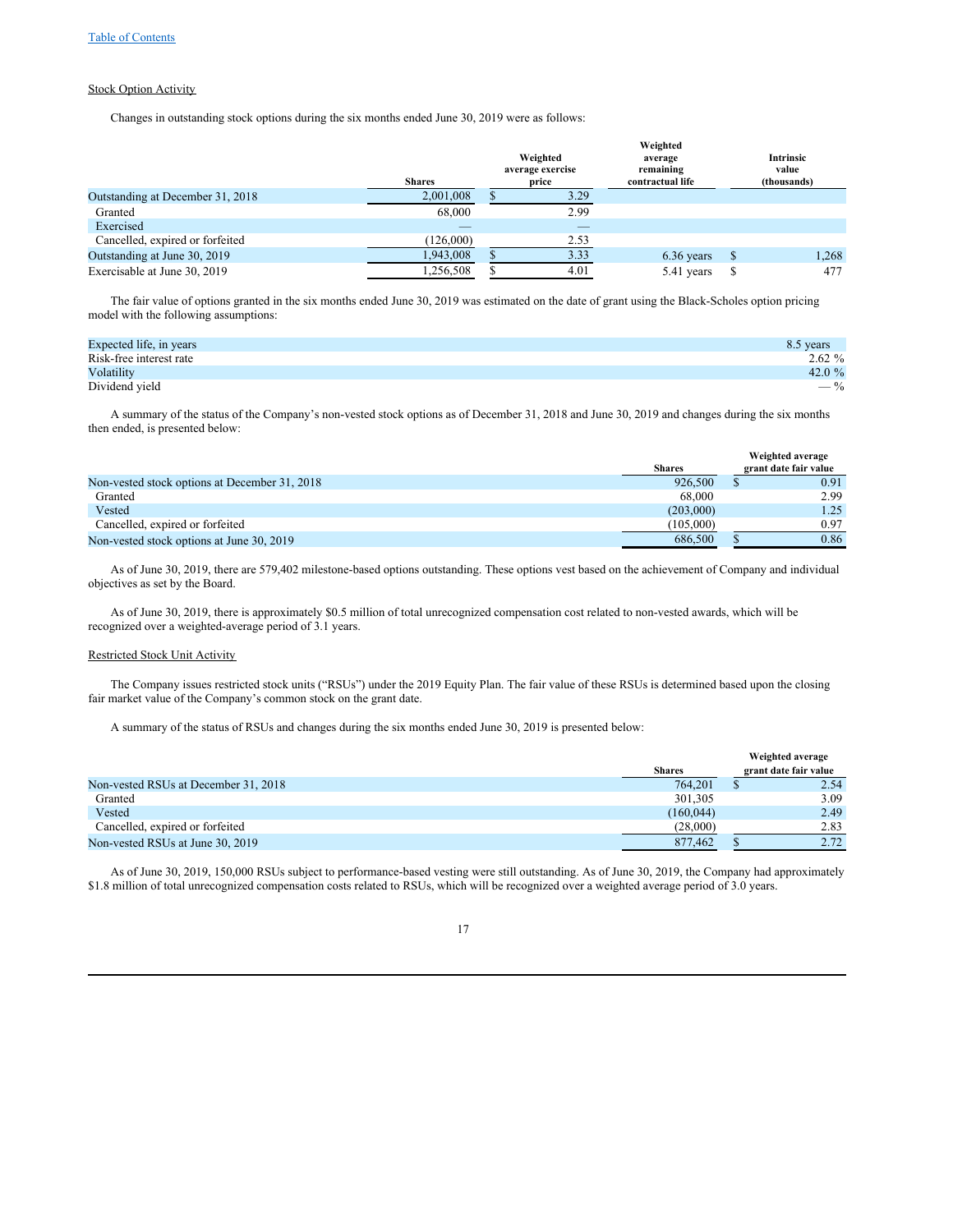### **Note 16 – Segment Reporting**

The Company operates in three segments: "Owned restaurants," "Owned food, beverage and other," and "Managed and licensed operations." The Owned restaurants segment consists of leased restaurant locations and competes in the full-service dining industry. The Owned food, beverage and other segment consists of hybrid operations, such as where the Company has a leased restaurant location and also has a food and beverage agreement at the same location, typically a hotel, and offsite banquet offerings. The Managed and licensed operations segment includes all operations for which a management, incentive or license fee is received. Management agreements generate management fees on net revenue and incentive fees on operating profit as defined in the applicable management agreement. License agreements generate revenue primarily through royalties earned on net revenue at each location. Revenues associated with developmental support for licensed locations are also included within this segment.

The Company's Chief Executive Officer ("CEO"), who has been deemed the Company's Chief Operating Decision Maker, manages the business and allocates resources via a combination of restaurant sales reports and segment profit information (which is defined as revenues less operating expenses) related to the Company's three segments, or sources of revenues, which are presented in their entirety within the consolidated statements of operations and comprehensive income.

The Company's operating results by segment were as follows (in thousands):

|                                           |   | For the three months ended June 30, 2019 |   |                                      |   |                                       |    |        |   |                      | For the three months ended June 30, 2018 |                                      |   |                                       |   |        |  |  |  |
|-------------------------------------------|---|------------------------------------------|---|--------------------------------------|---|---------------------------------------|----|--------|---|----------------------|------------------------------------------|--------------------------------------|---|---------------------------------------|---|--------|--|--|--|
|                                           |   | Owned<br>restaurants                     |   | Owned food.<br>beverage and<br>other |   | Managed and<br>licensed<br>operations |    | Total  |   | Owned<br>restaurants |                                          | Owned food.<br>beverage and<br>other |   | Managed and<br>licensed<br>operations |   | Total  |  |  |  |
| Revenues:                                 |   |                                          |   |                                      |   |                                       |    |        |   |                      |                                          |                                      |   |                                       |   |        |  |  |  |
| Owned net revenues                        | S | 18,809                                   | S | 2,134                                | s |                                       | \$ | 20,943 | S | 15,520               | S                                        | 2,083                                | s |                                       | S | 17,603 |  |  |  |
| Management, license and incentive fee     |   |                                          |   |                                      |   |                                       |    |        |   |                      |                                          |                                      |   |                                       |   |        |  |  |  |
| revenue                                   |   |                                          |   |                                      |   | 2,656                                 |    | 2,656  |   |                      |                                          |                                      |   | 2,708                                 |   | 2,708  |  |  |  |
| Total revenues                            |   | 18,809                                   |   | 2,134                                |   | 2,656                                 |    | 23,599 |   | 15,520               |                                          | 2,083                                |   | 2,708                                 |   | 20,311 |  |  |  |
|                                           |   |                                          |   |                                      |   |                                       |    |        |   |                      |                                          |                                      |   |                                       |   |        |  |  |  |
| Cost and expenses:                        |   |                                          |   |                                      |   |                                       |    |        |   |                      |                                          |                                      |   |                                       |   |        |  |  |  |
| Owned operating expenses:                 |   |                                          |   |                                      |   |                                       |    |        |   |                      |                                          |                                      |   |                                       |   |        |  |  |  |
| Cost of sales                             |   | 5,068                                    |   |                                      |   |                                       |    | 5,068  |   | 4,037                |                                          |                                      |   |                                       |   | 4,037  |  |  |  |
| Other operating expenses                  |   | 11,856                                   |   |                                      |   |                                       |    | 11,856 |   | 9,399                |                                          |                                      |   |                                       |   | 9,399  |  |  |  |
| Owned food, beverage and other            |   |                                          |   |                                      |   |                                       |    |        |   |                      |                                          |                                      |   |                                       |   |        |  |  |  |
| expenses                                  |   |                                          |   | 2,225                                |   |                                       |    | 2,225  |   |                      |                                          | 2,025                                |   |                                       |   | 2,025  |  |  |  |
| Total owned operating expenses            |   | 16,924                                   |   | 2,225                                |   |                                       |    | 19,149 |   | 13,436               |                                          | 2,025                                |   |                                       |   | 15,461 |  |  |  |
| Segment income (loss)                     |   | 1,885                                    |   | (91)                                 |   | 2,656                                 |    | 4,450  |   | 2,084                |                                          | 58                                   |   | 2,708                                 |   | 4,850  |  |  |  |
|                                           |   |                                          |   |                                      |   |                                       |    |        |   |                      |                                          |                                      |   |                                       |   |        |  |  |  |
| General and administrative                |   |                                          |   |                                      |   |                                       |    | 2,704  |   |                      |                                          |                                      |   |                                       |   | 2,615  |  |  |  |
| Depreciation and amortization             |   |                                          |   |                                      |   |                                       |    | 1,004  |   |                      |                                          |                                      |   |                                       |   | 901    |  |  |  |
| Interest expense, net of interest income  |   |                                          |   |                                      |   |                                       |    | 218    |   |                      |                                          |                                      |   |                                       |   | 290    |  |  |  |
| Loss on early debt extinguishment         |   |                                          |   |                                      |   |                                       |    | 437    |   |                      |                                          |                                      |   |                                       |   |        |  |  |  |
| Equity in income of investee companies    |   |                                          |   |                                      |   |                                       |    |        |   |                      |                                          |                                      |   |                                       |   | (134)  |  |  |  |
| Other                                     |   |                                          |   |                                      |   |                                       |    | 265    |   |                      |                                          |                                      |   |                                       |   | 695    |  |  |  |
| (Loss) income before provision for income |   |                                          |   |                                      |   |                                       |    |        |   |                      |                                          |                                      |   |                                       |   |        |  |  |  |
| taxes                                     |   |                                          |   |                                      |   |                                       | S  | (178)  |   |                      |                                          |                                      |   |                                       |   | 483    |  |  |  |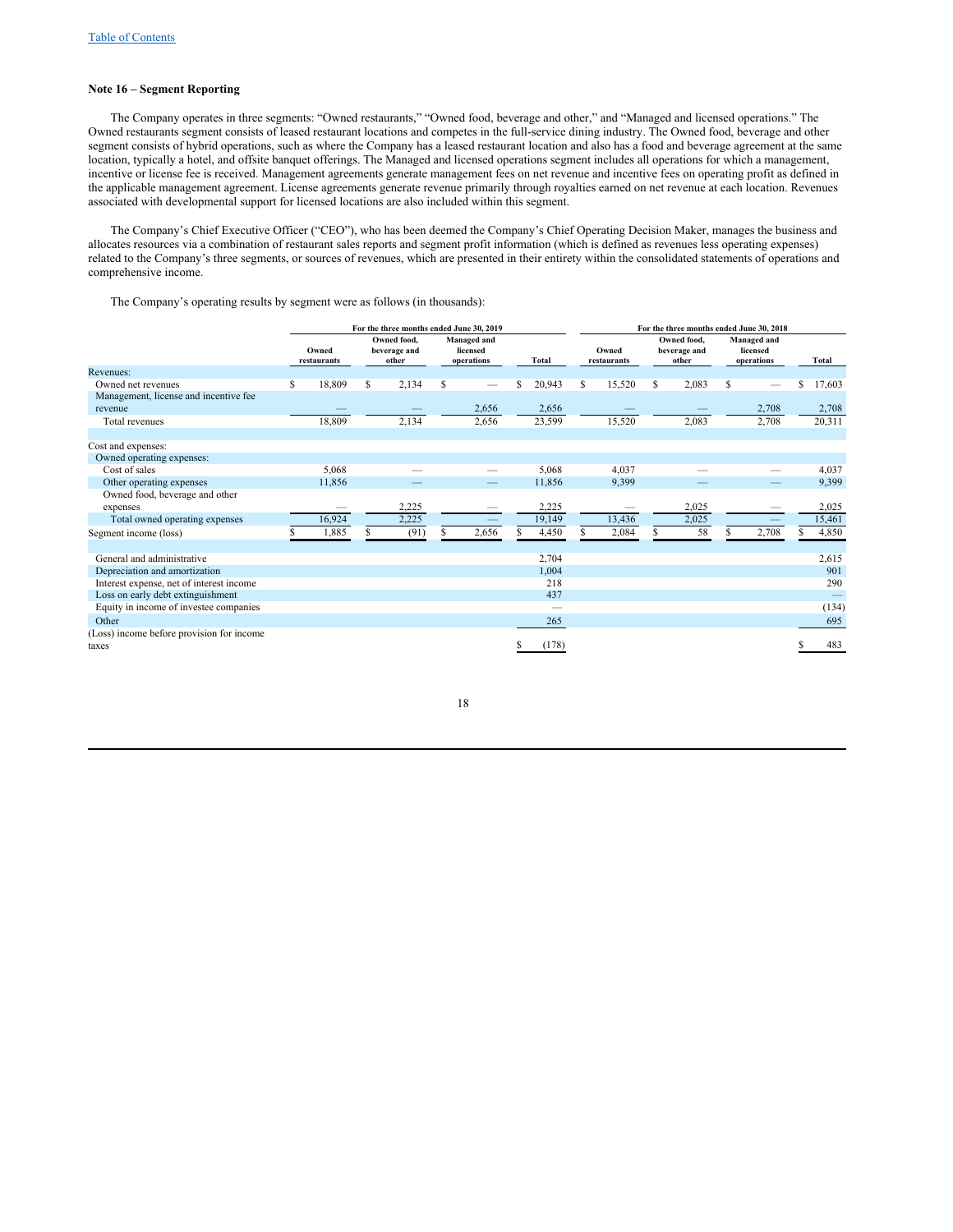|                                                  |   | For the six months ended June 30, 2019 |   |                                      |   |                                              |   |        |   | For the six months ended June 30, 2018 |   |                                      |   |                                       |   |              |  |  |
|--------------------------------------------------|---|----------------------------------------|---|--------------------------------------|---|----------------------------------------------|---|--------|---|----------------------------------------|---|--------------------------------------|---|---------------------------------------|---|--------------|--|--|
|                                                  |   | Owned<br>restaurants                   |   | Owned food.<br>beverage and<br>other |   | <b>Managed</b> and<br>licensed<br>operations |   | Total  |   | Owned<br>restaurants                   |   | Owned food,<br>beverage and<br>other |   | Managed and<br>licensed<br>operations |   | <b>Total</b> |  |  |
| Revenues:                                        |   |                                        |   |                                      |   |                                              |   |        |   |                                        |   |                                      |   |                                       |   |              |  |  |
| Owned net revenues                               | S | 36,629                                 | S | 4,407                                | S |                                              | S | 41,036 | S | 30,596                                 | S | 4,088                                | S |                                       | S | 34,684       |  |  |
| Management, license and incentive fee<br>revenue |   |                                        |   |                                      |   | 5,339                                        |   | 5,339  |   |                                        |   |                                      |   | 5,144                                 |   | 5,144        |  |  |
| Total revenues                                   |   | 36,629                                 |   | 4,407                                |   | 5,339                                        |   | 46,375 |   | 30,596                                 |   | 4,088                                |   | 5,144                                 |   | 39,828       |  |  |
|                                                  |   |                                        |   |                                      |   |                                              |   |        |   |                                        |   |                                      |   |                                       |   |              |  |  |
| Cost and expenses:                               |   |                                        |   |                                      |   |                                              |   |        |   |                                        |   |                                      |   |                                       |   |              |  |  |
| Owned operating expenses:                        |   |                                        |   |                                      |   |                                              |   |        |   |                                        |   |                                      |   |                                       |   |              |  |  |
| Cost of sales                                    |   | 9,637                                  |   |                                      |   |                                              |   | 9,637  |   | 8,071                                  |   |                                      |   |                                       |   | 8,071        |  |  |
| Other operating expenses                         |   | 22,771                                 |   |                                      |   |                                              |   | 22,771 |   | 18,777                                 |   |                                      |   |                                       |   | 18,777       |  |  |
| Owned food, beverage and other                   |   |                                        |   |                                      |   |                                              |   |        |   |                                        |   |                                      |   |                                       |   |              |  |  |
| expenses                                         |   |                                        |   | 4,484                                |   |                                              |   | 4,484  |   |                                        |   | 3,714                                |   |                                       |   | 3,714        |  |  |
| Total owned operating expenses                   |   | 32,408                                 |   | 4,484                                |   |                                              |   | 36,892 |   | 26,848                                 |   | 3,714                                |   |                                       |   | 30,562       |  |  |
| Segment income (loss)                            |   | 4,221                                  |   | (77)                                 |   | 5,339                                        | S | 9,483  |   | 3,748                                  | S | 374                                  | S | 5,144                                 | S | 9,266        |  |  |
|                                                  |   |                                        |   |                                      |   |                                              |   |        |   |                                        |   |                                      |   |                                       |   |              |  |  |
| General and administrative                       |   |                                        |   |                                      |   |                                              |   | 5,354  |   |                                        |   |                                      |   |                                       |   | 5,670        |  |  |
| Depreciation and amortization                    |   |                                        |   |                                      |   |                                              |   | 1,946  |   |                                        |   |                                      |   |                                       |   | 1,679        |  |  |
| Interest expense, net of interest income         |   |                                        |   |                                      |   |                                              |   | 487    |   |                                        |   |                                      |   |                                       |   | 608          |  |  |
| Loss on early debt extinguishment                |   |                                        |   |                                      |   |                                              |   | 437    |   |                                        |   |                                      |   |                                       |   |              |  |  |
| Equity in income of investee companies           |   |                                        |   |                                      |   |                                              |   |        |   |                                        |   |                                      |   |                                       |   | (111)        |  |  |
| Other                                            |   |                                        |   |                                      |   |                                              |   | 572    |   |                                        |   |                                      |   |                                       |   | 794          |  |  |
| Income before provision for income taxes         |   |                                        |   |                                      |   |                                              | S | 687    |   |                                        |   |                                      |   |                                       | S | 626          |  |  |

The Company's total assets by segment for the periods indicated were as follows (in thousands):

|                                                          | <b>June 30,</b><br>2019 | December 31,<br>2018 |
|----------------------------------------------------------|-------------------------|----------------------|
| <b>Total assets:</b>                                     |                         |                      |
| Owned restaurants                                        | 74,424                  | 42,971               |
| Owned food, beverage and other operations <sup>(1)</sup> | 15.848                  | 7,274                |
| Managed and licensed operations                          | 5.205                   | 5.734                |
| Total                                                    | 95,477                  | 55,979               |

(1) Includes corporate assets and unallocated corporate assets

The Company's total assets increased \$39.4 million as of June 30, 2019 compared to December 31, 2018 as a result of adopting ASC Topic 842 during the first quarter of 2019. Refer to Note 12 for additional information regarding the adoption of ASC Topic 842.

The Company's capital asset additions by segment for the periods indicated were as follows (in thousands):

|                                                          | For the six months ended June 30, |  |       |  |  |  |  |  |  |
|----------------------------------------------------------|-----------------------------------|--|-------|--|--|--|--|--|--|
|                                                          | 2019                              |  | 2018  |  |  |  |  |  |  |
| <b>Capital assets additions:</b>                         |                                   |  |       |  |  |  |  |  |  |
| Owned restaurants                                        | 2.530                             |  | . 837 |  |  |  |  |  |  |
| Owned food, beverage and other operations <sup>(1)</sup> | 387                               |  | 89    |  |  |  |  |  |  |
| Managed and licensed operations                          |                                   |  |       |  |  |  |  |  |  |
| Total                                                    | 2.917                             |  | 1.926 |  |  |  |  |  |  |

(1) Includes corporate capital asset additions and unallocated corporate additions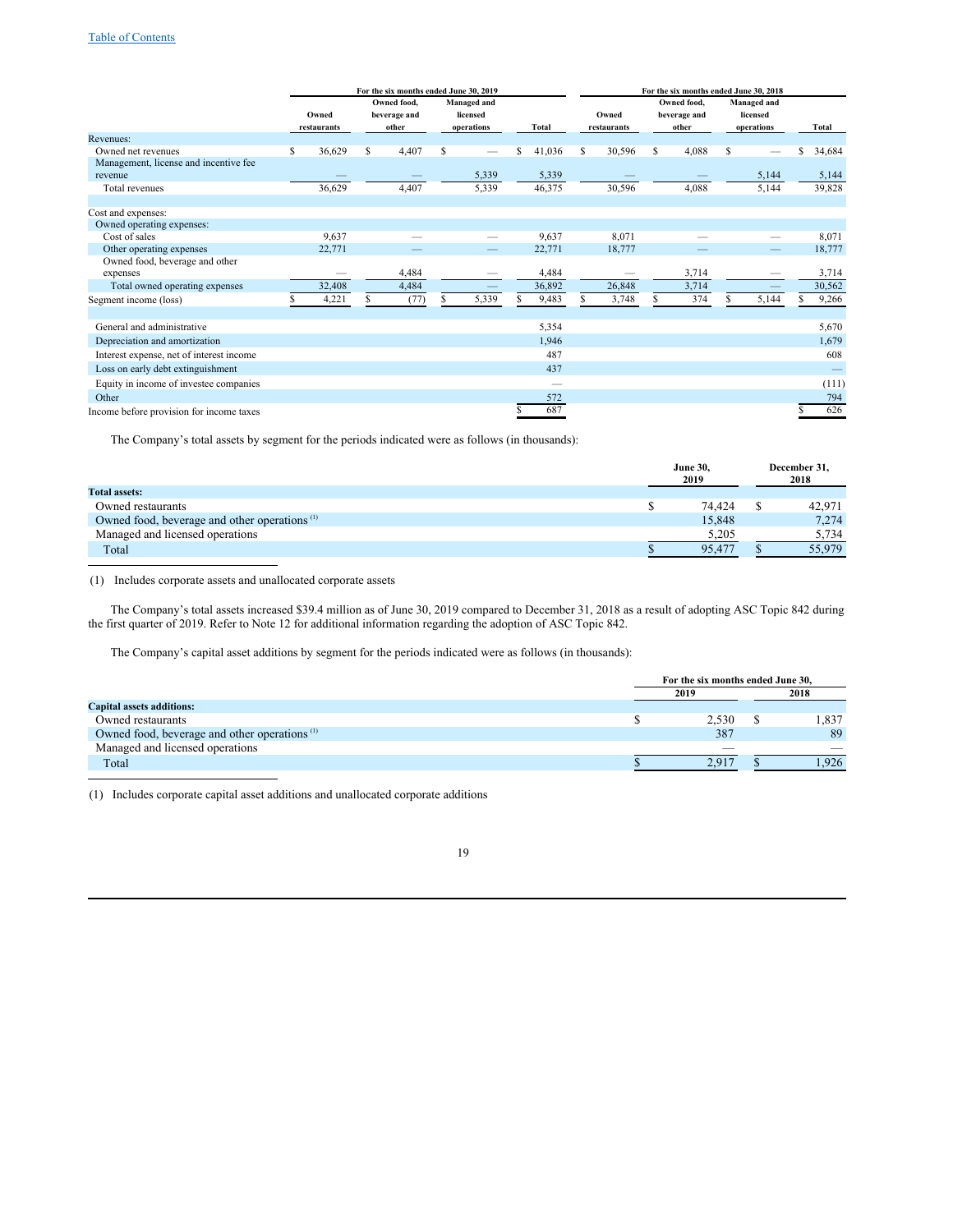# **Note 17 – Geographic Information**

The following tables contain certain financial information by geographic location for the three and six months ended June 30, 2019 and 2018 (in thousands):

# Revenues

|                                           | For the three months ended June 30. |     |        |   | For the six months ended June 30. |    |        |
|-------------------------------------------|-------------------------------------|-----|--------|---|-----------------------------------|----|--------|
|                                           | 2019                                |     | 2018   |   | 2019                              |    | 2018   |
| Domestic:                                 |                                     |     |        |   |                                   |    |        |
| Owned restaurants                         | 18.809                              | \$. | 15.520 | S | 36,629                            | J. | 30,596 |
| Owned food, beverage and other operations | 2.134                               |     | 2.083  |   | 4.407                             |    | 4.088  |
| Managed and licensed operations           | 1,595                               |     | 1,641  |   | 3,282                             |    | 3,328  |
| Total domestic revenues                   | 22,538                              |     | 19,244 |   | 44,318                            |    | 38,012 |
| International:                            |                                     |     |        |   |                                   |    |        |
| Owned restaurants                         |                                     |     |        |   |                                   |    |        |
| Owned food, beverage and other operations |                                     |     |        |   |                                   |    |        |
| Managed and licensed operations           | 1,061                               |     | 1,067  |   | 2,057                             |    | 1,816  |
| Total international revenues              | 1.061                               |     | 1.067  |   | 2.057                             |    | 1,816  |
| Total revenues                            | 23,599                              |     | 20.311 |   | 46,375                            |    | 39,828 |

# Long-lived assets

|                                           | <b>June 30,</b><br>2019 |   |        |  |  |  |
|-------------------------------------------|-------------------------|---|--------|--|--|--|
| Domestic:                                 |                         |   |        |  |  |  |
| Owned restaurants                         | 72.192                  | S | 38,958 |  |  |  |
| Owned food, beverage and other operations | 12,684                  |   | 5,375  |  |  |  |
| Managed and licensed operations           | 33                      |   | 67     |  |  |  |
| Total domestic long-lived assets          | 84,909                  |   | 44,400 |  |  |  |
| International:                            |                         |   |        |  |  |  |
| Owned restaurants                         |                         |   |        |  |  |  |
| Owned food, beverage and other operations |                         |   |        |  |  |  |
| Managed and licensed operations           | 37                      |   | 38     |  |  |  |
| Total international long-lived assets     | 37                      |   | 38     |  |  |  |
| Total long-lived assets                   | 84,946                  |   | 44,438 |  |  |  |

# **Note 18 – Litigation**

The Company is party to claims in lawsuits incidental to its business, including lease disputes and employee-related matters. In the opinion of management, the ultimate outcome of such matters, individually or in the aggregate, will not have a material adverse effect on the Company's consolidated financial position or results of operations.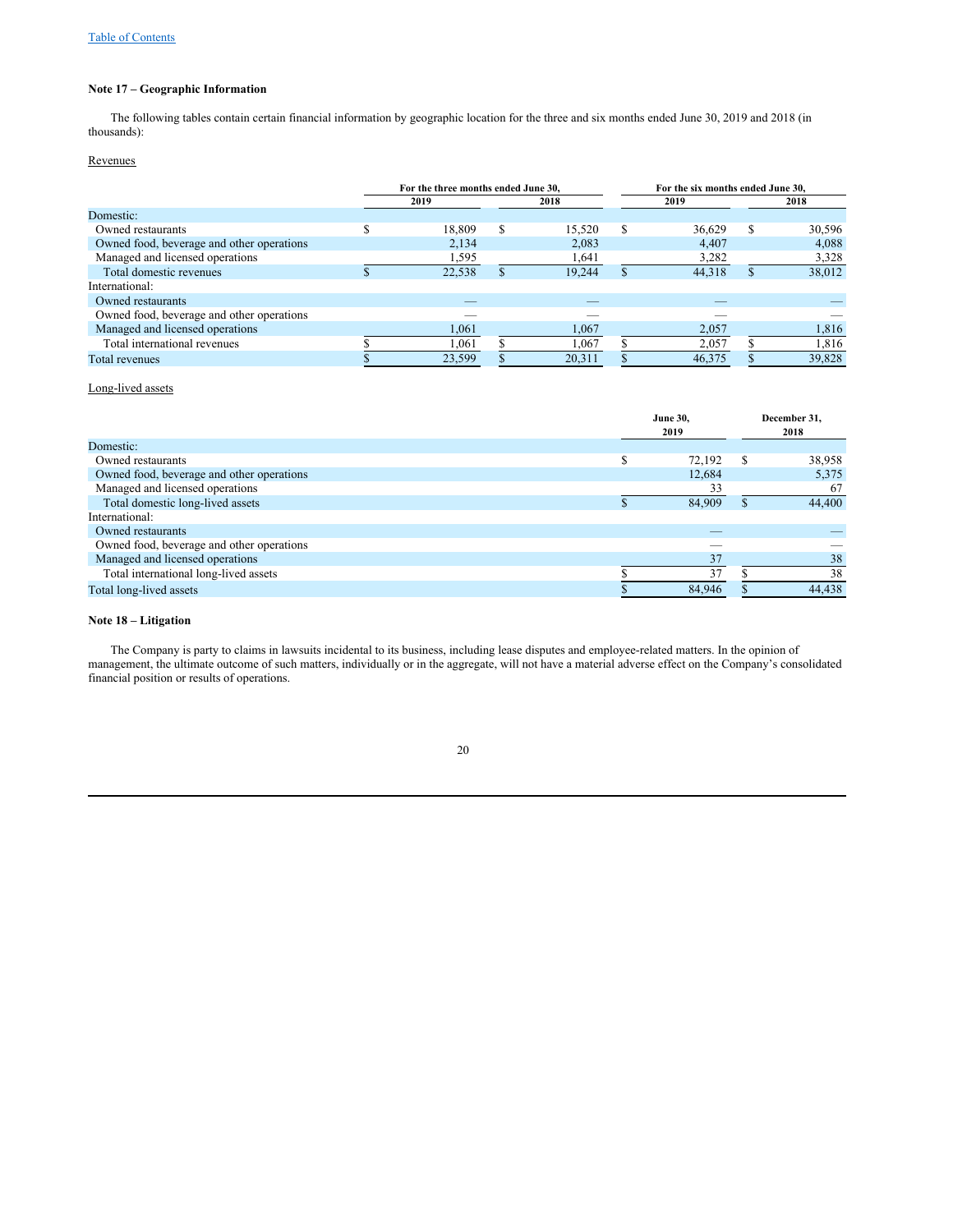### <span id="page-20-0"></span>**Item 2. Management's Discussion and Analysis of Financial Condition and Results of Operations**

This Quarterly Report on Form 10-Q and certain information incorporated herein by reference contain forward-looking statements within the meaning of Section 21E of the Securities Exchange Act of 1934, as amended (the "Exchange Act") and Section 27A of the Securities Act of 1933, as amended (the "Securities Act"). Forward-looking statements speak only as of the date thereof and involve risks and uncertainties that may cause our actual results, performance or achievements to be materially different from the results, performance or achievements expressed or implied by the forward-looking statements. These risk and uncertainties include the risk factors discussed under Item 1A. "Risk Factors" of the Company's Annual Report on Form 10-K for the year ended December 31, 2018. Factors that might cause actual events or results to differ materially from those indicated by these forward-looking statements include matters such as general economic conditions, consumer preferences and spending, costs, competition, restaurant openings or closings, operating margins, the availability of acceptable real estate locations, the sufficiency of our cash balances and cash generated from operations and financing activities for our future liquidity and capital resource needs, the impact on our business of Federal and State legislation, litigation, the execution of our growth strategy and other matters. We have attempted to identify forward-looking statements by terminology including "anticipates," "believes," "can," "continue," "ongoing," "could," "estimates," "expects," "intends," "may," "appears," "suggests," "future," "likely," "goal," "plans," "potential," "projects," "predicts," "should," "targets," "would," "will" and similar expressions that convey the uncertainty of future events or outcomes. You should not place undue reliance on any forward-looking statement. We do not undertake any obligation to update or revise any forwardlooking statements to reflect events or circumstances after the date of this report or to reflect the occurrence of unanticipated events, except as required *under applicable law.*

## **General**

This information should be read in conjunction with the consolidated financial statements and the notes included in Item 1 of Part I of this Quarterly Report on Form 10-Q and the audited consolidated financial statements and notes, and Management's Discussion and Analysis of Financial Condition and Results of Operations, contained in the Company's Annual Report on Form 10-K for the fiscal year ended December 31, 2018.

As used in this report, the terms "Company," "we," "our," or "us," refer to The ONE Group Hospitality, Inc. and its consolidated subsidiaries, taken as a whole, unless the context otherwise indicates.

### **Overview**

The ONE Group Hospitality, Inc., a Delaware corporation, develops, owns and operates, manages or licenses upscale, high-energy restaurants and lounges and provides turn-key food and beverage services for hospitality venues including hotels, casinos and other high-end locations globally. We define turn-key food and beverage ("F&B") services as services that can be scaled and implemented by us at a particular hospitality venue and customized for our clients.

We were established with the vision of becoming a global market leader in the hospitality industry by melding high-quality service, ambiance, highenergy and cuisine into one great experience that we refer to as "Vibe Dining." Our primary restaurant brand is STK, a multi-unit steakhouse concept that combines a high-energy, social atmosphere with the quality and service of a traditional upscale steakhouse. Our F&B hospitality management services include developing, managing and operating restaurants, bars, rooftop lounges, pools, banqueting and catering facilities, private dining rooms, room service and mini bars tailored to the specific needs of high-end hotels and casinos. Our F&B hospitality clients operate global hospitality brands such as the W Hotel, Hippodrome Casino, and ME Hotels.

We opened our first restaurant in January 2004 in New York City and, as of June 30, 2019, we owned, operated, managed or licensed 29 venues, including 19 STKs, in major metropolitan cities in North America, Europe and the Middle East. In addition, we provided food and beverage services in three hotels and one casino. We generate management and incentive fee revenue (profit sharing) from those restaurants and lounges that we do not own, but instead manage on behalf of our F&B hospitality clients. All our restaurants, lounges and F&B services are designed to create a social dining and highenergy entertainment experience within a destination location. We believe that this design and operating philosophy separates us from more traditional restaurant and foodservice competitors.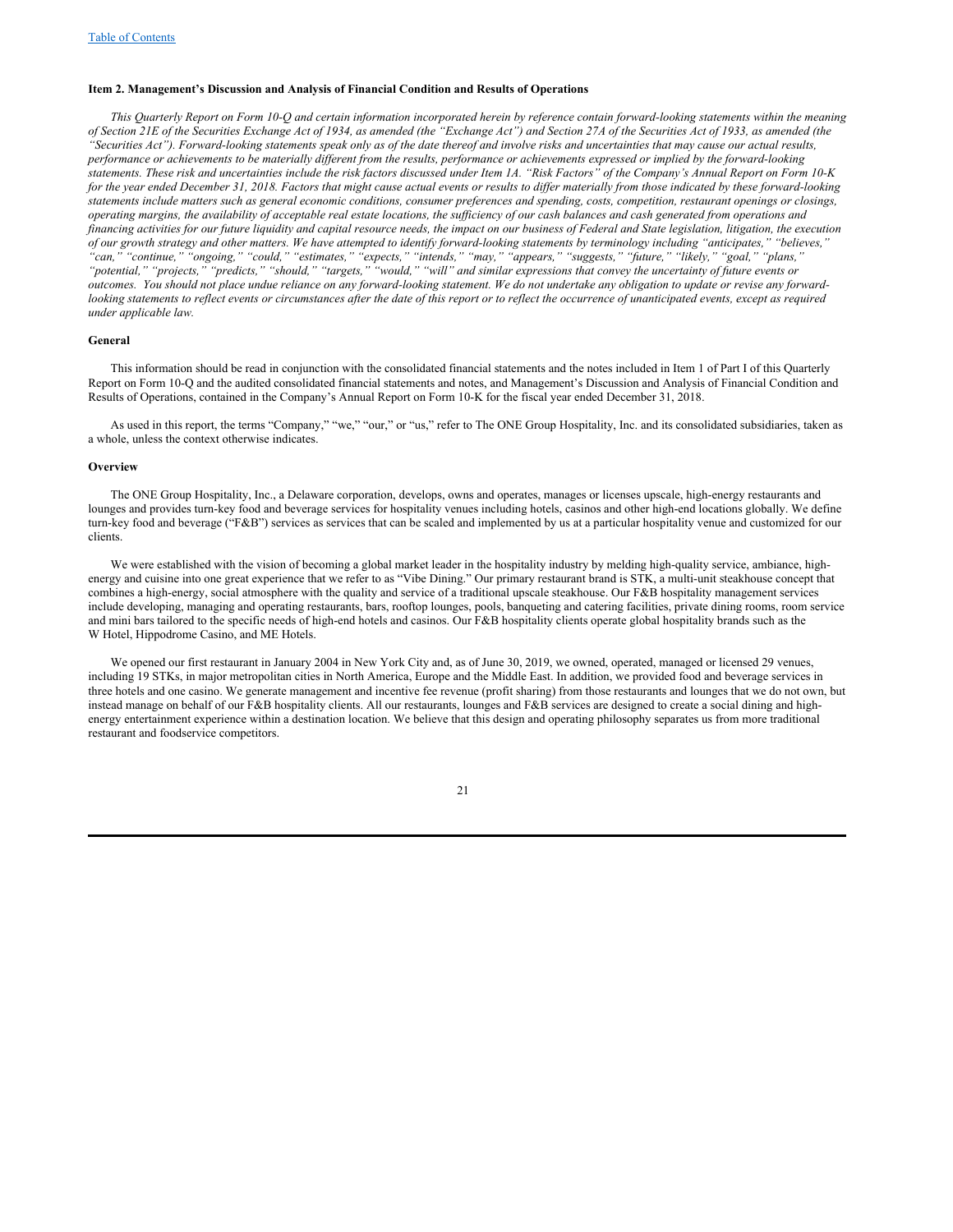The table below reflects our venues by restaurant brand and geographic location as of June 30, 2019:

|                     | <b>Venues</b> |                          |                          |         |         |               |                         |       |  |  |  |
|---------------------|---------------|--------------------------|--------------------------|---------|---------|---------------|-------------------------|-------|--|--|--|
|                     | $STK^{(1)}$   | <b>Bagatelle</b>         | Radio                    | Hideout | Marconi | <b>Heliot</b> | <b>F&amp;B</b> Services | Total |  |  |  |
| <b>Domestic</b>     |               |                          |                          |         |         |               |                         |       |  |  |  |
| Owned               | 10            | $\overline{\phantom{a}}$ | $\overline{\phantom{a}}$ |         | _       | __            |                         | 12    |  |  |  |
| Managed             |               |                          | $\overline{\phantom{a}}$ | _       |         | _             |                         |       |  |  |  |
| Licensed            | __            | __                       |                          |         |         |               |                         |       |  |  |  |
| Total domestic      | 11            |                          |                          |         |         | __            |                         | 14    |  |  |  |
| International       |               |                          |                          |         |         |               |                         |       |  |  |  |
| Owned               |               |                          |                          |         |         |               |                         |       |  |  |  |
| Managed             |               |                          | ◠                        |         |         |               | $\sim$                  | 10    |  |  |  |
| Licensed            |               | $\overline{\phantom{a}}$ |                          |         |         |               |                         |       |  |  |  |
| Total international |               | $\overline{\phantom{a}}$ |                          | _       |         |               |                         | 15    |  |  |  |
| <b>Total venues</b> | 19            |                          |                          |         |         |               |                         | 29    |  |  |  |

(1) Locations with an STK and STK Rooftop are considered one venue location. This includes the rooftop in San Diego, CA, which is a licensed location.

Total revenue increased \$3.3 million, or 16.3%, to \$23.6 million for the three months ended June 30, 2019 compared to \$20.3 million for the three months ended June 30, 2018. Total revenue increased \$6.6 million, or 16.6%, to \$46.4 million for the six months ended June 30, 2019 compared to \$39.8 million for the six months ended June 30, 2018.

Operating income decreased \$0.3 million, or 37.5%, to \$0.5 million for the three months ended June 30, 2019 from \$0.8 million for the three months ended June 30, 2019. Operating income increased \$0.4 million, or 33.3%, to \$1.6 million for the six months ended June 30, 2019 from \$1.2 million for the six months ended June 30, 2018.

For the six months ended June 30, 2019 compared to the six months ended June 30, 2018, the increase in operating income was primarily due to overall sales growth and profitability improvements from existing restaurants, newly owned restaurants and managed and licensed locations combined with labor and spending efficiencies. In the first quarter of 2019, we opened an owned STK restaurant in Nashville, Tennessee and a licensed STK restaurant in Doha, Qatar.

## **Our Growth Strategies and Outlook**

Our growth model is primarily driven by the following:

*Expansion of STK.* We expect to continue to expand our operations domestically and internationally through a mix of licensed and managed restaurants using a disciplined and targeted site selection process. We refer to this as our "capital light strategy" because it requires significantly less capital than expansion through owned restaurants. Under our capital light strategy, we expect to open as many as three to five STK restaurants annually primarily through management or licensing agreements, provided that we have sufficient interest from prospective licensees, acceptable locations and quality restaurant managers available to support that pace of growth.

We have identified over 75 additional major metropolitan areas across the globe where we could grow our STK brand to approximately 200 restaurants over the foreseeable future. In the first quarter of 2019, we opened an owned STK restaurant in Nashville, Tennessee and a licensed STK restaurant in Doha, Qatar. We expect to continue to grow in 2019 with the planned openings of licensed STK locations in Puerto Rico, Mexico and a managed STK location in Scottsdale, Arizona.

*Expansion through New F&B Hospitality Projects.* We believe that we are well positioned to leverage the strength of our brands and the relationships we have developed with global hospitality providers to drive the continued growth of our food and beverage hospitality projects, which traditionally have provided us with revenue through management and incentive revenue while requiring minimal capital expenditures from us. We continue to receive inquiries regarding new services at new hospitality venues globally and continue to work with existing hospitality clients to identify and develop additional opportunities at their venues. In 2019, we plan to add one managed F&B location in Florence, Italy. Going forward, we expect to enter into one to two new F&B hospitality agreements annually.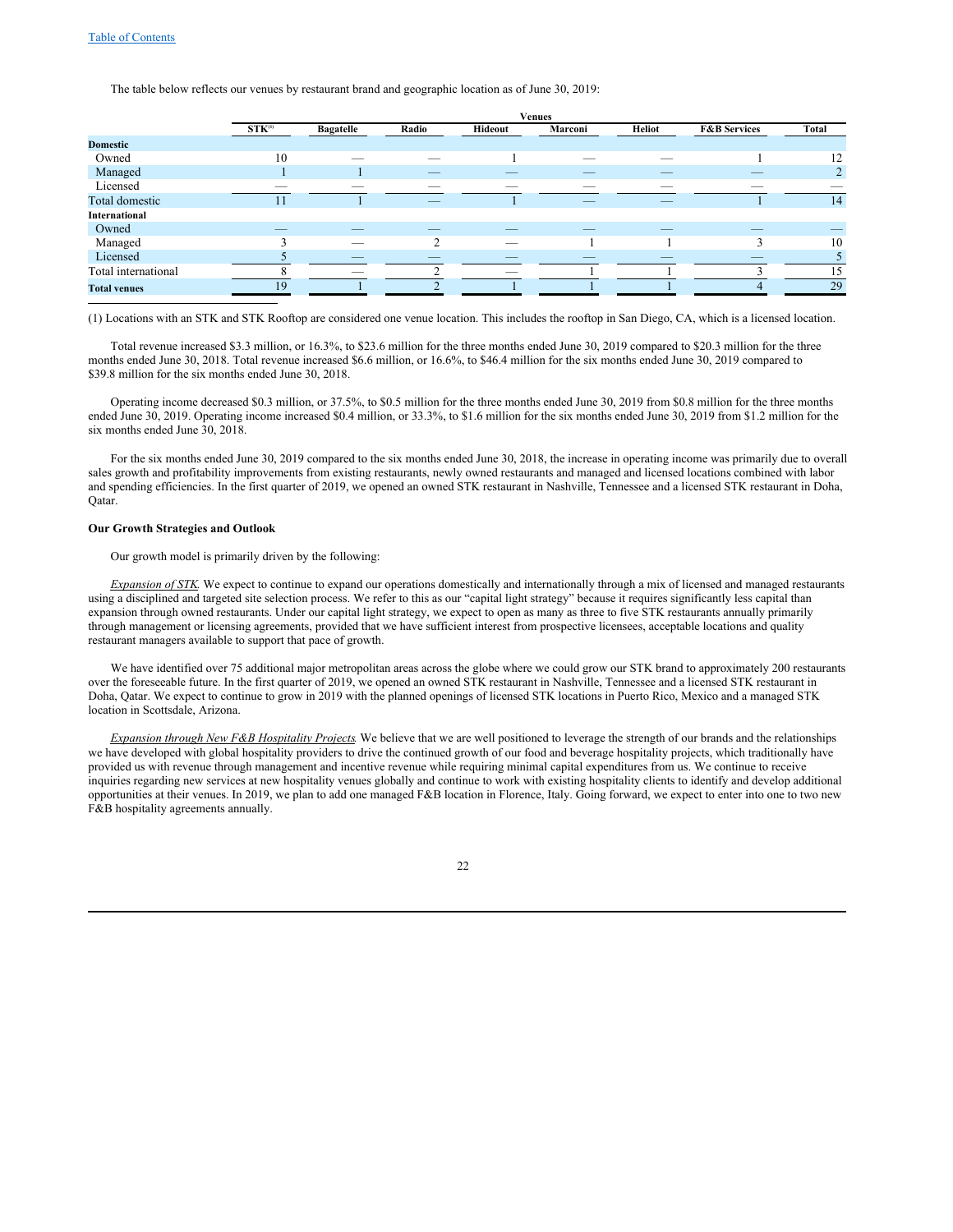*Increase Our Operating Ef iciency and Increase Same Store Sales.* In addition to expanding into new cities and hospitality venues, we intend to increase revenue and profits in our existing operations through continued focus on high-quality, high-margin food and beverage menu items.

We expect domestic STK same store sales ("SSS") to grow between 4% and 6% in 2019. For the three months ended June 30, 2019, our domestic SSS increased 6.4% compared to the same prior year period. For the six months ended June 30, 2019, our domestic SSS increased 7.5% compared to the same prior year period. We consider a domestic owned or managed restaurant to be comparable in the first full quarter following its 18<sup>th</sup> month of operation to remove the impact of new restaurant openings in comparing the operations of existing restaurants. Our comparable restaurant base for SSS consisted of nine domestic restaurants for the three and six months ended June 30, 2019.

We believe that our operating margins will improve through growth in SSS and a reduction of store-level operating expenses. Our store-level margins for owned STK locations decreased 340 and 70 basis points for the three and six months ended June 30, 2019. As of June 30, 2019, approximately 20% of our owned STK locations were in the first 18 months of operations. New restaurants generally have low store-level margins within the first 18 months of operations. As our footprint increases, we expect to benefit by leveraging system-wide operating efficiencies and best practices through the management of our general and administrative expenses as a percentage of overall revenue. We continue to look at opportunities to decrease our general and administrative expenses by outsourcing non-core activities and through increases in staff productivity.

### **Key Performance Indicators**

We use the following key performance indicators in evaluating our restaurants and assessing our business:

*Number of Restaurant Openings.* Number of restaurant openings reflects the number of restaurants opened during a particular fiscal period. For each restaurant opening, we incur pre-opening costs, which are defined below. Typically, new restaurants open with an initial start-up period of higher than normalized sales volumes (also referred to in the restaurant industry as the "honeymoon" period), which decrease to a steady level approximately 18 to 24 months after opening. However, operating costs during this initial period are also higher than normal, resulting in restaurant operating margins that are generally lower during the start-up period of operation and increase to a steady level approximately 18 to 24 months after opening. Some new restaurants may experience a "honeymoon" period that is either shorter or longer than this time frame. We opened two restaurants in 2019: an owned STK restaurant in Nashville, Tennessee and a licensed STK restaurant in Doha, Qatar.

*Average Check.* Average check is calculated by dividing total restaurant sales by total entrees sold for a specified period. Our management team uses this indicator to analyze trends in customers' preferences, customer expenditures and the overall effectiveness of menu changes and price increases. For comparable restaurants, our average check for the three months ended June 30, 2019 was \$106.24 compared to \$104.66 for the three months ended June 30, 2018. Our average check for SSS restaurants was \$108.52 for the six months ended June 30, 2019 compared to \$106.50 for the six months ended June 30, 2018.

*Average Comparable Restaurant Volume*. Average comparable restaurant volume consists of the average sales of our comparable restaurants over a certain period of time. This measure is calculated by dividing total comparable restaurant sales in a given period by the total number of comparable restaurants in that period. This indicator assists management in measuring changes in customer traffic, pricing and development of our brand. Our average comparable restaurant volume for the three months ended June 30, 2019 and June 30, 2018 was \$2.7 million and \$2.5 million, respectively. Our average comparable unit volume for the six months ended June 30, 2019 was \$5.4 million compared to \$5.0 million for the six months ended June 30, 2018.

*Same Store Sales.* SSS represents total food and beverage sales at domestic owned and managed restaurants opened for at least a full 18-month period. This measure includes total revenue from our owned and managed STK locations, and it excludes revenues from our owned F&B services locations. Revenues from locations where we do not directly control the event sales force are excluded from this measure. Domestic SSS increased 6.4% for the three months ended June 30, 2019 compared to the three months ended June 30, 2018. Domestic SSS increased 7.5% for the six months ended June 30, 2019 compared to the six months ended June 30, 2018.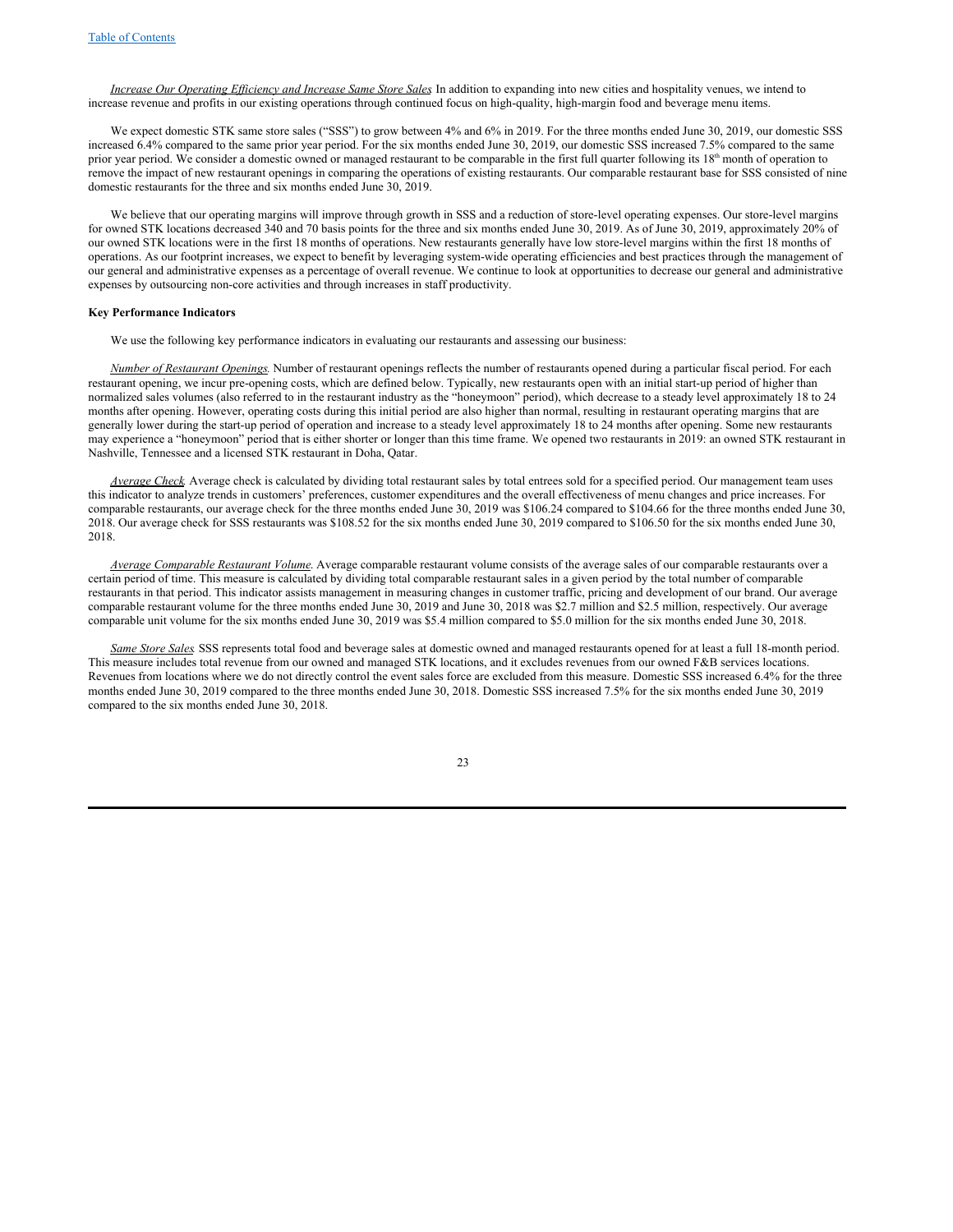### **Key Financial Terms and Metrics**

We evaluate our business using a variety of key financial measures:

### Segment reporting

We operate in three segments: "Owned restaurants," "Owned food, beverage and other," and "Managed and Licensed operations." Our Owned restaurants segment consists of leased restaurant locations and competes in the full-service dining industry. Our Owned food, beverage and other segment consists of hybrid operations, such as where we have a leased restaurant location and also have a food and beverage agreement at the same location, typically a hotel, and our offsite banquet offerings. The primary component of this segment is our operations at the W Hotel in Beverly Hills, California and activities for our major off-site events group. Our Managed and Licensed operations segment includes all operations for which a management, incentive or license fee is received. Management agreements generate management fees on net revenue and incentive fees on operating profit as defined in the applicable management agreement. License agreements generate revenue primarily through royalties earned on net revenue at each location. Revenues associated with developmental support for licensed locations are also included within this segment.

See Note 16 to our consolidated financial statements set forth in Item 1 of this Quarterly Report on Form 10-Q for further information on our segment reporting.

### Revenues

*Owned restaurant net revenues*. Owned restaurant net revenues consist of food and beverage sales by owned restaurants net of any discounts associated with each sale. For the trailing twelve months ended June 30, 2019, beverage sales comprised 35% of food and beverage sales, before giving effect to any discounts, and food sales comprised the remaining 65%. This indicator assists management in understanding the trends in gross margins of the restaurants because food costs as a percentage of food revenues are typically higher than beverage costs as a percentage of beverage revenues.

*Owned food, beverage and other net revenue*. Owned food, beverage and other net revenues include the sales generated by the STK restaurant at the W Hotel in Los Angeles, California and any ancillary food and beverage hospitality services at the same location. Revenues from our major off-site events group also are reflected in this segment.

*Management, license and incentive revenue.* Management, license and incentive fee revenues include: (1) management fees received pursuant to management and license agreements that are calculated based on a fixed percentage of revenues at the managed or licensed location; (2) incentive fees based on the operating profitability of a particular venue, as defined in each agreement; and (3) recognition of license fee related revenues, which are recognized over the term of the license.

We evaluate the performance of our managed and licensed properties based on sales growth, a key driver for management and license fees, and on improvements in operating profitability margins, which, combined with sales, drives incentive fee growth.

Our primary restaurant brand is STK and we specifically look at comparable sales from both owned and managed STKs to understand customer count trends and changes in average check as it relates to our primary restaurant brand.

### Cost and expenses

*Owned restaurant cost of sales.* Owned restaurant cost of sales includes all owned restaurant food and beverage expenditures. We measure cost of goods as a percentage of owned restaurant net revenues. Owned restaurant cost of sales are generally influenced by the cost of food and beverage items, menu mix, discounting activity and restaurant level controls. Purchases of beef represented approximately 36% and 37% of our food and beverage costs for the six months ended June 30, 2019 and 2018, respectively.

*Owned restaurant operating expenses.* We measure owned restaurant operating expenses as a percentage of owned restaurant net revenues. Owned restaurant operating expenses include the following:

*Payroll and related expenses*. Payroll and related expenses consist of manager salaries, hourly staff payroll and other payroll-related items, including taxes and fringe benefits. We measure our labor cost efficiency by tracking total labor costs as a percentage of owned restaurant net revenues.

*Occupancy*. Occupancy comprises all occupancy costs, consisting of both fixed and variable portions of rent, non-cash rent expense, which is a noncash adjustment included in our Adjusted EBITDA calculation as defined below, common area

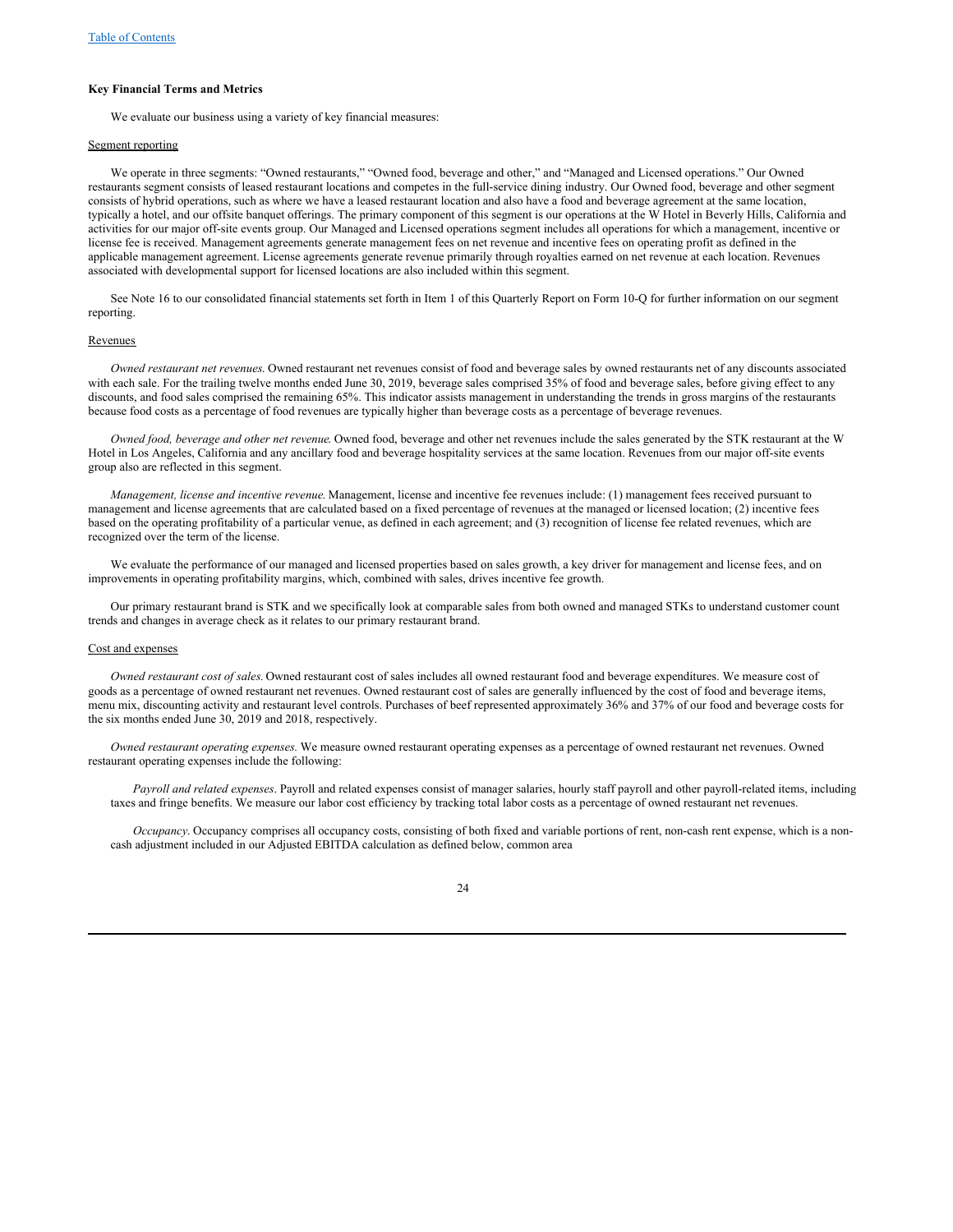maintenance charges, real estate property taxes, utilities and other related occupancy costs and is measured by considering both the fixed and variable components of certain occupancy expenses.

*Direct operating expenses*. Direct operating expenses consist of supplies, such as paper, smallwares, china, silverware and glassware, cleaning supplies and laundry, credit card fees and linen costs. Direct operating expenses are typically measured as a variable expense based on owned restaurant net revenues.

*Outside services*. Outside services include music and entertainment costs, such as the use of live DJ's, promoter costs, security services, outside cleaning services and commissions paid to event staff for banquet sales.

*Repairs and maintenance*. Repairs and maintenance consist of general repair work to maintain our facilities, and computer maintenance contracts. We expect these costs to increase at each facility as they get older.

*Marketing.* Marketing includes the cost of promoting our brands and, at times, can include the cost of goods used specifically for complementary purposes. Marketing costs will typically be higher during the first 18 months of a restaurant's operations.

*General and administrative.* General and administrative expenses are comprised of all corporate overhead expenses, including payroll and related benefits, professional fees, such as legal and accounting fees, insurance and travel expenses. Certain centrally managed general and administrative expenses are allocated specifically to restaurant locations and are reflected in owned restaurant operating expenses and include shared services such as reservations, events and marketing. We expect general and administrative expenses to be leveraged as we grow, become more efficient, and continue to focus on best practices and cost savings measures.

*Depreciation and amortization.* Depreciation and amortization consist principally of charges related to the depreciation of fixed assets including leasehold improvements, equipment and furniture and fixtures. Because we intend to support our growth initiatives with an increasing number of managed and licensed restaurant openings, depreciation and amortization is not expected to increase significantly in the near future.

*Pre-opening expenses.* Pre-opening expenses consist of costs incurred prior to opening an owned or managed STK restaurant at either a leased or F&B location. Pre-opening expenses are composed principally of manager salaries and relocation costs, employee payroll, training costs for new employees and lease costs incurred prior to opening. We expect these costs to decrease as we focus our growth towards our capital light model. Pre-opening expenses have varied from location to location depending on a number of factors, including the proximity of our existing restaurants; the amount of rent expensed during the construction and in-restaurant training periods; the size and physical layout of each location; the number of management and hourly employees required to operate each restaurant; the relative difficulty of the restaurant staffing process; the cost of travel and lodging for different metropolitan areas; the timing of the restaurant opening; and the extent of unexpected delays, if any, in obtaining necessary licenses and permits to open the restaurant.

*Equity in income of subsidiaries.* Equity in income of subsidiaries represents the income that we record under the cost or equity method of accounting for entities that are not consolidated. Included in this amount is our approximate 51% ownership of the Bagatelle New York restaurant, consisting of a 5.23% direct ownership interest by us and a 45.9% ownership interest through Bagatelle Investors and Bagatelle NY. As of June 30, 2019, we recorded our interests in Bagatelle Investors and Bagatelle NY as cost method investments. Prior to June 30, 2019, we had accounted for the investments in these entities under the equity method of accounting. Refer to Note 8 of our consolidated financial statements set forth in Item 1 of this Quarterly Report on Form 10-Q for further information on our nonconsolidated investments.

## Other Items

*EBITDA and Adjusted EBITDA.* EBITDA and Adjusted EBITDA are presented in this Quarterly Report on Form 10-Q and are supplemental measures of financial performance that are not required by, or presented in accordance with, GAAP. We define EBITDA as net income before interest expense, provision for income taxes and depreciation and amortization. We define Adjusted EBITDA as net income before interest expense, provision for income taxes, depreciation and amortization, non-cash impairment loss, non-cash rent expense, pre-opening expenses, lease termination expenses, non-recurring gains and losses, stock-based compensation and results from discontinued operations. Not all of the aforementioned items defining Adjusted EBITDA occur in each reporting period but have been included in our definitions of these terms based on our historical activity.

We believe that EBITDA and Adjusted EBITDA are appropriate measures of our operating performance, because they eliminate non-cash expenses that do not reflect our underlying business performance. We use these metrics to facilitate a comparison of our operating performance on a consistent basis from period to period, to analyze the factors and trends affecting our business and to

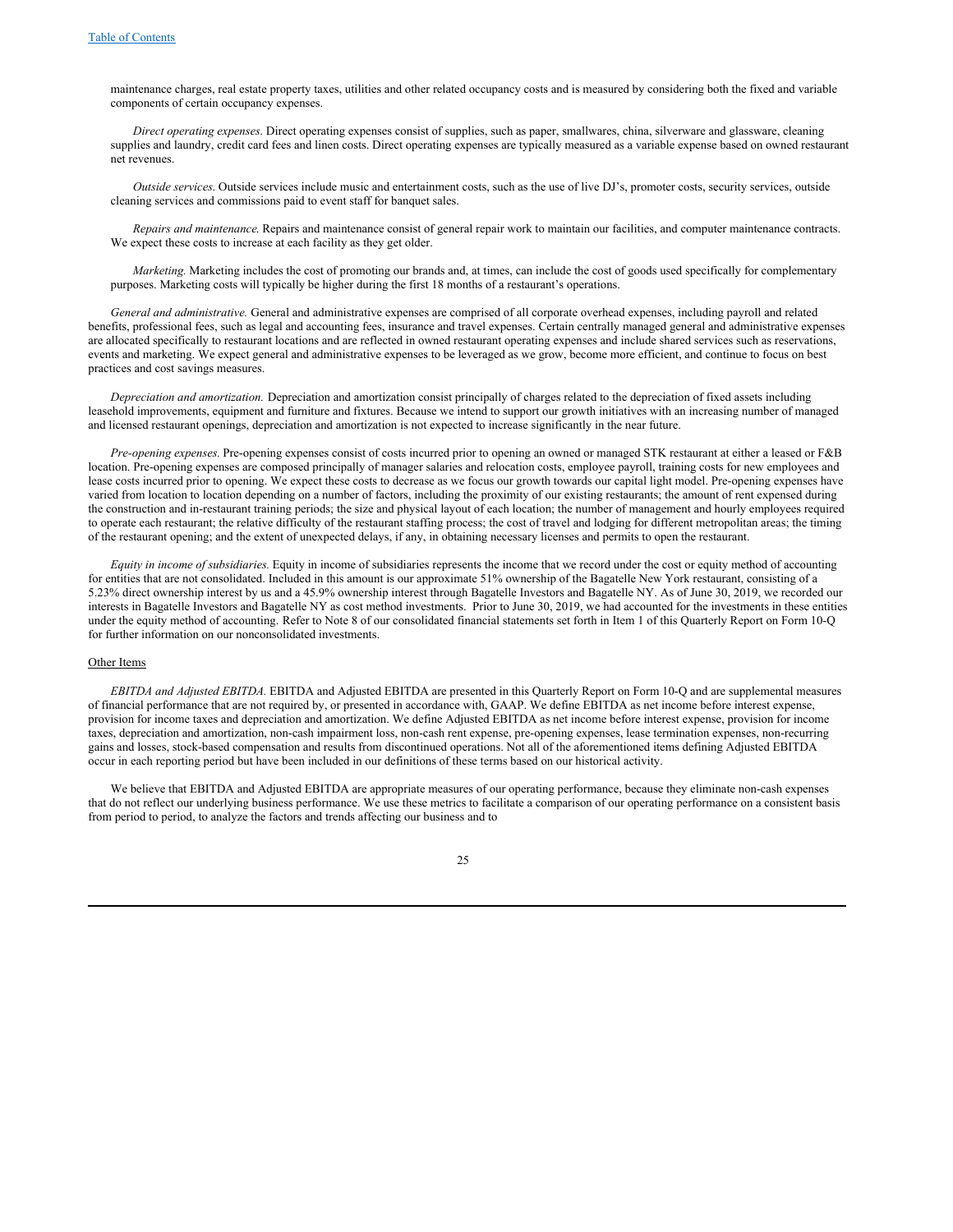evaluate the performance of our restaurants. Adjusted EBITDA has limitations as an analytical tool and our calculation of Adjusted EBITDA may not be comparable to that reported by other companies; accordingly, you should not consider it in isolation or as a substitute for analysis of our results as reported under GAAP. Adjusted EBITDA is included in this Quarterly Report on Form 10-Q because it is a key measure used by management. Additionally, Adjusted EBITDA is frequently used by analysts, investors and other interested parties to evaluate companies in our industry. We use Adjusted EBITDA, alongside other GAAP measures such as net income, to measure profitability, as a key profitability target in our budgets, and to compare our performance against that of peer companies despite possible differences in calculation.

Please refer to table on page 28 for our reconciliation of net income to EBITDA and Adjusted EBITDA.

# **Results of Operations**

The following table sets forth certain statements of operations data for the periods indicated (in thousands):

|                                                                                                                                                              | For the three months ended<br><b>June 30.</b> |        |    |        |    | For the six months ended<br>June 30. |    |        |  |  |
|--------------------------------------------------------------------------------------------------------------------------------------------------------------|-----------------------------------------------|--------|----|--------|----|--------------------------------------|----|--------|--|--|
|                                                                                                                                                              |                                               | 2019   |    | 2018   |    | 2019                                 |    | 2018   |  |  |
| Revenues:                                                                                                                                                    |                                               |        |    |        |    |                                      |    |        |  |  |
| Owned restaurant net revenues                                                                                                                                | \$                                            | 18.809 | \$ | 15,520 | \$ | 36,629                               | S  | 30,596 |  |  |
| Owned food, beverage and other net revenues                                                                                                                  |                                               | 2,134  |    | 2,083  |    | 4,407                                |    | 4,088  |  |  |
| Total owned revenue                                                                                                                                          |                                               | 20,943 |    | 17,603 |    | 41,036                               |    | 34,684 |  |  |
| Management, license and incentive fee revenue                                                                                                                |                                               | 2,656  |    | 2,708  |    | 5,339                                |    | 5,144  |  |  |
| Total revenues                                                                                                                                               |                                               | 23,599 |    | 20,311 |    | 46,375                               |    | 39,828 |  |  |
| Cost and expenses:                                                                                                                                           |                                               |        |    |        |    |                                      |    |        |  |  |
| Owned operating expenses:                                                                                                                                    |                                               |        |    |        |    |                                      |    |        |  |  |
| Owned restaurants:                                                                                                                                           |                                               |        |    |        |    |                                      |    |        |  |  |
| Owned restaurant cost of sales                                                                                                                               |                                               | 5,068  |    | 4,037  |    | 9,637                                |    | 8,071  |  |  |
| Owned restaurant operating expenses                                                                                                                          |                                               | 11,856 |    | 9,399  |    | 22,771                               |    | 18,777 |  |  |
| Total owned restaurant expenses                                                                                                                              |                                               | 16,924 |    | 13,436 |    | 32,408                               |    | 26,848 |  |  |
| Owned food, beverage and other expenses                                                                                                                      |                                               | 2,225  |    | 2,025  |    | 4,484                                |    | 3,714  |  |  |
| Total owned operating expenses                                                                                                                               |                                               | 19,149 |    | 15,461 |    | 36,892                               |    | 30,562 |  |  |
| General and administrative (including stock-based compensation of \$456, \$344,<br>\$637 and \$668 for the three and six months ended June 30, 2019 and 2018 |                                               |        |    |        |    |                                      |    |        |  |  |
| respectively)                                                                                                                                                |                                               | 2,704  |    | 2,615  |    | 5,354                                |    | 5,670  |  |  |
| Depreciation and amortization                                                                                                                                |                                               | 1,004  |    | 901    |    | 1,946                                |    | 1,679  |  |  |
| Lease termination expense and asset write-offs                                                                                                               |                                               | 141    |    | 90     |    | 141                                  |    | 90     |  |  |
| Pre-opening expenses                                                                                                                                         |                                               | 63     |    | 671    |    | 545                                  |    | 881    |  |  |
| <b>Transaction costs</b>                                                                                                                                     |                                               | 152    |    |        |    | 152                                  |    |        |  |  |
| Equity in income of investee companies                                                                                                                       |                                               |        |    | (134)  |    |                                      |    | (111)  |  |  |
| Other income, net                                                                                                                                            |                                               | (91)   |    | (66)   |    | (266)                                |    | (177)  |  |  |
| Total costs and expenses                                                                                                                                     |                                               | 23,122 |    | 19,538 |    | 44,764                               |    | 38,594 |  |  |
| Operating income                                                                                                                                             |                                               | 477    |    | 773    |    | 1,611                                |    | 1,234  |  |  |
| Other expenses, net:                                                                                                                                         |                                               |        |    |        |    |                                      |    |        |  |  |
| Interest expense, net of interest income                                                                                                                     |                                               | 218    |    | 290    |    | 487                                  |    | 608    |  |  |
| Loss on early debt extinguishment                                                                                                                            |                                               | 437    |    |        |    | 437                                  |    |        |  |  |
| Total other expenses, net                                                                                                                                    |                                               | 655    |    | 290    |    | 924                                  |    | 608    |  |  |
| (Loss) income before provision for income taxes                                                                                                              |                                               | (178)  |    | 483    |    | 687                                  |    | 626    |  |  |
| (Benefit) provision for income taxes                                                                                                                         |                                               | (15)   |    | 169    |    | 81                                   |    | 194    |  |  |
| Net (loss) income                                                                                                                                            |                                               | (163)  |    | 314    |    | 606                                  |    | 432    |  |  |
| Less: net income attributable to noncontrolling interest                                                                                                     |                                               | 159    |    | 133    |    | 74                                   |    | 20     |  |  |
| Net (loss) income attributable to The ONE Group Hospitality, Inc.                                                                                            | \$                                            | (322)  | \$ | 181    | \$ | 532                                  | \$ | 412    |  |  |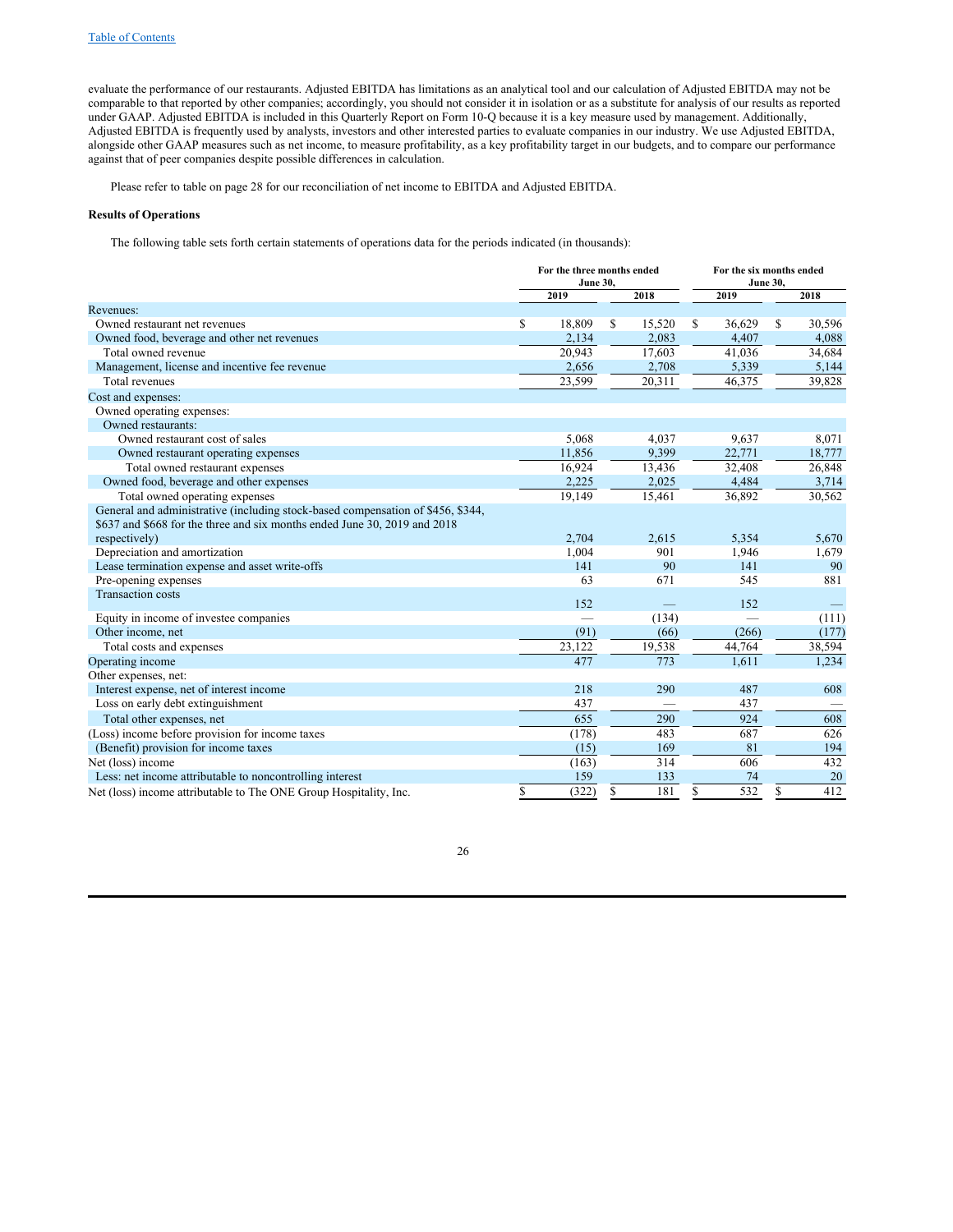The following table sets forth certain statements of operations data as a percentage of total revenues for the periods indicated:

|                                                                                                                                                     | For the three months ended June 30, |           | For the six months ended June 30, |           |  |  |
|-----------------------------------------------------------------------------------------------------------------------------------------------------|-------------------------------------|-----------|-----------------------------------|-----------|--|--|
|                                                                                                                                                     | 2019                                | 2018      | 2019                              | 2018      |  |  |
| Revenues:                                                                                                                                           |                                     |           |                                   |           |  |  |
| Owned restaurant net revenues                                                                                                                       | 79.7%                               | 76.4%     | 79.0%                             | 76.8%     |  |  |
| Owned food, beverage and other net revenues                                                                                                         | $9.0\%$                             | $10.3\%$  | $9.5\%$                           | $10.3\%$  |  |  |
| Total owned revenue                                                                                                                                 | 88.7%                               | 86.7%     | 88.5%                             | 87.1 %    |  |  |
| Management, license and incentive fee revenue                                                                                                       | $11.3\%$                            | 13.3 %    | $11.5\%$                          | $12.9\%$  |  |  |
| Total revenues                                                                                                                                      | 100.0%                              | 100.0%    | $100.0\,\%$                       | 100.0%    |  |  |
| Cost and expenses:                                                                                                                                  |                                     |           |                                   |           |  |  |
| Owned operating expenses:                                                                                                                           |                                     |           |                                   |           |  |  |
| Owned restaurants:                                                                                                                                  |                                     |           |                                   |           |  |  |
| Owned restaurant cost of sales <sup>(1)</sup>                                                                                                       | 26.9%                               | 26.0%     | $26.3\%$                          | 26.4%     |  |  |
| Owned restaurant operating expenses <sup>(1)</sup>                                                                                                  | 63.0%                               | 60.6%     | 62.2 %                            | 61.4 %    |  |  |
| Total owned restaurant expenses <sup>(1)</sup>                                                                                                      | 90.0%                               | 86.6%     | 88.5%                             | 87.8%     |  |  |
| Owned food, beverage and other expenses <sup>(2)</sup>                                                                                              | 104.3 %                             | 97.2 %    | 101.7%                            | $90.9\%$  |  |  |
| Total owned operating expenses <sup>(3)</sup>                                                                                                       | 91.4%                               | 87.8%     | 89.9%                             | 88.1%     |  |  |
| General and administrative (including stock-based compensation of 1.9%,<br>1.7%, 1.4% and 1.7% for the three and six months ended June 30, 2019 and |                                     |           |                                   |           |  |  |
| 2018 respectively)                                                                                                                                  | $11.5\%$                            | 12.9%     | $11.5\%$                          | $14.2\%$  |  |  |
| Depreciation and amortization                                                                                                                       | 4.3 $%$                             | $4.4\%$   | $4.2\%$                           | 4.2 $%$   |  |  |
| Lease termination expense and asset write-offs                                                                                                      | $0.6\%$                             | $0.4\%$   | $0.3\%$                           | $0.2\%$   |  |  |
| Pre-opening expenses                                                                                                                                | $0.3\%$                             | $3.3\%$   | $1.2\%$                           | $2.2\%$   |  |  |
| <b>Transaction costs</b>                                                                                                                            | $0.6\%$                             | $-$ %     | $0.3\%$                           | $-$ %     |  |  |
| Equity in income of investee companies                                                                                                              | $-$ %                               | $(0.7)\%$ | $-$ %                             | $(0.3)\%$ |  |  |
| Other income, net                                                                                                                                   | $(0.4)\%$                           | $(0.3)\%$ | $(0.6)\%$                         | $(0.4)\%$ |  |  |
| Total costs and expenses                                                                                                                            | 98.0%                               | 96.2%     | 96.5%                             | $96.9\%$  |  |  |
| Operating income                                                                                                                                    | $2.0\%$                             | 3.8%      | $3.5\%$                           | $3.1\%$   |  |  |
| Other expenses, net:                                                                                                                                |                                     |           |                                   |           |  |  |
| Interest expense, net of interest income                                                                                                            | $0.9\%$                             | $1.4\%$   | $1.1\%$                           | $1.5\%$   |  |  |
| Loss on early debt extinguishment                                                                                                                   | 1.9%                                | $-$ %     | $0.9\%$                           | $-$ %     |  |  |
| Total other expenses, net                                                                                                                           | $2.8\%$                             | $1.4\%$   | $2.0\%$                           | $1.5\%$   |  |  |
| (Loss) income before provision for income taxes                                                                                                     | (0.8)%                              | $2.4\%$   | $1.5\%$                           | $1.6\%$   |  |  |
| (Benefit) provision for income taxes                                                                                                                | (0.1)%                              | $0.8\%$   | $0.2\%$                           | $0.5\%$   |  |  |
| Net (loss) income                                                                                                                                   | (0.7)%                              | $1.5\%$   | $1.3\%$                           | $1.1\%$   |  |  |
| Less: net income attributable to noncontrolling interest                                                                                            | $0.7\%$                             | $0.7\%$   | $0.2\%$                           | $0.1\%$   |  |  |
| Net (loss) income attributable to The ONE Group Hospitality, Inc.                                                                                   | $(1.4)\%$                           | $0.9\%$   | $1.1\%$                           | $1.0\%$   |  |  |

(1) These expenses are being shown as a percentage of owned restaurant net revenues.

(2) These expenses are being shown as a percentage of owned food, beverage and other net revenues.

(3) These expenses are being shown as a percentage of total owned revenue.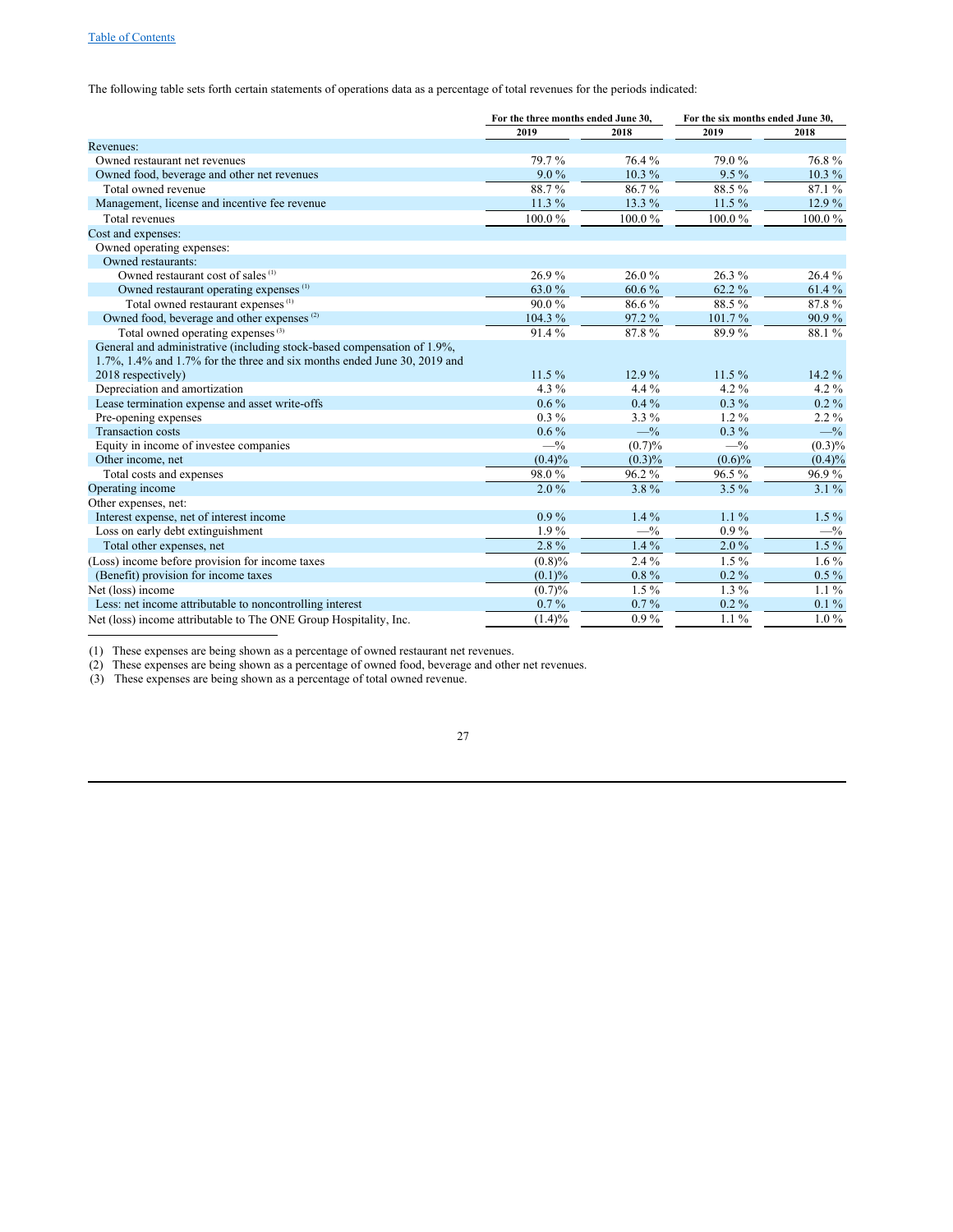The following tables show our operating results by segment for the periods indicated (in thousands):

|                                           |   | For the three months ended June 30, 2019 |   |                                      |   |                                       |    |        |   | For the three months ended June 30, 2018 |    |                                      |  |                                       |   |              |
|-------------------------------------------|---|------------------------------------------|---|--------------------------------------|---|---------------------------------------|----|--------|---|------------------------------------------|----|--------------------------------------|--|---------------------------------------|---|--------------|
|                                           |   | Owned<br>restaurants                     |   | Owned food.<br>beverage and<br>other |   | Managed and<br>licensed<br>operations |    | Total  |   | Owned<br>restaurants                     |    | Owned food.<br>beverage and<br>other |  | Managed and<br>licensed<br>operations |   | <b>Total</b> |
| Revenues:                                 |   |                                          |   |                                      |   |                                       |    |        |   |                                          |    |                                      |  |                                       |   |              |
| Owned net revenues                        | S | 18,809                                   | S | 2,134                                | S |                                       | \$ | 20,943 | S | 15,520                                   | £. | 2,083                                |  |                                       | S | 17,603       |
| Management, license and incentive fee     |   |                                          |   |                                      |   |                                       |    |        |   |                                          |    |                                      |  |                                       |   |              |
| revenue                                   |   |                                          |   |                                      |   | 2,656                                 |    | 2,656  |   |                                          |    |                                      |  | 2,708                                 |   | 2,708        |
| Total revenues                            |   | 18,809                                   |   | 2,134                                |   | 2,656                                 |    | 23,599 |   | 15,520                                   |    | 2,083                                |  | 2,708                                 |   | 20,311       |
|                                           |   |                                          |   |                                      |   |                                       |    |        |   |                                          |    |                                      |  |                                       |   |              |
| Cost and expenses:                        |   |                                          |   |                                      |   |                                       |    |        |   |                                          |    |                                      |  |                                       |   |              |
| Owned operating expenses:                 |   |                                          |   |                                      |   |                                       |    |        |   |                                          |    |                                      |  |                                       |   |              |
| Cost of sales                             |   | 5,068                                    |   |                                      |   |                                       |    | 5,068  |   | 4,037                                    |    |                                      |  |                                       |   | 4,037        |
| Other operating expenses                  |   | 11,856                                   |   |                                      |   |                                       |    | 11,856 |   | 9,399                                    |    |                                      |  |                                       |   | 9,399        |
| Owned food, beverage and other            |   |                                          |   |                                      |   |                                       |    |        |   |                                          |    |                                      |  |                                       |   |              |
| expenses                                  |   |                                          |   | 2,225                                |   |                                       |    | 2,225  |   |                                          |    | 2,025                                |  |                                       |   | 2,025        |
| Total owned operating expenses            |   | 16,924                                   |   | 2,225                                |   |                                       |    | 19,149 |   | 13,436                                   |    | 2,025                                |  |                                       |   | 15,461       |
| Segment income (loss)                     |   | 1,885                                    |   | (91)                                 |   | 2,656                                 |    | 4,450  |   | 2,084                                    |    | 58                                   |  | 2,708                                 |   | 4,850        |
|                                           |   |                                          |   |                                      |   |                                       |    |        |   |                                          |    |                                      |  |                                       |   |              |
| General and administrative                |   |                                          |   |                                      |   |                                       |    | 2,704  |   |                                          |    |                                      |  |                                       |   | 2,615        |
| Depreciation and amortization             |   |                                          |   |                                      |   |                                       |    | 1,004  |   |                                          |    |                                      |  |                                       |   | 901          |
| Interest expense, net of interest income  |   |                                          |   |                                      |   |                                       |    | 218    |   |                                          |    |                                      |  |                                       |   | 290          |
| Loss on early debt extinguishment         |   |                                          |   |                                      |   |                                       |    | 437    |   |                                          |    |                                      |  |                                       |   |              |
| Equity in income of investee companies    |   |                                          |   |                                      |   |                                       |    | --     |   |                                          |    |                                      |  |                                       |   | (134)        |
| Other                                     |   |                                          |   |                                      |   |                                       |    | 265    |   |                                          |    |                                      |  |                                       |   | 695          |
| (Loss) income before provision for income |   |                                          |   |                                      |   |                                       |    |        |   |                                          |    |                                      |  |                                       |   |              |
| taxes                                     |   |                                          |   |                                      |   |                                       |    | (178)  |   |                                          |    |                                      |  |                                       |   | 483          |

|                                          |   | For the six months ended June 30, 2019 |   |              |   |             |   |              | For the six months ended June 30, 2018 |             |   |              |  |             |   |        |
|------------------------------------------|---|----------------------------------------|---|--------------|---|-------------|---|--------------|----------------------------------------|-------------|---|--------------|--|-------------|---|--------|
|                                          |   |                                        |   | Owned food.  |   | Managed and |   |              |                                        |             |   | Owned food.  |  | Managed and |   |        |
|                                          |   | Owned                                  |   | beverage and |   | licensed    |   |              |                                        | Owned       |   | beverage and |  | licensed    |   |        |
|                                          |   | restaurants                            |   | other        |   | operations  |   | <b>Total</b> |                                        | restaurants |   | other        |  | operations  |   | Total  |
| Revenues:                                |   |                                        |   |              |   |             |   |              |                                        |             |   |              |  |             |   |        |
| Owned net revenues                       | S | 36,629                                 | S | 4,407        | S |             | S | 41,036       | S                                      | 30,596      | S | 4,088        |  |             | S | 34,684 |
| Management, license and incentive fee    |   |                                        |   |              |   |             |   |              |                                        |             |   |              |  |             |   |        |
| revenue                                  |   |                                        |   |              |   | 5,339       |   | 5,339        |                                        |             |   |              |  | 5,144       |   | 5,144  |
| Total revenues                           |   | 36,629                                 |   | 4,407        |   | 5,339       |   | 46,375       |                                        | 30,596      |   | 4,088        |  | 5,144       |   | 39,828 |
|                                          |   |                                        |   |              |   |             |   |              |                                        |             |   |              |  |             |   |        |
| Cost and expenses:                       |   |                                        |   |              |   |             |   |              |                                        |             |   |              |  |             |   |        |
| Owned operating expenses:                |   |                                        |   |              |   |             |   |              |                                        |             |   |              |  |             |   |        |
| Cost of sales                            |   | 9,637                                  |   |              |   |             |   | 9,637        |                                        | 8,071       |   |              |  |             |   | 8,071  |
| Other operating expenses                 |   | 22,771                                 |   |              |   |             |   | 22,771       |                                        | 18,777      |   |              |  |             |   | 18,777 |
| Owned food, beverage and other           |   |                                        |   |              |   |             |   |              |                                        |             |   |              |  |             |   |        |
| expenses                                 |   |                                        |   | 4,484        |   |             |   | 4,484        |                                        |             |   | 3,714        |  |             |   | 3,714  |
| Total owned operating expenses           |   | 32,408                                 |   | 4,484        |   |             |   | 36,892       |                                        | 26,848      |   | 3,714        |  |             |   | 30,562 |
| Segment income (loss)                    |   | 4,221                                  |   | (77)         |   | 5,339       |   | 9,483        |                                        | 3,748       |   | 374          |  | 5,144       |   | 9,266  |
|                                          |   |                                        |   |              |   |             |   |              |                                        |             |   |              |  |             |   |        |
| General and administrative               |   |                                        |   |              |   |             |   | 5,354        |                                        |             |   |              |  |             |   | 5,670  |
| Depreciation and amortization            |   |                                        |   |              |   |             |   | 1,946        |                                        |             |   |              |  |             |   | 1,679  |
| Interest expense, net of interest income |   |                                        |   |              |   |             |   | 487          |                                        |             |   |              |  |             |   | 608    |
| Loss on early debt extinguishment        |   |                                        |   |              |   |             |   | 437          |                                        |             |   |              |  |             |   |        |
| Equity in income of investee companies   |   |                                        |   |              |   |             |   |              |                                        |             |   |              |  |             |   | (111)  |
| Other                                    |   |                                        |   |              |   |             |   | 572          |                                        |             |   |              |  |             |   | 794    |
| Income before provision for income taxes |   |                                        |   |              |   |             |   | 687          |                                        |             |   |              |  |             |   | 626    |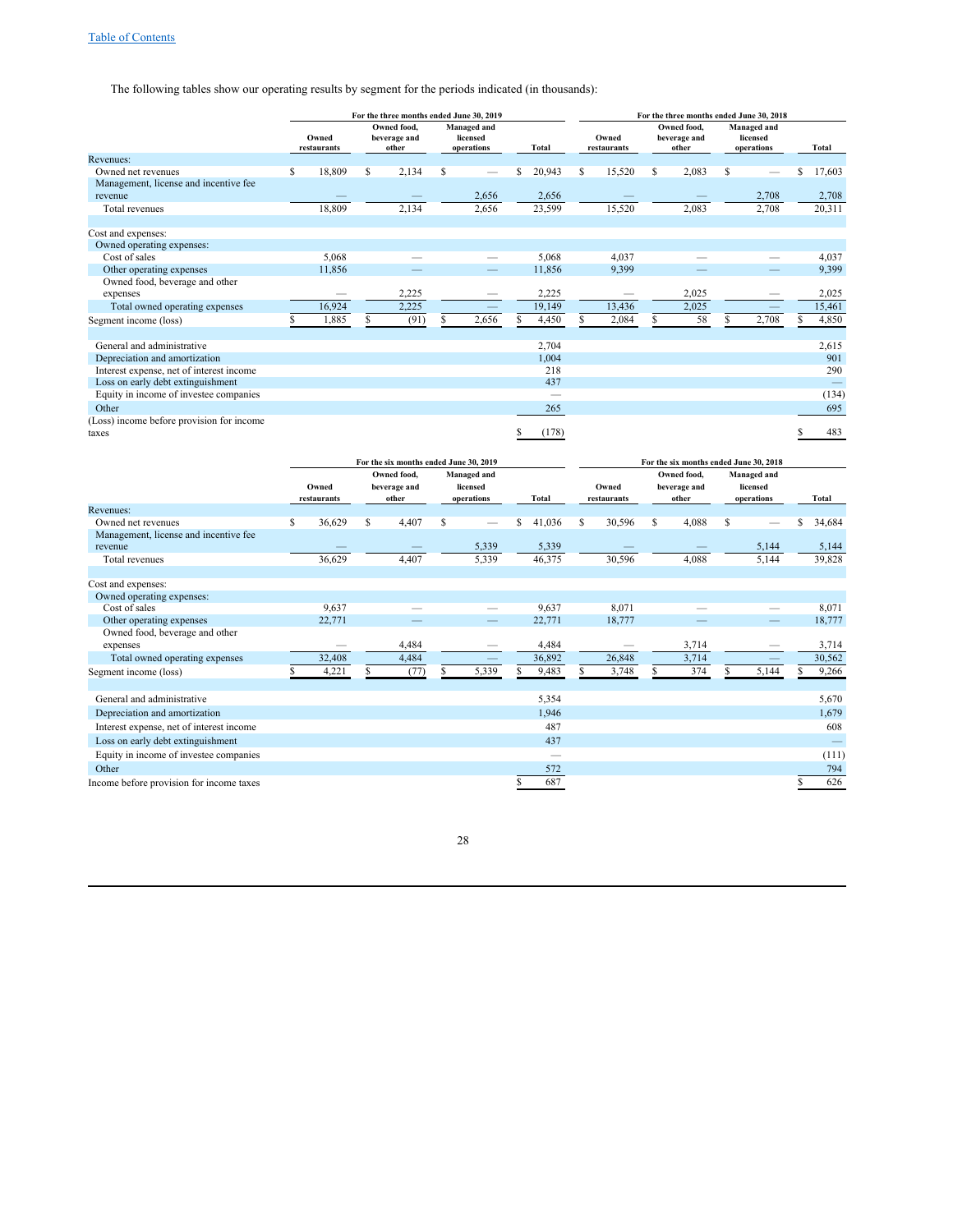The following table presents a reconciliation of net income to EBITDA and Adjusted EBITDA for the periods indicated (in thousands):

|                                                                   | For the three months ended June 30. | For the six months ended June 30. |       |      |       |  |       |
|-------------------------------------------------------------------|-------------------------------------|-----------------------------------|-------|------|-------|--|-------|
|                                                                   | 2019                                | 2018                              |       | 2019 | 2018  |  |       |
| Net (loss) income attributable to The ONE Group Hospitality, Inc. |                                     | (322)                             | 181   |      | 532   |  | 412   |
| Net income attributable to noncontrolling interest                |                                     | 159                               | 133   |      | 74    |  | 20    |
| Net (loss) income                                                 |                                     | (163)                             | 314   |      | 606   |  | 432   |
| Interest expense, net of interest income                          |                                     | 218                               | 290   |      | 487   |  | 608   |
| (Benefit) provision for income taxes                              |                                     | (15)                              | 169   |      | 81    |  | 194   |
| Depreciation and amortization                                     |                                     | 1,004                             | 901   |      | 1,946 |  | 1,679 |
| <b>EBITDA</b>                                                     |                                     | 1,044                             | 1,674 |      | 3,120 |  | 2,913 |
| Non-cash rent expense <sup>(1)</sup>                              |                                     | (2)                               | (69)  |      | (91)  |  | (89)  |
| Pre-opening expenses                                              |                                     | 63                                | 671   |      | 545   |  | 881   |
| Lease termination expense <sup>(2)</sup>                          |                                     | 141                               | 90    |      | 141   |  | 90    |
| Loss on debt extinguishment                                       |                                     | 437                               |       |      | 437   |  |       |
| Transaction costs $(3)$                                           |                                     | 152                               |       |      | 152   |  |       |
| Stock-based compensation                                          |                                     | 456                               | 344   |      | 637   |  | 668   |
| <b>Adjusted EBITDA</b>                                            |                                     | 2,291                             | 2.710 |      | 4,941 |  | 4,463 |
| Adjusted EBITDA attributable to noncontrolling interest           |                                     | 205                               | 206   |      | 169   |  | 164   |
| Adjusted EBITDA attributable to The ONE Group Hospitality, Inc.   |                                     | 2,086                             | 2,504 |      | 4,772 |  | 4,299 |

(1) Non-cash rent expense is included in owned restaurant operating expenses and general and administrative expense on the statement of operations and comprehensive income.

(2) Lease termination expense are costs associated with closed, abandoned and disputed locations or leases.

(3) Transaction costs relate to internal costs associated withcapital raising activities, most recently the Credit Agreement, and to costs associated with the preparation of the form S-8.

### **Results of Operations for the Three Months Ended June 30, 2019 and June 30, 2018**

### Revenues

*Owned restaurant net revenues.* Owned restaurant net revenues increased \$3.3 million, or 21.3%, to \$18.8 million for the three months ended June 30, 2019 from \$15.5 million for the three months ended June 30, 2018. This increase was primarily due to increased sales at our existing, owned locations and the opening of our restaurants in San Diego, California in July 2018 and Nashville, Tennessee in March 2019. SSS increased 7.8% with an average check increase of 1.5% for the three months ended June 30, 2019 compared to the three months ended June 30, 2018. Our Denver location, which opened in January 2017, was considered a comparable location for SSS in the three months ended June 30, 2019. To drive revenue, among several strategies, we have emphasized happy-hour and pre-dinner time frames. We have also emphasized group dining and increased efforts in digital marketing.

*Owned food, beverage and other revenues*. Owned food, beverage and other revenues in each of the three months ended June 30, 2019 and 2018 was approximately \$2.1 million.

*Management and license fee revenue.* Management and license fee revenues in each of the three months ended June 30, 2019 and 2018 was \$2.7 million. Management and license fee revenues increased related to new STK licensed locations that opened in the second half of 2018 or in 2019, including in Mexico City, Mexico, Dubai, United Arab Emirates, and Doha, Qatar. This increase was offset by primarily by the loss of management fee revenue from the One 29 Park, LLC management agreement, which terminated on September 30, 2018, as well as negative currency effects of a weaker British Pound and Euro related to our managed and license locations in the United Kingdom and Italy.

### Cost and Expenses

*Owned restaurant cost of sales.* Food and beverage costs for owned restaurants increased approximately \$1.1 million, or 27.5%, to \$5.1 million for the three months ended June 30, 2019 from \$4.0 million for the three months ended June 30, 2018. This increase was primarily due to increased sales at our existing, owned locations and the opening of our restaurants in San Diego, California in July 2018 and Nashville, Tennessee in March 2019. As a percentage of owned restaurant net revenues, cost of sales increased from 26.0% for the three months ended June 30, 2018 to 26.9% for the three months ended June 30, 2019 primarily due to cost increases in

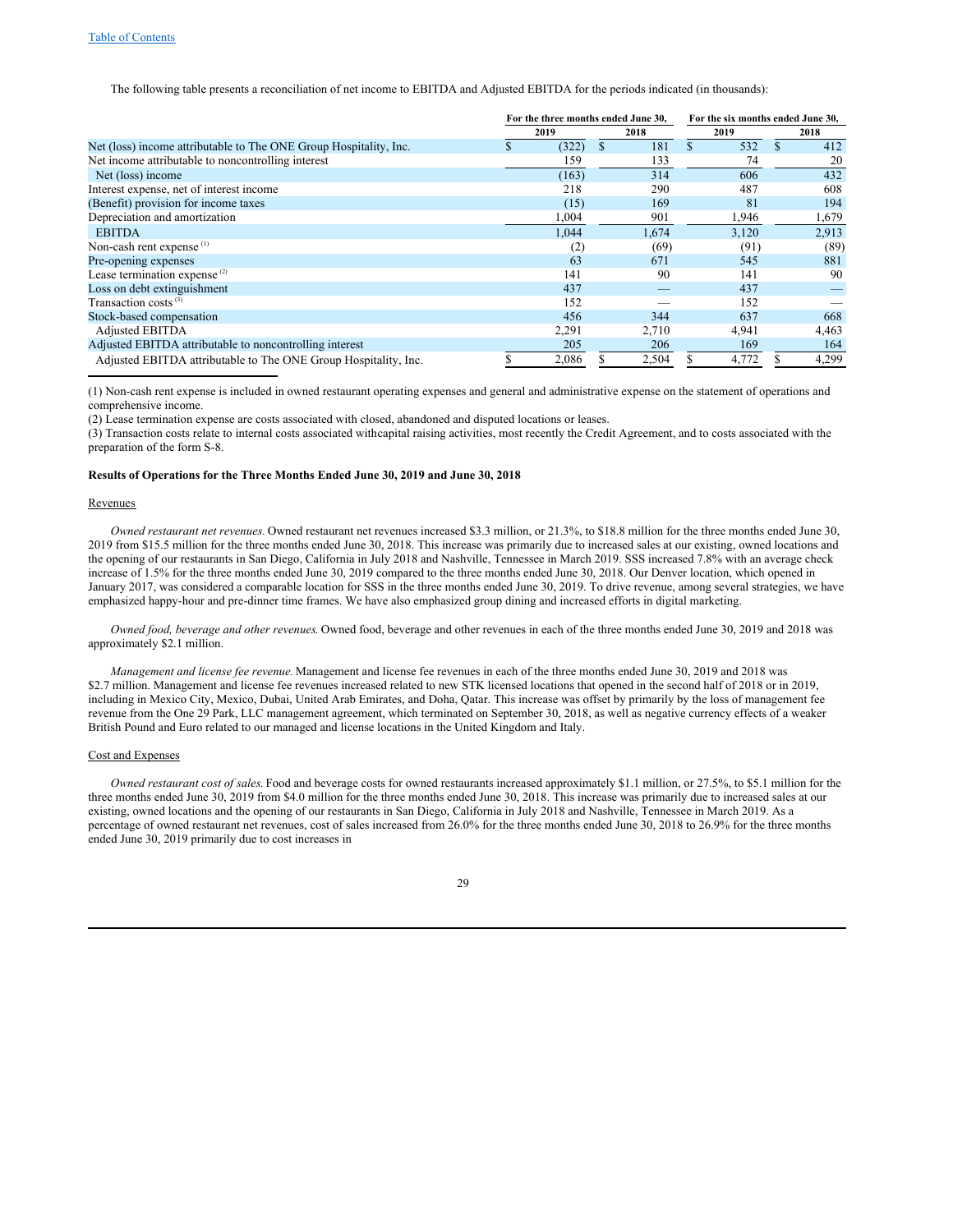large, premium shrimp and an increased sales mix of food to beverage sales. Food revenues as a percentage of total food and beverage revenues were approximately 66% and 63% for the three months ended June 30, 2019 and 2018, respectively. Food costs as a percentage of food revenues are typically higher than beverage costs as a percentage of beverage revenues.

*Owned restaurant operating expenses.* Owned restaurant operating expenses increased \$2.5 million, or 26.6%, to \$11.9 million for the three months ended June 30, 2019 from \$9.4 million for the three months ended June 30, 2018. As a percentage of owned restaurant net revenues, owned restaurant operating expenses increased 240 basis points to 63.0% for the three months ended June 30, 2019 from 60.6% for the three months ended June 30, 2018 primarily as a result of the openings of two owned STK restaurants in San Diego, California in July 2018 and Nashville, Tennessee in March 2019.

*Owned food, beverage and other expenses*. Owned food, beverage and other expenses increased \$0.2 million, or 10.0%, to \$2.2 million for the three months ended June 30, 2019 from \$2.0 for the three months ended June 30, 2018 due to increased marketing activities from our major off-site events group.

*General and administrative.* General and administrative costs were approximately \$2.6 million for each of the three months ended June 30, 2019 and 2018. Improvements in general and administrative costs related to headcount reductions in the three months ended June 30, 2019 compared to the three months ended June 30, 2018 were offset by increased stock-based compensation expense due to timing of equity issuances. General and administrative costs as a percentage of total revenues decreased from 12.9% for the three months ended June 30, 2018 to 11.5% for the three months ended June 30, 2019.

*Depreciation and amortization.* Depreciation and amortization expense increased approximately \$0.1 million, or 11.1%, to \$1.0 million for the three months ended June 30, 2019 from \$0.9 million for the three months ended June 30, 2018. The increase was primarily related to the opening of our restaurant in San Diego, California in July 2018 and our restaurant in Nashville, Tennessee in March 2019.

Lease termination expense and asset write-offs. Lease termination expense and asset write-offs for each of the three months ending June 30, 2019 and 2018 were \$0.1 million. These costs are associated with closed, abandoned and disputed locations or leases.

*Pre-opening expenses.* Pre-opening expenses for the three months ended June 30, 2019 were \$0.1 million compared to pre-opening expenses of \$0.7 million for the three months ended June 30, 2018. In 2018, preopening expenses were primarily related to the development of our restaurant in San Diego, California, which opened in July 2018. In 2019, our preopening expenses related to the opening related expenses of our STK restaurant in Nashville, Tennessee, which opened in March 2019.

*Transaction costs.* In the three months ended June 30, 2019, we incurred transaction costs of approximately \$0.2 million primarily related to internal costs associated with entering into the Credit Agreement with Bank of America, N.A. on May 15, 2019 as well as preparation costs for our Form S-8 related to shareholder approved changes to the employee equity compensation plan. Refer to Note 6 to our consolidated financial statements set forth in Item 1 of this Quarterly Report on Form 10-Q for details related to the Credit Agreement.

*Equity in income of investee companies.* Equity in income of investee companies was approximately \$0.1 million for the three months ended June 30, 2018. We did not recognize any equity in income of investee companies for the three months ended June 30, 2019. Refer to Note 8 of our consolidated financial statements set forth in Item 1 of this Quarterly Report on Form 10-Q for further information on our nonconsolidated investments.

*Interest expense, net of interest income.* Interest expense, net of interest income was approximately \$0.2 million and\$0.3 million for the three months ending June 30, 2019 and 2018, respectively.

*Loss on early debt extinguishment.* On May 15, 2019, in conjunction with entering into a Credit Agreement with Bank of America, N.A., we prepaid the outstanding debt balances to early extinguish the \$2.6 million of outstanding term loans with BankUnited, the \$5.3 million of outstanding promissory notes with Anson Investments Master Fund LP, and the \$1.0 million outstanding promissory note with 2235570 Ontario Limited. We recognized a \$0.4 million loss on debt extinguishment primarily caused by the recognition of the unamortized discounts related to warrants issued with the promissory notes and the recognition of unamortized debt issuance costs related to the debt extinguished.

*Provision for income taxes.* The provision for income taxes for the three months ended June 30, 2019 was a tax benefit of \$15.0 thousand compared to tax expense of \$169.0 thousand for the three months ended June 30, 2018. Our annual effective tax rate was 10.0% and 35.0% for the three months ended June 30, 2019 and 2018, respectively. Our projected annual effective tax rate differs from the statutory U.S. tax rate of 21% primarily due to the following: (i) availability of U.S. net operating loss carryforwards,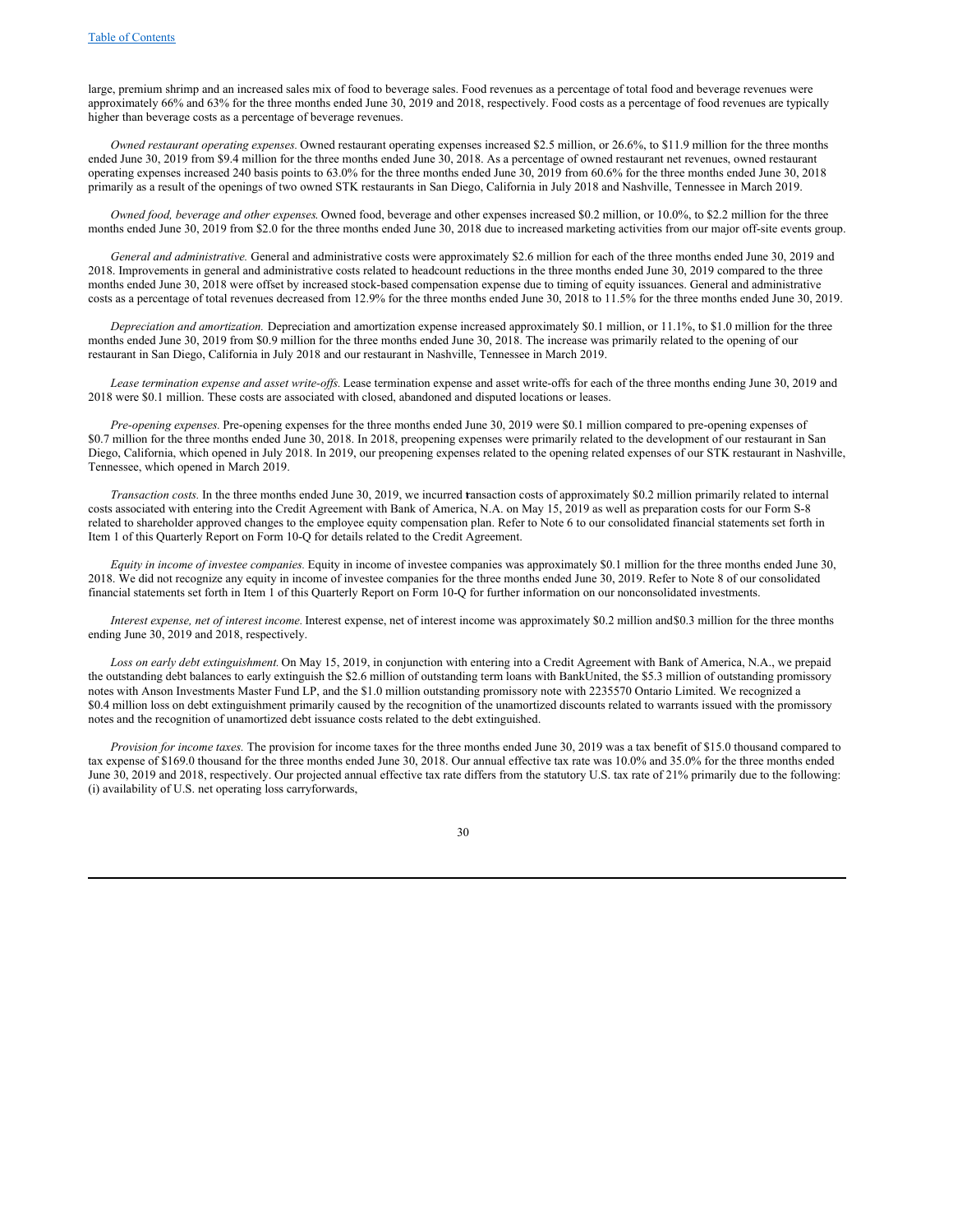resulting in no federal income taxes; (ii) a full valuation allowance on the U.S. deferred tax assets, net; (iii) taxes owed in foreign jurisdictions such as the United Kingdom, Canada and Italy; and, (iv) taxes owed in state and local jurisdictions such as New York, New York City, Colorado and Tennessee.

*Net income attributable to noncontrolling interest*. Net income attributable to noncontrolling interest was approximately \$0.2 million \$0.1 million for the three months ended June 30, 2019 and 2018, respectively.

### **Results of Operations for the Six Months Ended June 30, 2019 and June 30, 2018**

### Revenues

*Owned restaurant net revenues.* Owned restaurant net revenues increased \$6.0 million, or 19.6%, to \$36.6 million for the six months ended June 30, 2019 from \$30.6 million for the six months ended June 30, 2018. This increase was primarily due to increased sales at our existing, owned locations and the opening of our restaurants in San Diego, California in July 2018 and Nashville, Tennessee in March 2019. SSS increased 9.1% with an average check increase of 1.9% for the six months ended June 30, 2019 compared to the six months ended June 30, 2018. Our Denver location, which opened in January 2017, was considered a comparable location for SSS in the six months ended June 30, 2019. To drive revenue, among several strategies, we have emphasized happy-hour and pre-dinner time frames. We have also emphasized group dining and increased efforts in digital marketing.

*Owned food, beverage and other revenues*. Owned food, beverage and other revenues increased \$0.3 million, or 7.3%, to \$4.4 million for the six months ended June 30, 2019 from \$4.1 million for the six months ended June 30, 2018. The increase in revenue was primarily related to the 2019 Super Bowl activities in Atlanta, Georgia for which there was not a similar event in 2018.

*Management and license fee revenue.* Management and license fee revenues increased \$0.2 million, or 3.9%, to \$5.3 million for the six months ended June 30, 2019 from \$5.1 million for the six months ended June 30, 2018. Management and license fee revenues increased related to new STK licensed locations that opened in the second half of 2018 or in 2019, including in Mexico City, Mexico, Dubai, United Arab Emirates, and Doha, Qatar. This increase was partially offset by the loss of management fee revenue from the One 29 Park, LLC management agreement, which terminated on September 30, 2018, as well as negative currency effects of a weaker British Pound and Euro related to our managed and license locations in the United Kingdom and Italy.

# Cost and Expenses

*Owned restaurant cost of sales.* Food and beverage costs for owned restaurants increased approximately \$1.5 million, or 18.5%, to \$9.6 million for the six months ended June 30, 2019 from \$8.1 million for the six months ended June 30, 2018. This increase was primarily due to increased sales at our existing, owned locations and the opening of our restaurants in San Diego, California in July 2018 and Nashville, Tennessee in March 2019. As a percentage of owned restaurant net revenues, cost of sales decreased from 26.4% for the six months ended June 30, 2018 to 26.3% for the six months ended June 30, 2019 primarily due to the positive impacts of operating initiatives coupled with selective price increases that we implemented in January 2019. This increase was partially offset by inflation of food prices and an increased sales mix of food to beverage sales. Food revenues as a percentage of total food and beverage revenues were approximately 65% and 63% for the six months ended June 30, 2019 and 2018, respectively. Food costs as a percentage of food revenues are typically higher than beverage costs as a percentage of beverage revenues.

*Owned restaurant operating expenses.* Owned restaurant operating expenses increased \$4.0 million, or 21.3%, to \$22.8 million for the six months ended June 30, 2019 from \$18.8 million for the six months ended June 30, 2018. As a percentage of owned restaurant net revenues, owned restaurant operating expenses increased 80 basis points to 62.2% for the six months ended June 30, 2019 from 61.4% for the six months ended June 30, 2018 primarily as a result of the openings of two owned STK restaurants in San Diego, California in July 2018 and Nashville, Tennessee in March 2019.

*Owned food, beverage and other expenses*. Owned food, beverage and other expenses increased \$0.8 million, or 21.6%, to \$4.5 million for the six months ended June 30, 2019 from \$3.7 million for the six months ended June 30, 2018. The increase in expense was primarily related to the 2019 Super Bowl activities in Atlanta, Georgia for which there was not a similar event in 2018, and increased marketing activities from our major off-site events group in the second quarter of 2019.

*General and administrative.* General and administrative costs decreased \$0.3 million, or 5.3%, to \$5.4 million for the six months ended June 30, 2019 from \$5.7 million for the six months ended June 30, 2018. The decrease was primarily due to headcount reductions in 2018 as well as reduced external professional fees. General and administrative costs as a percentage of total revenues decreased from 14.2% for the six months ended June 30, 2018 to 11.5% for the six months ended June 30, 2019.

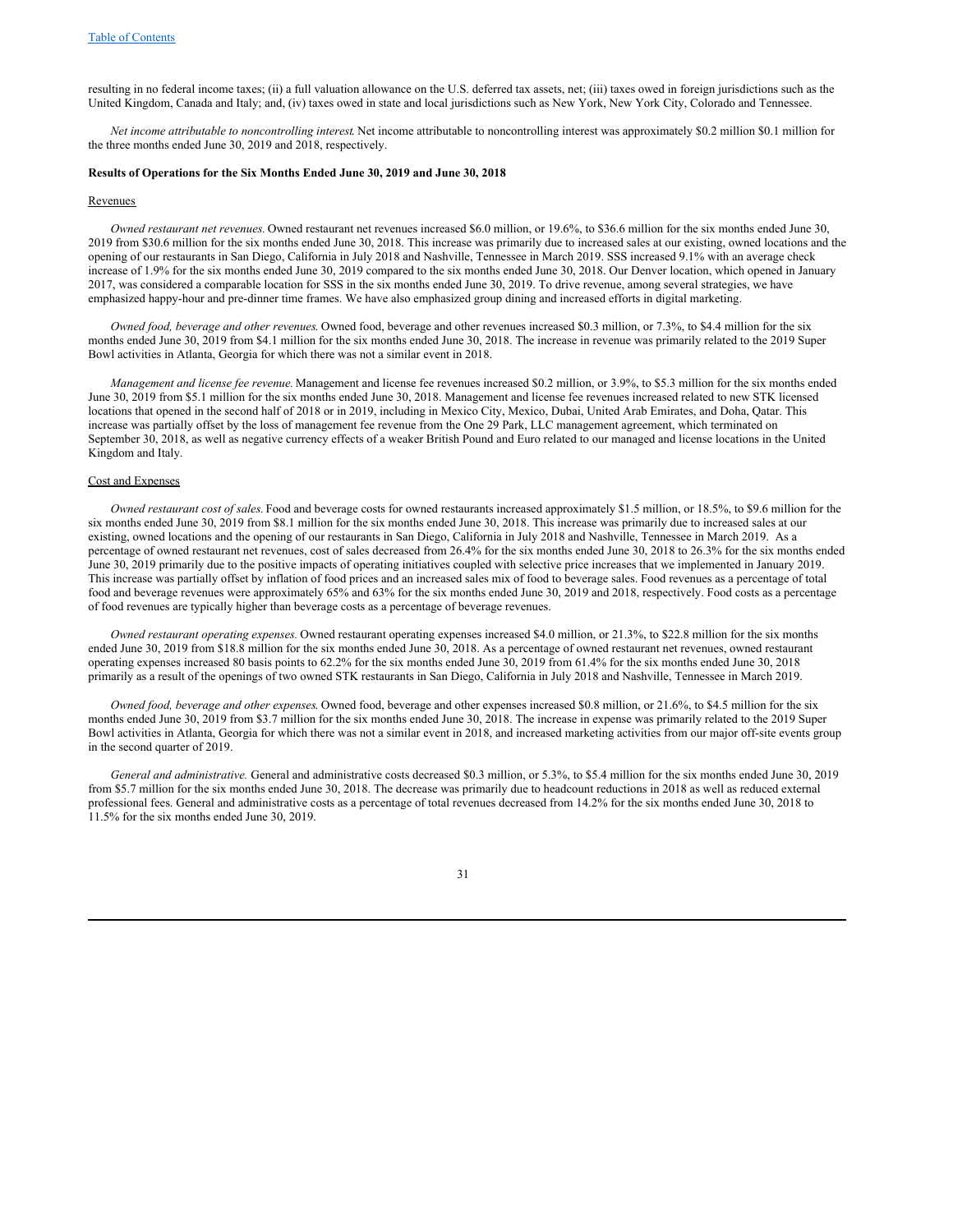*Depreciation and amortization.* Depreciation and amortization expense increased approximately \$0.2 million, or 11.8%, to \$1.9 million for the six months ended June 30, 2019 from \$1.7 million for the six months ended June 30, 2018. The increase was primarily related to the opening of our restaurant in San Diego, California in July 2018 and our restaurant in Nashville, Tennessee in March 2019.

*Lease termination expense and asset write-of s.* Lease termination expense and asset write-offs for each of the six months ending June 30, 2019 and 2018 were \$0.1 million. These costs are associated with closed, abandoned and disputed locations or leases.

*Pre-opening expenses.* Pre-opening expenses for the six months ended June 30, 2019 were \$0.5 million compared to pre-opening expenses of \$0.9 million for the six months ended June 30, 2018. In 2018, preopening expenses were primarily related to the development of our restaurant in San Diego, California, which opened in July 2018. In 2019, our preopening expenses related to the opening related expenses of our STK restaurant in Nashville, Tennessee, which opened in March 2019.

*Transaction costs.* In the six months ended June 30, 2019, we incurred transaction costs of approximately \$0.2 million primarily related to internal costs associated to entering into the Credit Agreement with Bank of America, N.A. on May 15, 2019 as well as preparation costs for our Form S-8 related to shareholder approved changes to the employee equity compensation plan. Refer to Note 6 to our consolidated financial statements set forth in Item 1 of this Quarterly Report on Form 10-Q for details related to the Credit Agreement.

*Equity in income of investee companies.* Equity in income of investee companies was approximately \$0.1 million for the six months ended June 30, 2018. We did not recognize any equity in income of investee companies for the six months ended June 30, 2019. Refer to Note 8 of our consolidated financial statements set forth in Item 1 of this Quarterly Report on Form 10-Q for further information on our nonconsolidated investments.

*Interest expense, net of interest income.* Interest expense, net of interest income was approximately \$0.5 million and\$0.6 million for the six months ending June 30, 2019 and 2018, respectively.

*Loss on early debt extinguishment.* On May 15, 2019, in conjunction with entering into a Credit Agreement with Bank of America, N.A., we prepaid the outstanding debt balances to early extinguish the \$2.6 million of outstanding term loans with BankUnited, the \$5.3 million of outstanding promissory notes with Anson Investments Master Fund LP, and the \$1.0 million outstanding promissory note with 2235570 Ontario Limited. We recognized a \$0.4 million loss on debt extinguishment primarily caused by the recognition of the unamortized discounts related to warrants issued with the promissory notes and the recognition of unamortized debt issuance costs related to the debt extinguished.

*Provision for income taxes.* The provision for income taxes for the six months ended June 30, 2019 was tax expense of \$81.0 thousand compared to \$194.0 thousand for the six months ended June 30, 2018. Our annual effective tax rate was 10.2% and 31.0% for the six months ended June 30, 2019 and 2018, respectively. Our projected annual effective tax rate differs from the statutory U.S. tax rate of 21% primarily due to the following: (i) availability of U.S. net operating loss carryforwards, resulting in no federal income taxes; (ii) a full valuation allowance on the U.S. deferred tax assets, net; (iii) taxes owed in foreign jurisdictions such as the United Kingdom, Canada and Italy; and, (iv) taxes owed in state and local jurisdictions such as New York, New York City, Colorado and Tennessee.

*Net income attributable to noncontrolling interest*. Net income attributable to noncontrolling interest was less than \$0.1 million for each of the six months ended June 30, 2019 and 2018.

## **Liquidity and Capital Resources**

On May 15, 2019, we entered into a Credit Agreement with Bank of America, N.A. The Credit Agreement provides for a secured revolving credit facility of \$10.0 million and a \$10.0 million term loan. The term loan is payable in quarterly installments, with the final payment due in May 2024. The revolving credit facility also matures in May 2024.

The Credit Agreement contains several financial covenants, including (a) a maximum consolidated leverage ratio of (i) 4.75 to 1.00 as of the end of any fiscal quarter ending on or prior to June 30, 2020 and (ii) 4.50 to 1.00 as of the end of any fiscal quarter thereafter and (b) a minimum consolidated fixed charge coverage ratio of 1.35 to 1.00.

The Credit Agreement has several borrowing and interest rate options, including the following: (a) a LIBOR rate (or a comparable successor rate) or (b) a base rate equal to the greater of the prime rate, the federal funds rate plus 0.50% or the LIBOR rate for a one-month period plus 1.00%; provided that the base rate may not be less than zero. Loans under the Credit Agreement bear interest at a

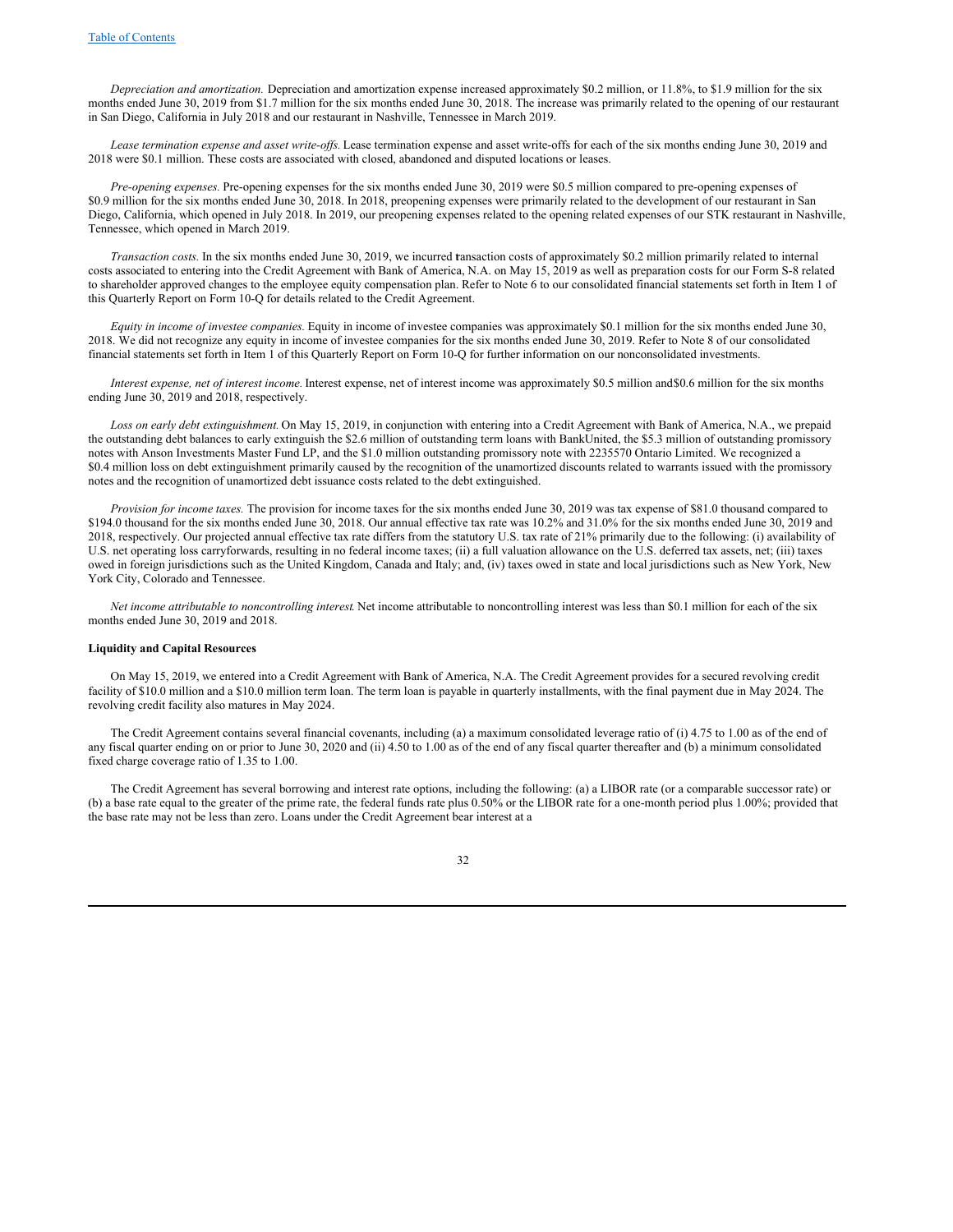rate per annum using the applicable indices plus a varying interest rate margin of between 2.75% and 3.50% (for LIBOR rate loans) and 1.75% and 2.50% (for base rate loans).

In conjunction with entering into the Credit Agreement on May 15, 2019, we prepaid the outstanding debt balances to early extinguish the \$2.6 million of outstanding term loans with BankUnited, the \$5.3 million of outstanding promissory notes with Anson Investments Master Fund LP, and the \$1.0 million outstanding promissory note with 2235570 Ontario Limited. We recognized a \$0.4 million loss on debt extinguishment within other expenses, net on the consolidated statements of operations and comprehensive income, primarily caused by the recognition of the unamortized discounts related to warrants issued with the promissory notes and the recognition of unamortized debt issuance costs related to the debt extinguished. Additionally, we prepaid the \$1.2 million of outstanding cash advances due to the TOG Liquidation Trust, a related party.

Our principal liquidity requirements are to meet our lease obligations, our working capital and capital expenditure needs and to pay principal and interest on our outstanding indebtedness. Subject to our operating performance, which, if significantly adversely affected, would adversely affect the availability of funds, we expect to finance our operations for at least the next 12 months, including costs of opening currently planned new restaurants, through cash provided by operations, borrowings on our Credit Facility and construction allowances provided by landlords of certain locations.

In the context of our current debt structure and projected cash needs, we believe the combination of our cash provided by operations and our credit capacity under our Credit Agreement are adequate to support our immediate business operations and plans. As June 30, 2019, we had cash and cash equivalents of approximately \$0.8 million.

We expect that our capital expenditures, net of amounts received as landlord incentives, in 2019 will be less than prior years because we expect that that the Nashville, Tennessee STK restaurant will be the only new, owned restaurant we open in 2019. In the six months ended June 30, 2019, we have received approximately \$0.5 million of landlord incentives which were primarily used to fund capital expenditures for the construction of new, owned restaurants. We currently anticipate our total capital expenditures for 2019, inclusive of all maintenance expenditures, will be approximately \$3.5 million.

We expect to fund our anticipated capital expenditures for 2019 with current cash on hand, expected cash flows from operations, proceeds from expected tenant improvement allowances, and borrowings under our Credit Facility. Our future cash requirements will depend on many factors, including the pace of our expansion, conditions in the retail property development market, construction costs, the nature of the specific sites selected for new restaurants, and the nature of the specific leases and associated tenant improvement allowances available, if any, as negotiated with landlords.

Under our current capital light strategy, we plan to enter into management and license agreements for the operation of STKs where we are not required to contribute significant capital upfront. We expect to rely on our cash flow from operations and continued financing to fund the majority of our planned capital expenditures for 2019.

Our operations have not required significant working capital, and, like many restaurant companies, we have negative working capital. Revenues are received primarily in credit card or cash receipts and restaurant operations do not require significant receivables or inventories, other than our wine inventory. In addition, we receive trade credit for the purchase of food, beverages and supplies, thereby reducing the need for incremental working capital to support growth.

### Cash Flows

The following table summarizes the statement of cash flows for the six months ended June 30, 2019 and June 30, 2018 (in thousands):

|                                           | For the six months ended June 30. |  |         |  |  |
|-------------------------------------------|-----------------------------------|--|---------|--|--|
|                                           | 2019                              |  | 2018    |  |  |
| Net cash provided by (used in):           |                                   |  |         |  |  |
| Operating activities                      | 2.144                             |  | 2,333   |  |  |
| Investing activities                      | (2.917)                           |  | (1,326) |  |  |
| Financing activities                      | 270                               |  | (1,638) |  |  |
| Effect of exchange rate changes on cash   | (290)                             |  | 16      |  |  |
| Net increase in cash and cash equivalents | 793)                              |  | (615)   |  |  |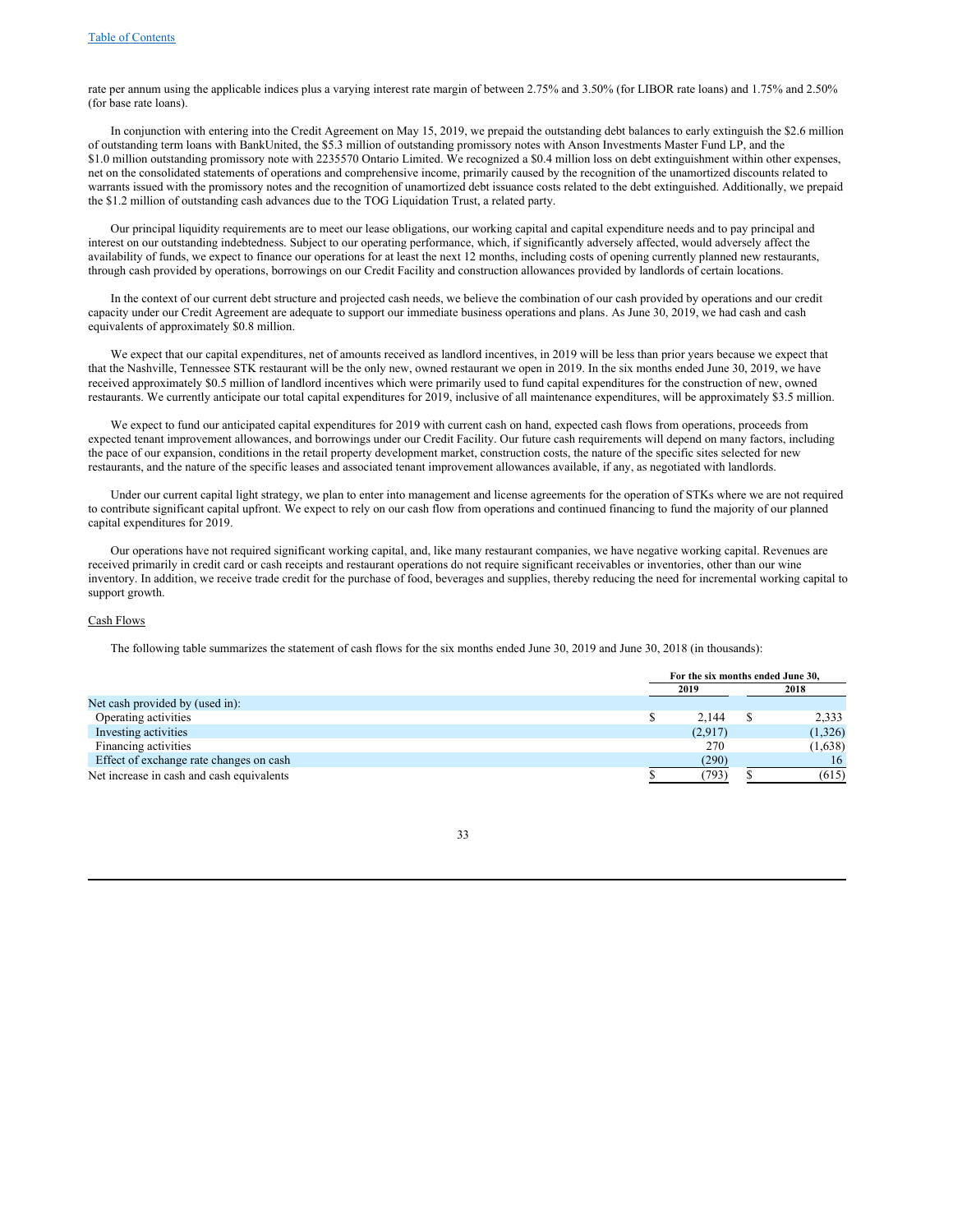### *Operating Activities*

Net cash provided by operating activities was \$2.1 million for the six months ended June 30, 2019 compared to \$2.3 million for the six months ended June 30, 2018. The decrease was primarily attributable changes within our working capital accounts, primarily reductions in our accrued expenses, partially offset by improvements in net income and due to increased domestic SSS and the openings of our owned STK restaurants in San Diego, California and Nashville, Tennessee in July 2018 and March 2019, respectively.

### *Investing Activities*

Net cash used in investing activities for the six months ended June 30, 2019 was \$2.9 million compared to net cash provided by investing activities of \$1.3 million for the six months ended June 30, 2018. The difference was attributable to increased capital expenditures in 2019 for purchases of property and equipment, primarily related to the construction of our owned restaurants and general capital expenditures of existing restaurants. In the six months ended June 30, 2019, we received \$0.5 million of landlord incentives which were primarily used to fund capital expenditures for the construction of new, owned restaurants. The receipt of the landlord incentives were reflected within the change in operating lease liabilities and right-of-use assets within net cash provided by operating activities. In the six months ended June 30, 2018, we received of \$0.6 million of proceeds related to the sale of our interest in One 29 Park, a restaurant and rooftop bar located in a New York City hotel.

### *Financing Activities*

Net cash provided by financing activities for the six months ended June 30, 2019 was \$0.3 million compared to net cash used in financing activities of \$1.6 million in the six months ended June 30, 2018. On May 15, 2019, we entered into a Credit Agreement with Bank of America, N.A, which provides for a secured revolving credit facility of \$10.0 million and a \$10.0 million term loan, incurring \$0.4 million of debt issuance costs. In conjunction with entering into the Credit Agreement, we prepaid the outstanding debt balances to early extinguish the \$2.6 million of outstanding term loans with BankUnited, the \$5.3 million of outstanding promissory notes with Anson Investments Master Fund LP, and the \$1.0 million outstanding promissory note with 2235570 Ontario Limited as well as prepaid the \$1.2 million of outstanding cash advances due to the TOG Liquidation Trust, a related party.

## Capital Expenditures and Lease Arrangements

To the extent we open new company-owned restaurants, we anticipate capital expenditures would increase from the amounts described in "Investing Activities" above. Although we are committed to our capital light strategy, in which our capital investment is expected to be limited, we are willing to consider opening owned restaurants as opportunities arise. For owned restaurants, we have typically targeted an average cash investment of approximately \$3.8 million for a 10,000 square-foot STK restaurant, net of landlord contributions and equipment financing and excluding pre-opening costs. In addition, some of our existing restaurants will require capital improvements to either maintain or improve the facilities. We may add seating or provide enclosures for outdoor space in the next twelve months at some of our locations.

Our hospitality F&B services projects typically require limited capital investment from us. Capital expenditures for these projects will primarily be funded by cash flows from operations and equipment financing, depending upon the timing of these expenditures and cash availability.

We typically seek to lease our restaurant locations for periods of 10 to 20 years under operating lease arrangements, with a limited number of renewal options. Our rent structure varies from lease to lease, but our leases generally provide for the payment of both minimum and contingent (percentage) rent based on sales, as well as other expenses related to the leases (for example, our pro-rata share of common area maintenance, property tax and insurance expenses). Many of our lease arrangements include the opportunity to secure tenant improvement allowances to partially offset the cost of developing and opening the related restaurants. Generally, landlords recover the cost of such allowances from increased minimum rents. However, there can be no assurance that such allowances will be available to us on each project that we select for development.

#### *Loan Agreements*

As of June 30, 2019, our long-term debt consisted of a term loan, a revolving credit facility and equipment financing agreements for which no additional financing was available. In 2019, we made principal payments of approximately \$10.3 million towards our long-term debt, which includes \$8.9 million of early debt extinguishment payments. As of June 30, 2019, we had approximately \$12.7 million of outstanding debt to third parties.

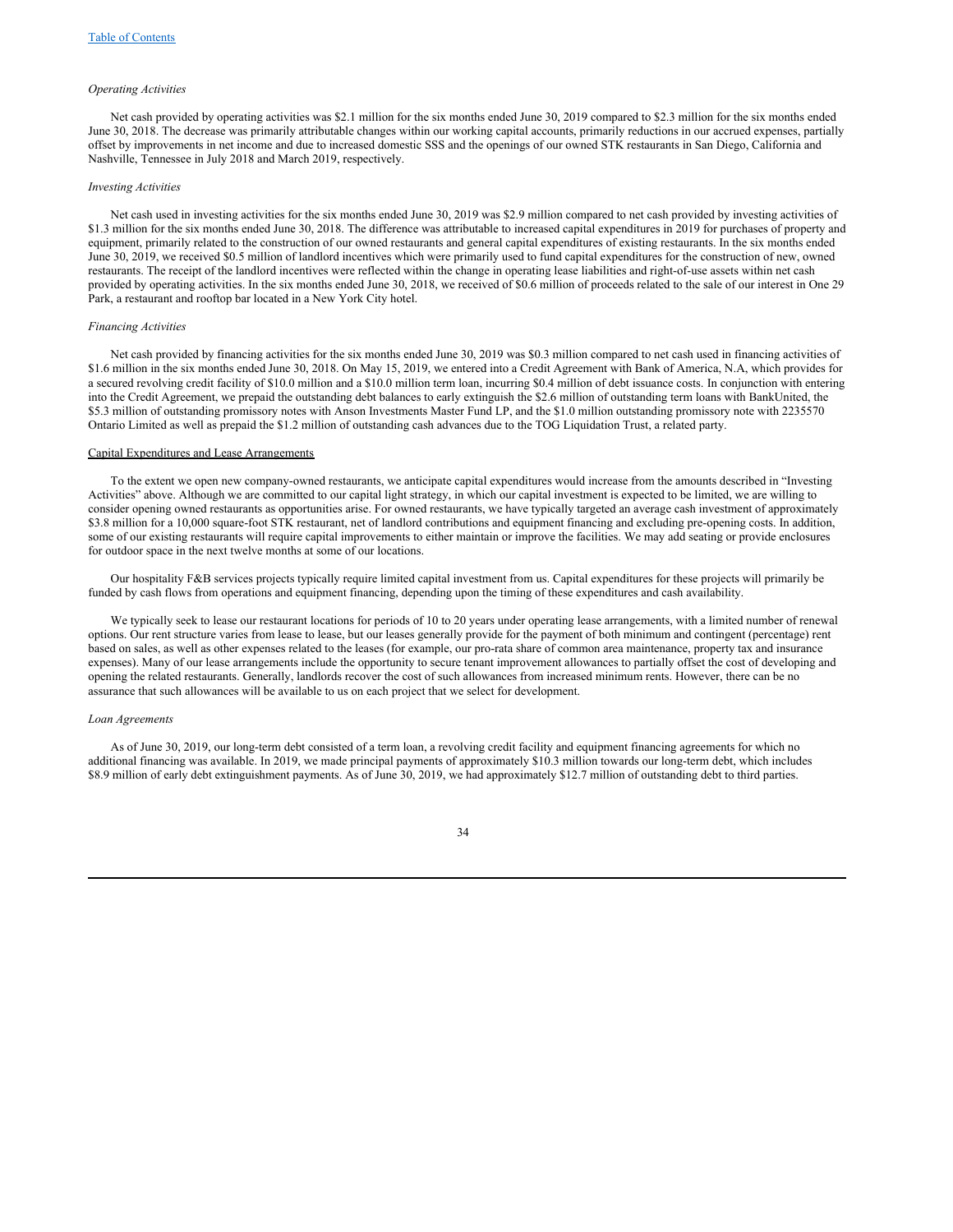The Credit Agreement with Bank of America, N.A., contains customary representations, warranties and conditions to borrowing including customary affirmative and negative covenants, which include covenants that limit or restrict our ability to incur indebtedness and other obligations, grant liens to secure obligations, make investments, merge or consolidate, and dispose of assets outside the ordinary course of business, in each case subject to customary exceptions for credit facilities of this size and type. As of June 30, 2019, we are in compliance with the covenants required by the Credit Agreement.Based on current projections, we believe that we will continue to comply with such covenants throughout the twelve months following the issuance of the financial statements.

### **Off-Balance Sheet Arrangements**

We do not have any off-balance sheet arrangements as defined in Item 303(a)(4)(ii) of Regulation S-K.

#### **Recent Accounting Pronouncements**

See Note 1 to our consolidated financial statements set forth in Item 1 of this Quarterly Report on Form 10-Q for a detailed description of recent accounting pronouncements. We do not expect the recent accounting pronouncements discussed in Note 1 to have a significant impact on our consolidated financial position or results of operations.

As of January 1, 2019, we adopted Accounting Standard Codification Topic 842, Leases, ("ASC Topic 842"). Refer to Note 12 to our consolidated financial statements set forth in Item 1 of this Quarterly Report on Form 10-Q for a detailed description of the impact of implementing ASC Topic 842.

## **Item 3. Quantitative and Qualitative Disclosures About Market Risk.**

<span id="page-34-1"></span><span id="page-34-0"></span>As a "smaller reporting company," as defined by Item 10 of Regulation S-K, we are not required to provide this information.

#### **Item 4. Controls and Procedures.**

#### *Evaluation of Disclosure Controls and Procedures*

Our management, with the participation of our Chief Executive Officer and Chief Financial Officer, carried out an evaluation as of the last day of the period covered by this Quarterly Report on Form 10-Q of the effectiveness of the design and operation of our disclosure controls and procedures as defined in Rule 13a-15(e) of the Securities Exchange Act of 1934, as amended ("Exchange Act"). Based upon that evaluation, the Chief Executive Officer and Chief Financial Officer concluded that our disclosure controls and procedures (a) are effective to ensure that information required to be disclosed by us in reports filed or submitted under the Exchange Act is timely recorded, processed, summarized and reported and (b) include, without limitation, controls and procedures designed to ensure that information required to be disclosed by us in reports filed or submitted under the Exchange Act is accumulated and communicated to our management, including our Chief Executive Officer and Chief Financial Officer, as appropriate to allow timely decisions regarding required disclosure.

### *Changes in Internal Controls*

There were no changes in our internal control over financial reporting, as defined in Rules 13a-15(f) and 15d-15(f) under the Exchange Act, that occurred during the second quarter of 2019 that have materially affected, or are reasonably likely to materially affect, our internal control over financial reporting.

# <span id="page-34-2"></span>**PART II — OTHER INFORMATION**

## <span id="page-34-3"></span>**Item 1. Legal Proceedings.**

We are subject to claims common to our industry and in the ordinary course of our business, including lease disputes and employee-related matter. Companies in our industry, including us, have been and are subject to class action lawsuits, primarily regarding compliance with labor laws and regulations. Defending lawsuits requires significant management attention and financial resources and the outcome of any litigation is inherently uncertain. We believe that accruals for these matters are adequately provided for in our consolidated financial statements. We do not believe the ultimate resolutions of these matters will have a material adverse effect on our consolidated financial position and results of operations. However, the resolution of lawsuits is difficult to predict. A significant increase in the number of these claims, or one or more successful claims under which we incur greater liabilities than is currently anticipated, could materially and adversely affect our consolidated financial statements.

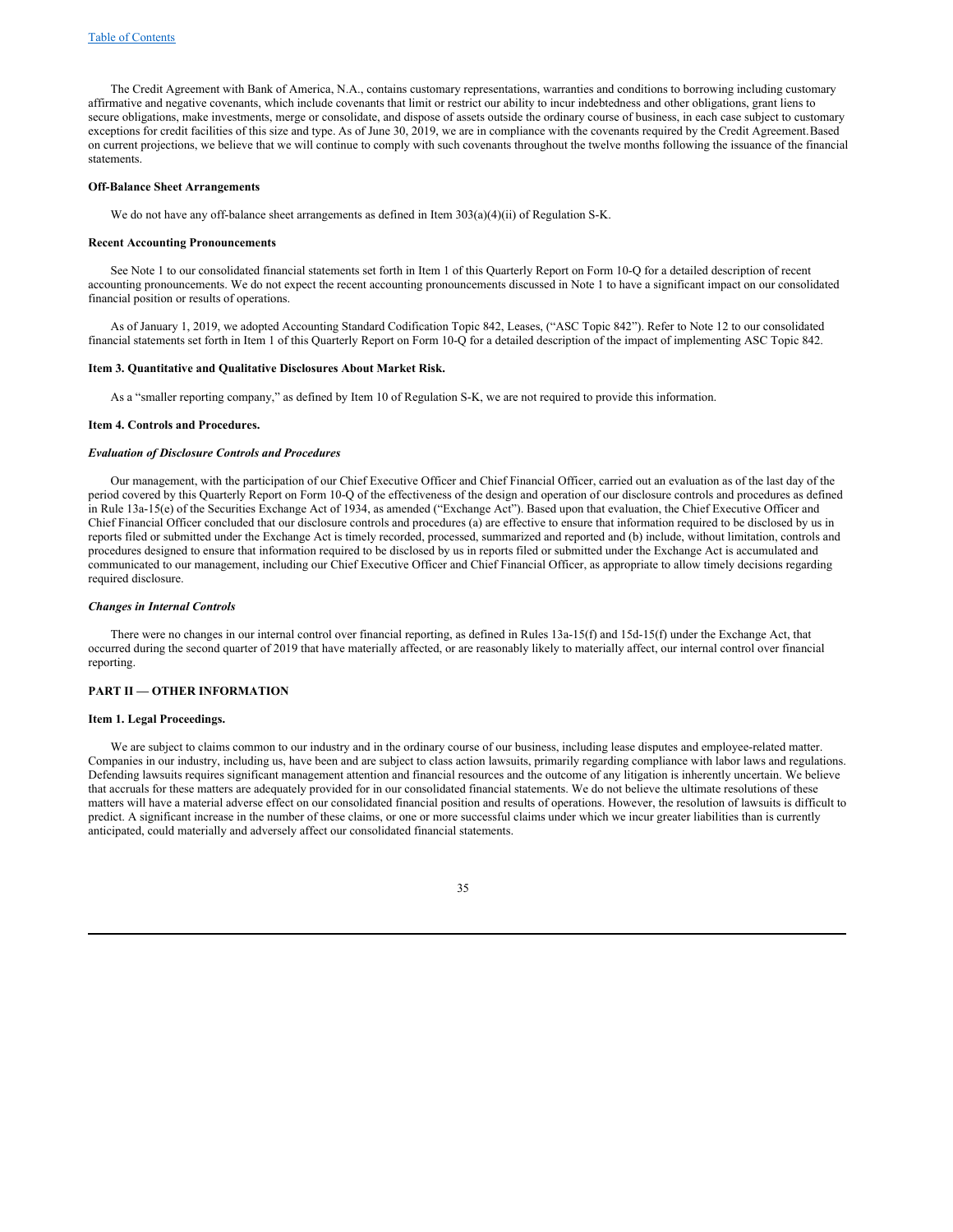# <span id="page-35-0"></span>**Item 6. Exhibits.**

(a) Exhibits required by Item 601 of Regulation S-K.

| Exhibit                 | <b>Description</b>                                                                                                        |
|-------------------------|---------------------------------------------------------------------------------------------------------------------------|
| 3.1                     | Amended and Restated Certificate of Incorporation (Incorporated by reference to Form 8-K filed on June 5, 2014).          |
| 3.2                     | Amended and Restated Bylaws (Incorporated by reference to Form 8-K filed on October 25, 2011).                            |
| 10.1                    | Credit Agreement with Bank of America, N.A. dated as of May 15, 2019 (Incorporated by reference to Form 8-K filed on      |
|                         | May 16, 2019).                                                                                                            |
| 10.2                    | The ONE Group Hospitality, Inc. 2019 Equity Incentive Plan (Incorporated by reference to Form 8-K filed on June 6, 2019). |
| $31.1*$                 | Certification of Chief Executive Officer pursuant to Section 302 of the Sarbanes – Oxley Act of 2002                      |
| $\frac{31.2^*}{32.1^*}$ | Certification of Chief Financial Officer pursuant to Section 302 of the Sarbanes – Oxley Act of 2002                      |
|                         | Certification of Chief Executive Officer pursuant to Section 906 of the Sarbanes – Oxley Act of 2002, 18 U.S.C. Section   |
|                         | 1350.                                                                                                                     |
| $32.2*$                 | Certification of Chief Financial Officer pursuant to Section 906 of the Sarbanes – Oxley Act of 2002, 18 U.S.C. Section   |
|                         | 1350.                                                                                                                     |
| $101.CAL*$              | XBRL Taxonomy Extension Calculation Linkbase Document                                                                     |
| $101.$ DEF*             | XBRL Taxonomy Extension Definition Linkbase Document                                                                      |
| $101.LAB*$              | XBRL Taxonomy Extension Label Linkbase Document                                                                           |
| $101.PRE*$              | XBRL Taxonomy Extension Presentation Linkbase Document                                                                    |
| $101$ . INS*            | <b>XBRL</b> Instance Document                                                                                             |
| $101.SCH*$              | XBRL Taxonomy Extension Schema Document                                                                                   |

 $\overline{\phantom{0}}$ 

\*Filed herewith.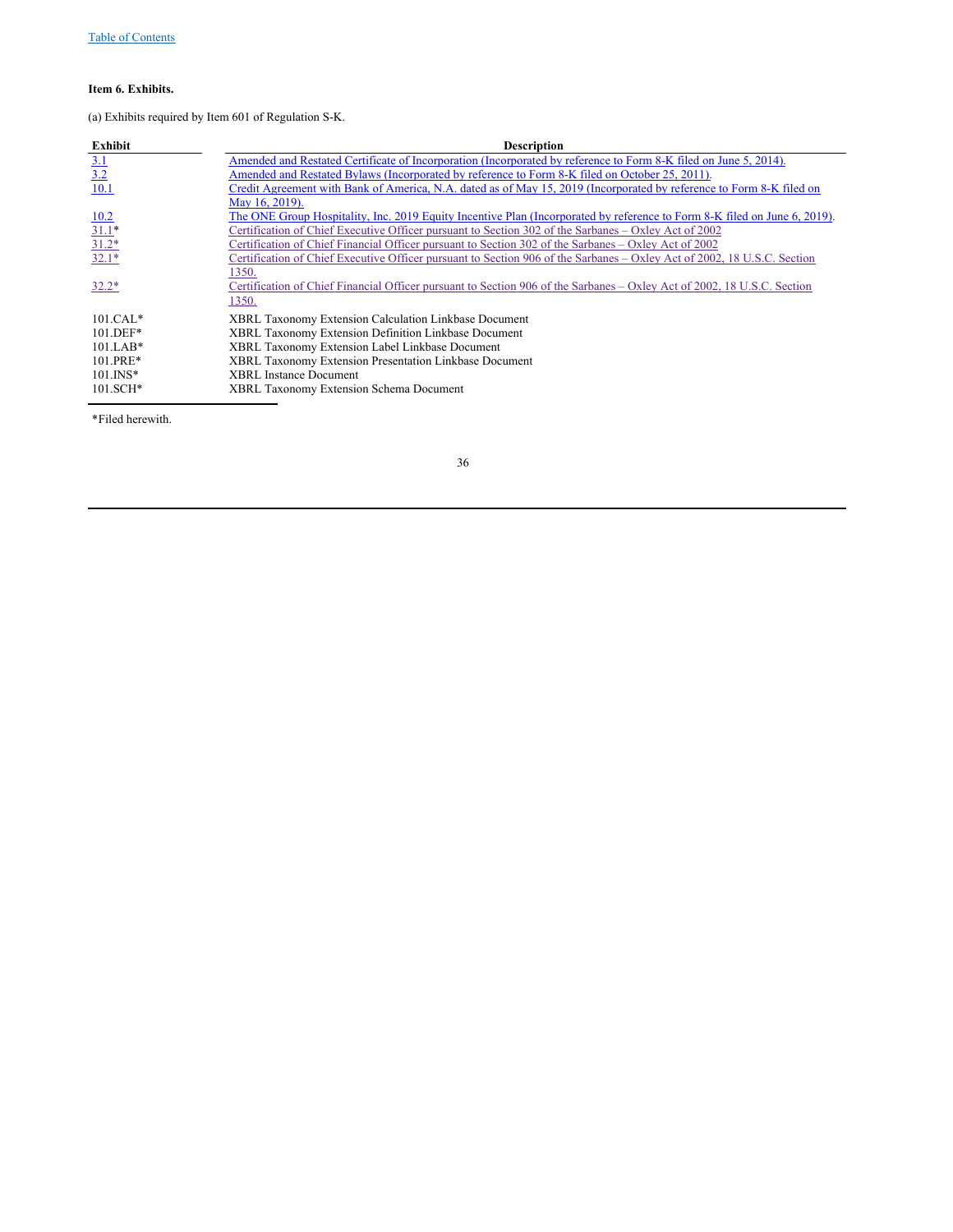# <span id="page-36-0"></span>**SIGNATURES**

Pursuant to the requirements of the Securities Exchange Act of 1934, the registrant has duly caused this report to be signed on its behalf by the undersigned, thereunto duly authorized.

Dated: August 8, 2019

THE ONE GROUP HOSPITALITY, INC.

By:  $\frac{1}{s}$  /s/ Tyler Loy Tyler Loy, Chief Financial Officer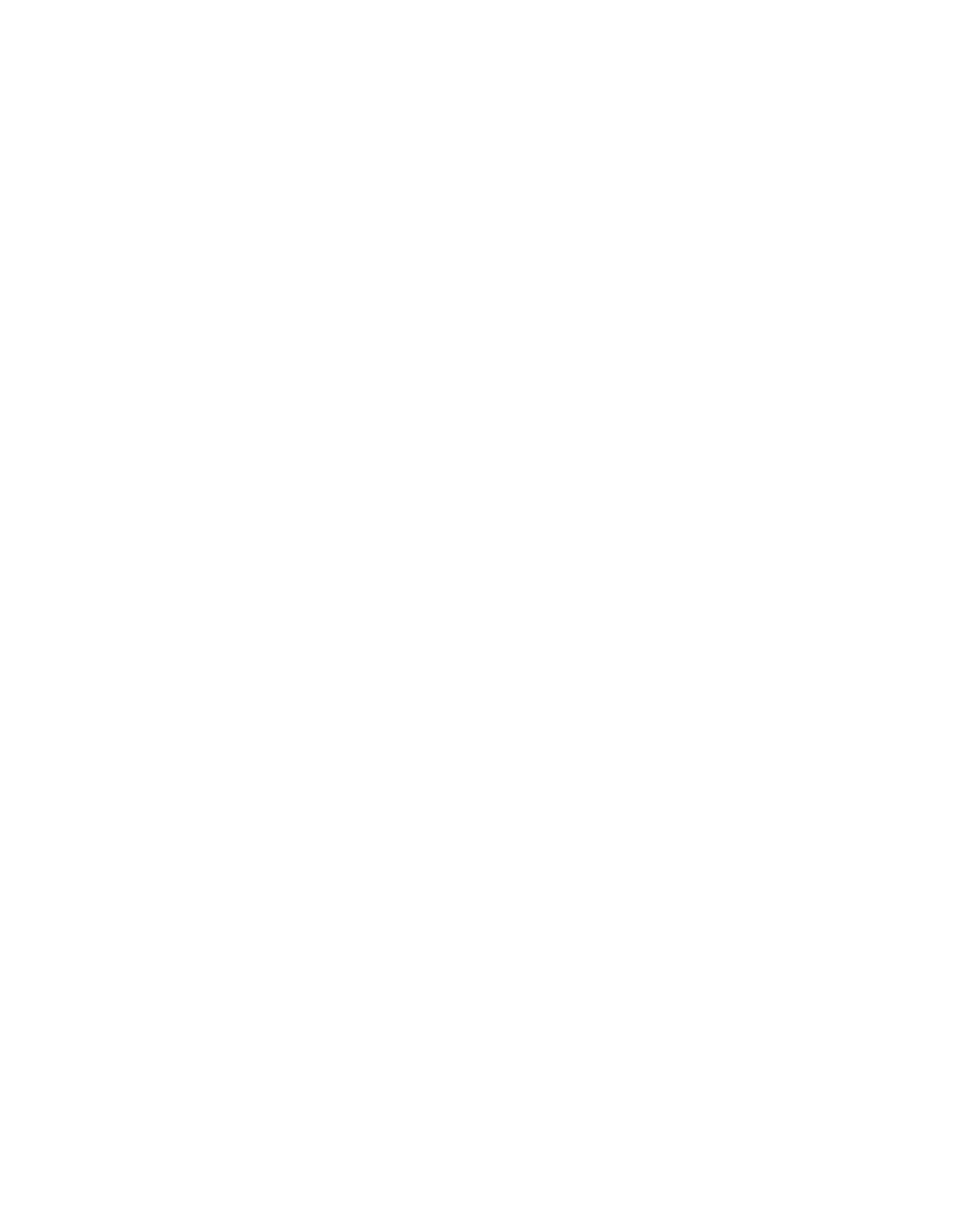<span id="page-38-0"></span>I, Emanuel Hilario, certify that:

1. I have reviewed this Quarterly Report on Form 10-Q of The ONE Group Hospitality, Inc.;

2. Based on my knowledge, this report does not contain any untrue statement of a material fact or omit to state a material fact necessary to make the statements made, in light of the circumstances under which such statements were made, not misleading with respect to the period covered by this report;

3. Based on my knowledge, the financial statements, and other financial information included in this report, fairly present in all material respects the financial condition, results of operations and cash flows of the registrant as of, and for, the periods presented in this report;

4. The registrant's other certifying officer(s) and I are responsible for establishing and maintaining disclosure controls and procedures (as defined in Exchange Act Rules 13a-15(e) and 15d-15(e)) and internal control over financial reporting (as defined in Exchange Act Rules 13a-15(f) and 15d-15(f)) for the registrant and have:

a) designed such disclosure controls and procedures, or caused such disclosure controls and procedures to be designed under our supervision, to ensure that material information relating to the registrant, including its consolidated subsidiaries, is made known to us by others within those entities, particularly during the period in which this report is being prepared;

b) designed such internal control over financial reporting, or caused such internal control over financial reporting to be designed under our supervision, to provide reasonable assurance regarding the reliability of financial reporting and the preparation of financial statements for external purposes in accordance with generally accepted accounting principles;

c) evaluated the effectiveness of the registrant's disclosure controls and procedures and presented in this report our conclusions about the effectiveness of the disclosure controls and procedures, as of the end of the period covered by this report based on such evaluation; and

d) disclosed in this report any change in the registrant's internal control over financial reporting that occurred during the registrant's most recent fiscal quarter (the registrant's fourth fiscal quarter in the case of an annual report) that has materially affected, or is reasonably likely to materially affect, the registrant's internal control over financial reporting; and

5. The registrant's other certifying officer(s) and I have disclosed, based on our most recent evaluation of internal control over financial reporting, to the registrant's auditors and the audit committee of the registrant's board of directors (or persons performing the equivalent functions):

a) all significant deficiencies and material weaknesses in the design or operation of internal control over financial reporting which are reasonably likely to adversely affect the registrant's ability to record, process, summarize and report financial information; and

b) any fraud, whether or not material, that involves management or other employees who have a significant role in the registrant's internal control over financial reporting.

Date: August 8, 2019

/s/ Emanuel Hilario **Emanuel Hilario** Title: Chief Executive Officer (Principal Executive Officer)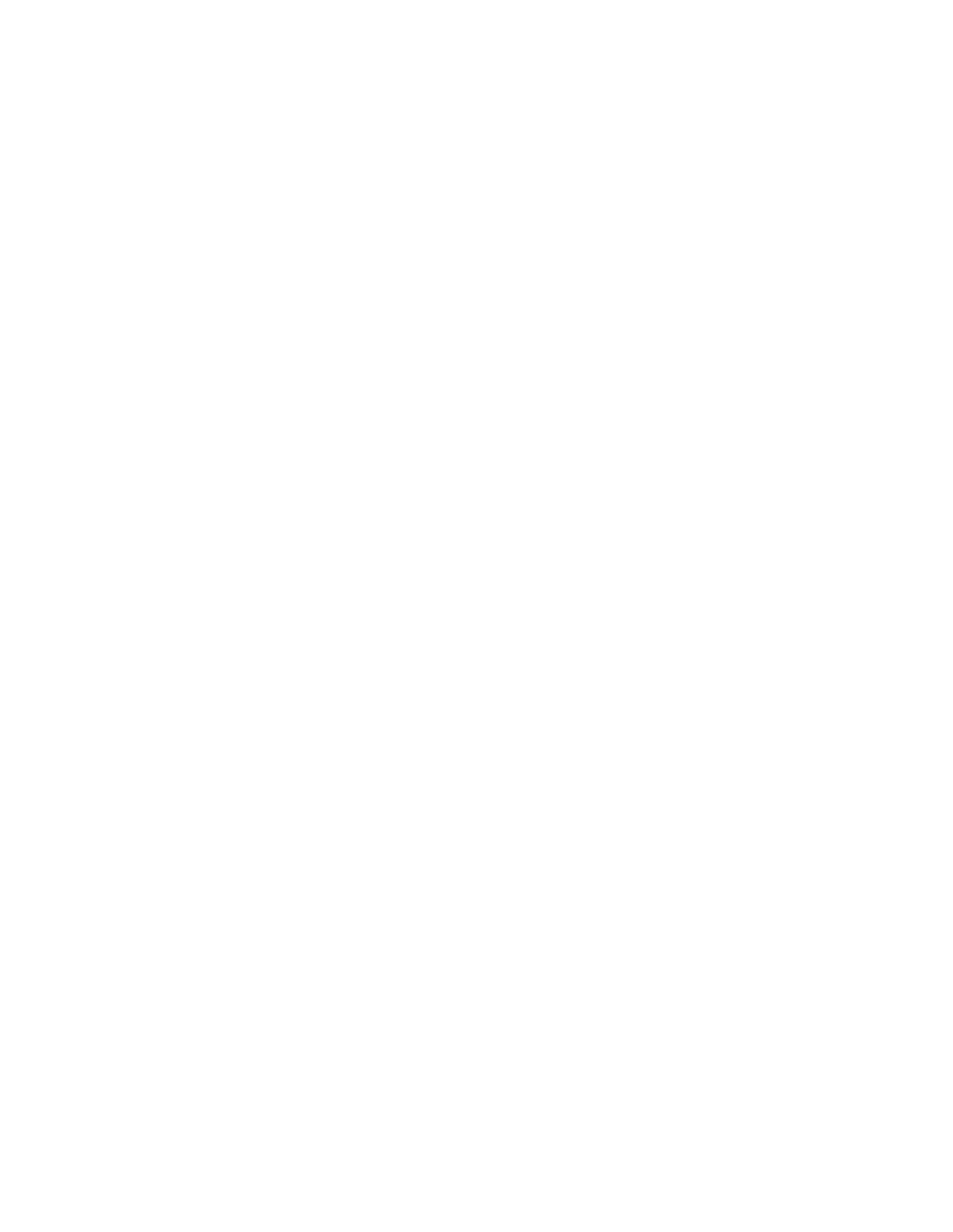<span id="page-40-0"></span>I, Tyler Loy, certify that:

1. I have reviewed this Quarterly Report on Form 10-Q of The ONE Group Hospitality, Inc.;

2. Based on my knowledge, this report does not contain any untrue statement of a material fact or omit to state a material fact necessary to make the statements made, in light of the circumstances under which such statements were made, not misleading with respect to the period covered by this report;

3. Based on my knowledge, the financial statements, and other financial information included in this report, fairly present in all material respects the financial condition, results of operations and cash flows of the registrant as of, and for, the periods presented in this report;

4. The registrant's other certifying officer(s) and I are responsible for establishing and maintaining disclosure controls and procedures (as defined in Exchange Act Rules 13a-15(e) and 15d-15(e)) and internal control over financial reporting (as defined in Exchange Act Rules 13a-15(f) and 15d-15(f)) for the registrant and have:

a) designed such disclosure controls and procedures, or caused such disclosure controls and procedures to be designed under our supervision, to ensure that material information relating to the registrant, including its consolidated subsidiaries, is made known to us by others within those entities, particularly during the period in which this report is being prepared;

b) designed such internal control over financial reporting, or caused such internal control over financial reporting to be designed under our supervision, to provide reasonable assurance regarding the reliability of financial reporting and the preparation of financial statements for external purposes in accordance with generally accepted accounting principles;

c) evaluated the effectiveness of the registrant's disclosure controls and procedures and presented in this report our conclusions about the effectiveness of the disclosure controls and procedures, as of the end of the period covered by this report based on such evaluation; and

d) disclosed in this report any change in the registrant's internal control over financial reporting that occurred during the registrant's most recent fiscal quarter (the registrant's fourth fiscal quarter in the case of an annual report) that has materially affected, or is reasonably likely to materially affect, the registrant's internal control over financial reporting; and

5. The registrant's other certifying officer(s) and I have disclosed, based on our most recent evaluation of internal control over financial reporting, to the registrant's auditors and the audit committee of the registrant's board of directors (or persons performing the equivalent functions):

a) all significant deficiencies and material weaknesses in the design or operation of internal control over financial reporting which are reasonably likely to adversely affect the registrant's ability to record, process, summarize and report financial information; and

b) any fraud, whether or not material, that involves management or other employees who have a significant role in the registrant's internal control over financial reporting.

Date: August 8, 2019

/s/ Tyler Loy **Tyler Loy** Title: Chief Financial Officer (Principal Financial Officer)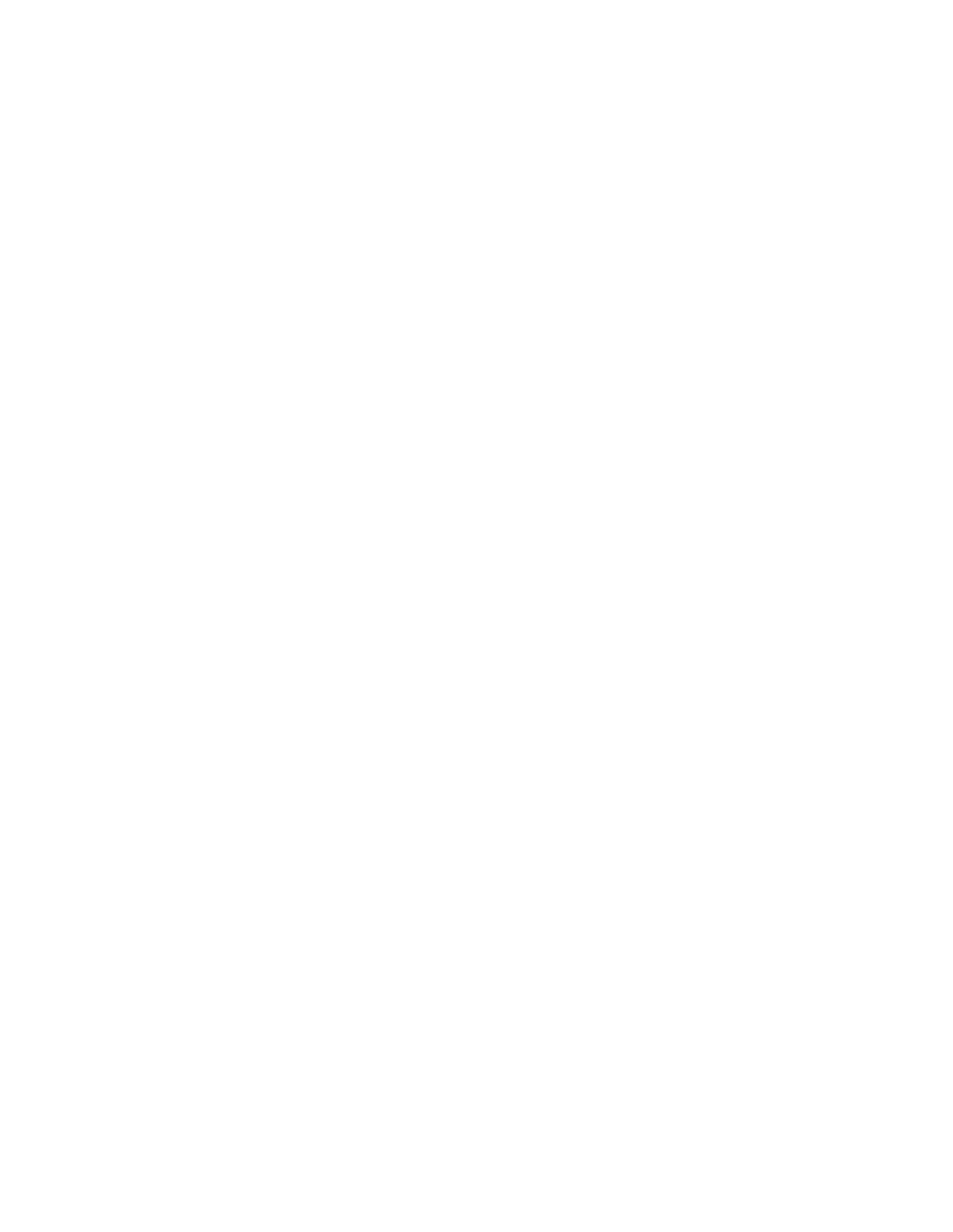# CERTIFICATIONS UNDER SECTION 906

<span id="page-42-0"></span>Pursuant to Section 906 of the Sarbanes-Oxley Act of 2002 (subsections (a) and (b) of section 1350, chapter 63 of title 18, United States Code), the undersigned officer of The ONE Group Hospitality, Inc., a Delaware corporation (the "Company"), does hereby certify, to such officer's knowledge, that:

The Quarterly Report for the three months ended June 30, 2019 (the "Form 10-Q") of the Company fully complies with the requirements of Section 13(a) or 15(d) of the Securities Exchange Act of 1934, and the information contained in the Form 10-Q fairly presents, in all material respects, the financial condition and results of operations of the Company.

Dated: August 8, 2019 /s/ Emanuel Hilario

Emanuel Hilario Title: Chief Executive Officer (Principal Executive Officer)